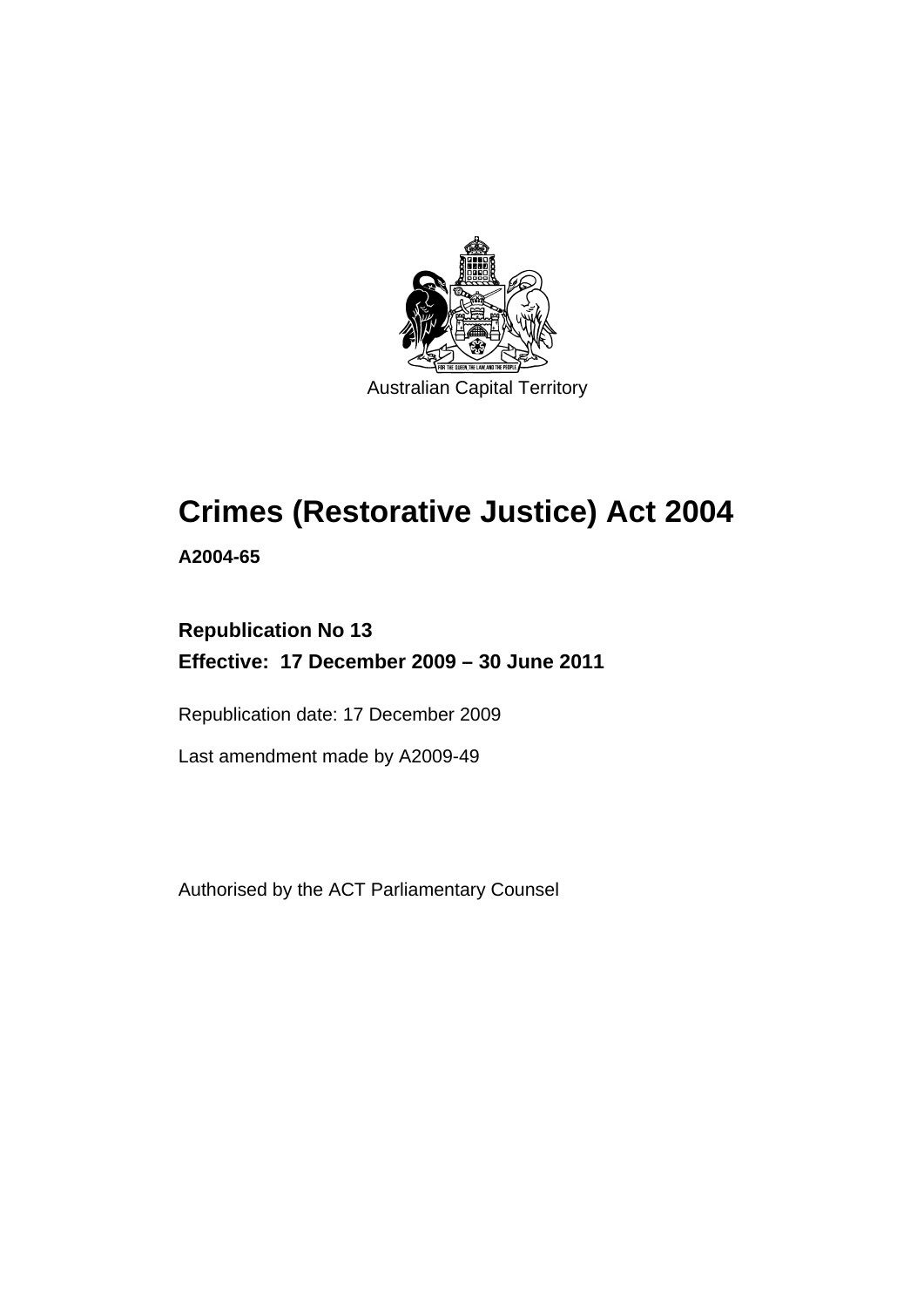## **About this republication**

#### **The republished law**

This is a republication of the *Crimes (Restorative Justice) Act 2004* (including any amendment made under the *Legislation Act 2001*, part 11.3 (Editorial changes)) as in force on 17 December 2009*.* It also includes any amendment, repeal or expiry affecting the republished law to 17 December 2009.

The legislation history and amendment history of the republished law are set out in endnotes 3 and 4.

#### **Kinds of republications**

The Parliamentary Counsel's Office prepares 2 kinds of republications of ACT laws (see the ACT legislation register at www.legislation.act.gov.au):

- authorised republications to which the *Legislation Act 2001* applies
- unauthorised republications.

The status of this republication appears on the bottom of each page.

#### **Editorial changes**

The *Legislation Act 2001*, part 11.3 authorises the Parliamentary Counsel to make editorial amendments and other changes of a formal nature when preparing a law for republication. Editorial changes do not change the effect of the law, but have effect as if they had been made by an Act commencing on the republication date (see *Legislation Act 2001*, s 115 and s 117). The changes are made if the Parliamentary Counsel considers they are desirable to bring the law into line, or more closely into line, with current legislative drafting practice.

This republication does not include amendments made under part 11.3 (see endnote 1).

#### **Uncommenced provisions and amendments**

If a provision of the republished law has not commenced or is affected by an uncommenced amendment, the symbol  $\mathbf{U}$  appears immediately before the provision heading. The text of the uncommenced provision  $\overline{or}$  amendment appears only in the last endnote.

#### **Modifications**

If a provision of the republished law is affected by a current modification, the symbol  $\mathbf{M}$ appears immediately before the provision heading. The text of the modifying provision appears in the endnotes. For the legal status of modifications, see *Legislation Act 2001*, section 95.

#### **Penalties**

At the republication date, the value of a penalty unit for an offence against this law is \$110 for an individual and \$550 for a corporation (see *Legislation Act 2001*, s 133).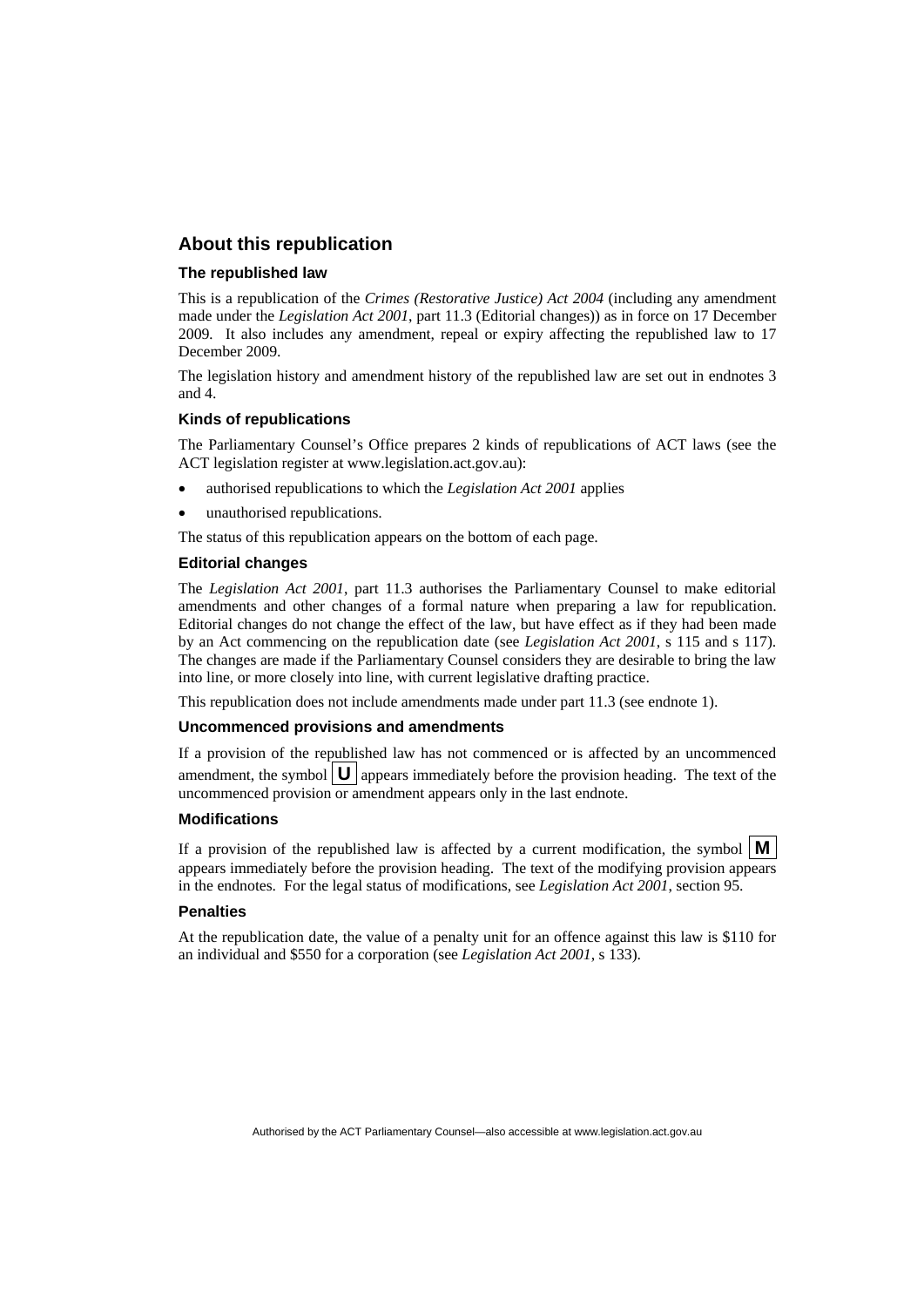

# **Crimes (Restorative Justice) Act 2004**

# **Contents**

| Part 1                      | <b>Preliminary</b>                                                    |            |  |
|-----------------------------|-----------------------------------------------------------------------|------------|--|
| 1                           | Name of Act                                                           | 2          |  |
| 3                           | Dictionary                                                            | 2          |  |
| 4                           | <b>Notes</b>                                                          | 2          |  |
| 5                           | Offences against Act—application of Criminal Code etc                 | 3          |  |
| Part 2                      | <b>Underlying principles</b>                                          |            |  |
| 6                           | Objects of Act                                                        | 4          |  |
| $\overline{7}$              | Application of restorative justice                                    | 4          |  |
| 8                           | When restorative justice is available                                 | 5          |  |
| 9                           | No obligation to participate<br>6                                     |            |  |
| Part 3                      | Key concepts                                                          |            |  |
| 10                          | Definitions-restorative justice                                       |            |  |
| R <sub>13</sub><br>17/12/09 | Crimes (Restorative Justice) Act 2004<br>Effective: 17/12/09-30/06/11 | contents 1 |  |

Page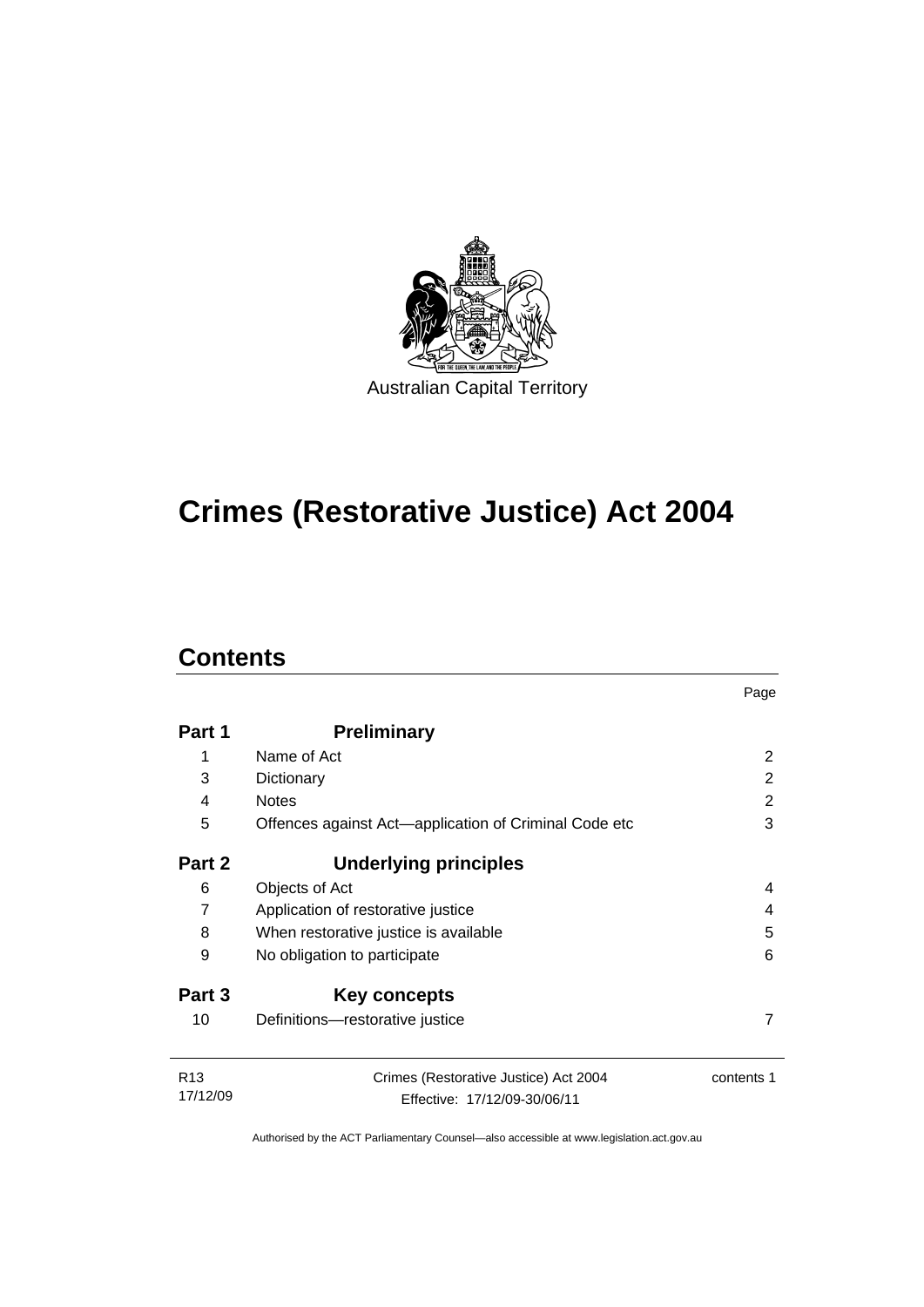|                     |                                                                            | Page            |  |
|---------------------|----------------------------------------------------------------------------|-----------------|--|
| 11                  | Definitions-child victim, parent and victim                                | 8<br>8          |  |
| 12                  | Definitions-offences and offenders                                         |                 |  |
| 13                  | Definition-sentence-related order                                          |                 |  |
| Part 4              | <b>Application of Act</b>                                                  |                 |  |
| 14                  | Application of Act-young offenders and less serious offences               | 11              |  |
| 15                  | Application of Act-generally                                               | 12              |  |
| 16                  | Application of Act-domestic violence offences                              | 13              |  |
| Part 5              | <b>Eligibility for restorative justice</b>                                 |                 |  |
| 17                  | Eligible victims                                                           | 15              |  |
| 18                  | Eligible parents                                                           | 16              |  |
| 19                  | Eligible offenders                                                         | 17              |  |
| 20                  | Accepting responsibility for offences                                      | 17              |  |
| Part 6              | Referral for restorative justice                                           |                 |  |
| <b>Division 6.1</b> | Preliminary                                                                |                 |  |
| 21                  | Definitions-referral                                                       | 19              |  |
| Division 6.2        | General                                                                    |                 |  |
| 22                  | <b>Referring entities</b>                                                  | 19              |  |
| 23                  | Referral-procedure                                                         |                 |  |
| 24                  | Referral power                                                             |                 |  |
| 25                  | Explanation of restorative justice                                         |                 |  |
| 26                  | Referral by DPP-domestic violence offences committed by young<br>offenders | 25              |  |
| Division 6.3        | <b>Referral by courts</b>                                                  |                 |  |
| 27                  | Referral during court proceeding                                           | 26              |  |
| 28                  | Court referral orders-reports                                              |                 |  |
| Part 7              | <b>Suitability for restorative justice</b>                                 |                 |  |
| 29                  | Meaning of personal characteristics for pt 7                               |                 |  |
| 30                  | Suitability-eligibility requirement                                        |                 |  |
| 31                  | Finding of eligibility by referring entity                                 |                 |  |
| 32                  | Suitability-decision                                                       | 31              |  |
| contents 2          | Crimes (Restorative Justice) Act 2004                                      | R <sub>13</sub> |  |
|                     | Effective: 17/12/09-30/06/11                                               | 17/12/09        |  |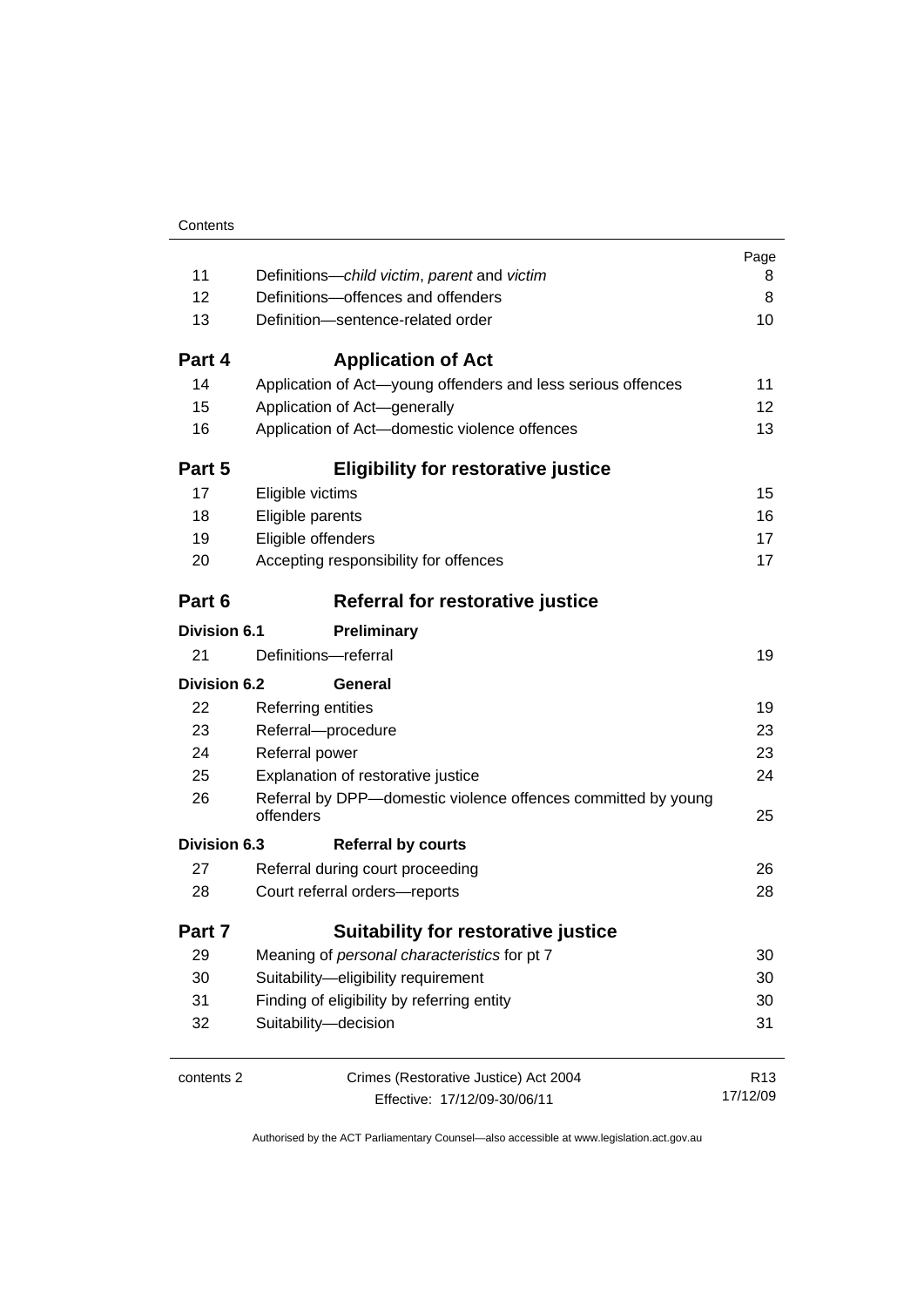|                     |                                                   | Page |  |
|---------------------|---------------------------------------------------|------|--|
| 32A                 | Explanation of restorative justice-before consent | 31   |  |
| 33                  | Suitability-general considerations                |      |  |
| 34                  | Suitability-victims                               |      |  |
| 35                  | Suitability-eligible parents                      | 34   |  |
| 36                  | Suitability-offenders                             | 35   |  |
| Part 8              | Restorative justice conferences and               |      |  |
|                     | agreements                                        |      |  |
| <b>Division 8.1</b> | General                                           |      |  |
| 37                  | Definitions-pt 8                                  | 36   |  |
| 38                  | Meaning of referring entity-pt 8                  | 36   |  |
| 39                  | Decision to call conference                       | 36   |  |
| <b>Division 8.2</b> | <b>Convenors</b>                                  |      |  |
| 40                  | Appointment of convenors                          | 37   |  |
| 41                  | What a convenor does                              | 38   |  |
| <b>Division 8.3</b> | <b>Conduct of conference</b>                      |      |  |
| 42                  | Required participants                             | 39   |  |
| 43                  | Substitute participants                           | 39   |  |
| 44                  | Invited participants<br>39                        |      |  |
| 45                  | <b>Explanation for participants</b>               |      |  |
| 46                  | Form of conference                                |      |  |
| 47                  | Discontinuance of restorative justice             |      |  |
| 48                  | Report to referring entity about outcome          | 43   |  |
| <b>Division 8.4</b> | <b>Restorative justice agreements</b>             |      |  |
| 49                  | Application-div 8.4                               | 44   |  |
| 50                  | Agreement as object of conference                 | 44   |  |
| 51                  | Nature of agreement                               |      |  |
| 52                  | Form of agreement                                 |      |  |
| 53                  | Explanation of effect of agreement                |      |  |
| 54                  | Notice of agreement                               |      |  |
| 55                  | Amendment of agreement                            | 47   |  |
|                     |                                                   |      |  |

contents 3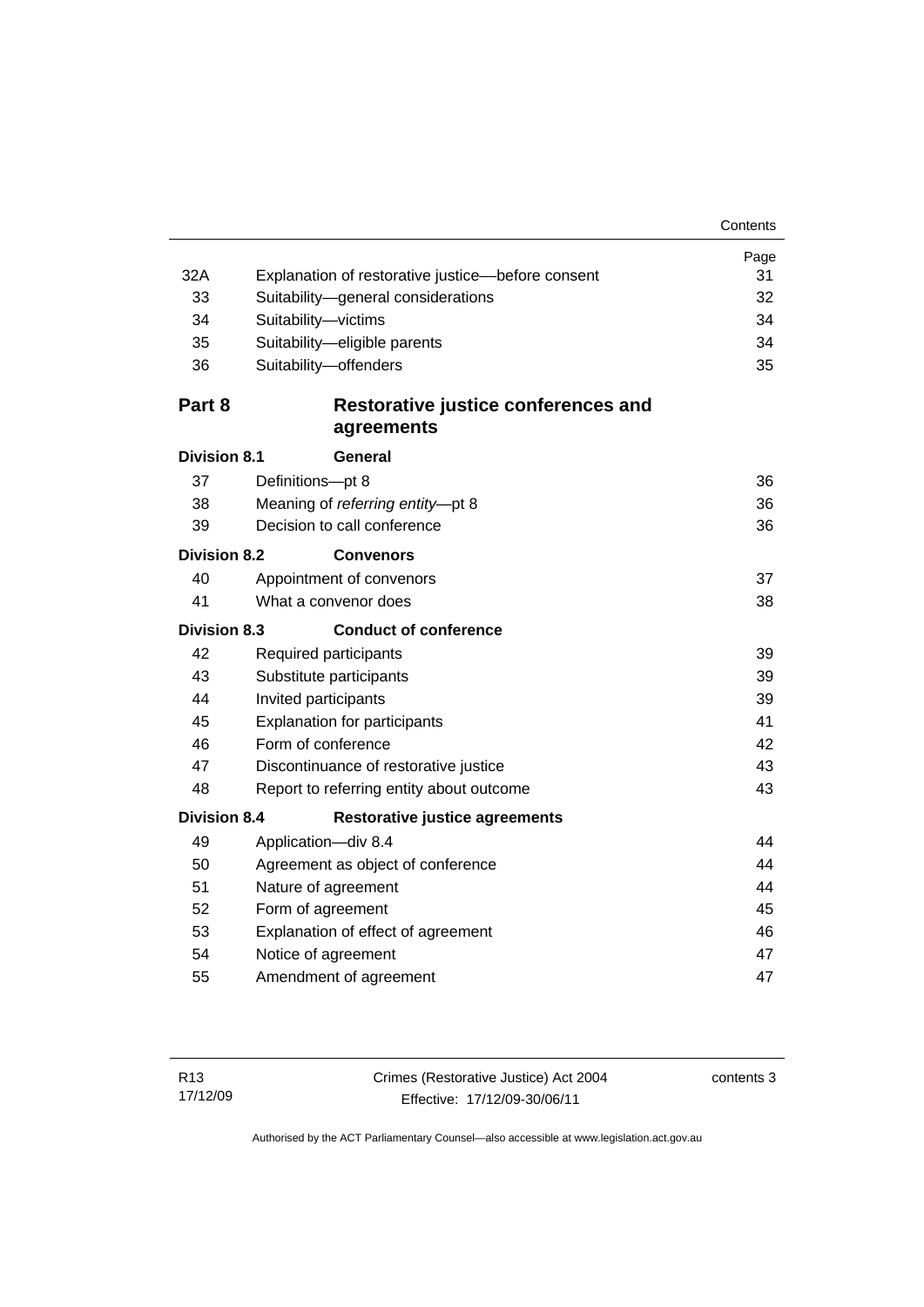#### **Contents**

|                     |                                                              | Page |
|---------------------|--------------------------------------------------------------|------|
| <b>Division 8.5</b> | Monitoring compliance with restorative justice<br>agreements |      |
| 56                  | Application-div 8.5                                          | 49   |
| 57                  | Monitoring compliance—chief executive (restorative justice)  | 49   |
| 58                  | Monitoring compliance—referring entities                     | 50   |
| <b>Division 8.6</b> | Evidence of statements made at conferences                   |      |
| 59                  | Evidence of offences                                         | 51   |
| 60                  | Evidence of future offences                                  | 52   |
| Part 9              | <b>Administration</b>                                        |      |
| <b>Division 9.1</b> | <b>General administration</b>                                |      |
| 61                  | Restorative justice guidelines                               | 53   |
| 62                  | Police participation in restorative justice                  | 54   |
| 63                  | Information sharing                                          | 54   |
| 64                  | Secrecy                                                      | 54   |
| 65                  | Secrecy about information acquired under other Acts          |      |
| 66                  | Protection from liability                                    | 57   |
| <b>Division 9.2</b> | <b>Reporting and records</b>                                 |      |
| 67                  | Meaning of referring entity-div 9.2                          | 57   |
| 68                  | Quarterly reporting by chief executive                       | 57   |
| 69                  | Record-keeping by referring entities                         | 59   |
| 70                  | Record-keeping by chief executive                            | 59   |
| 71                  | Restorative justice database                                 | 60   |
| Part 10             | <b>Miscellaneous</b>                                         |      |
| 72                  | Exercise of functions by chief executive                     | 61   |
| 73                  | Approved forms                                               | 62   |
| 74                  | Regulation-making power                                      | 62   |
|                     |                                                              |      |

# **Dictionary** 63

contents 4 Crimes (Restorative Justice) Act 2004 Effective: 17/12/09-30/06/11

R13 17/12/09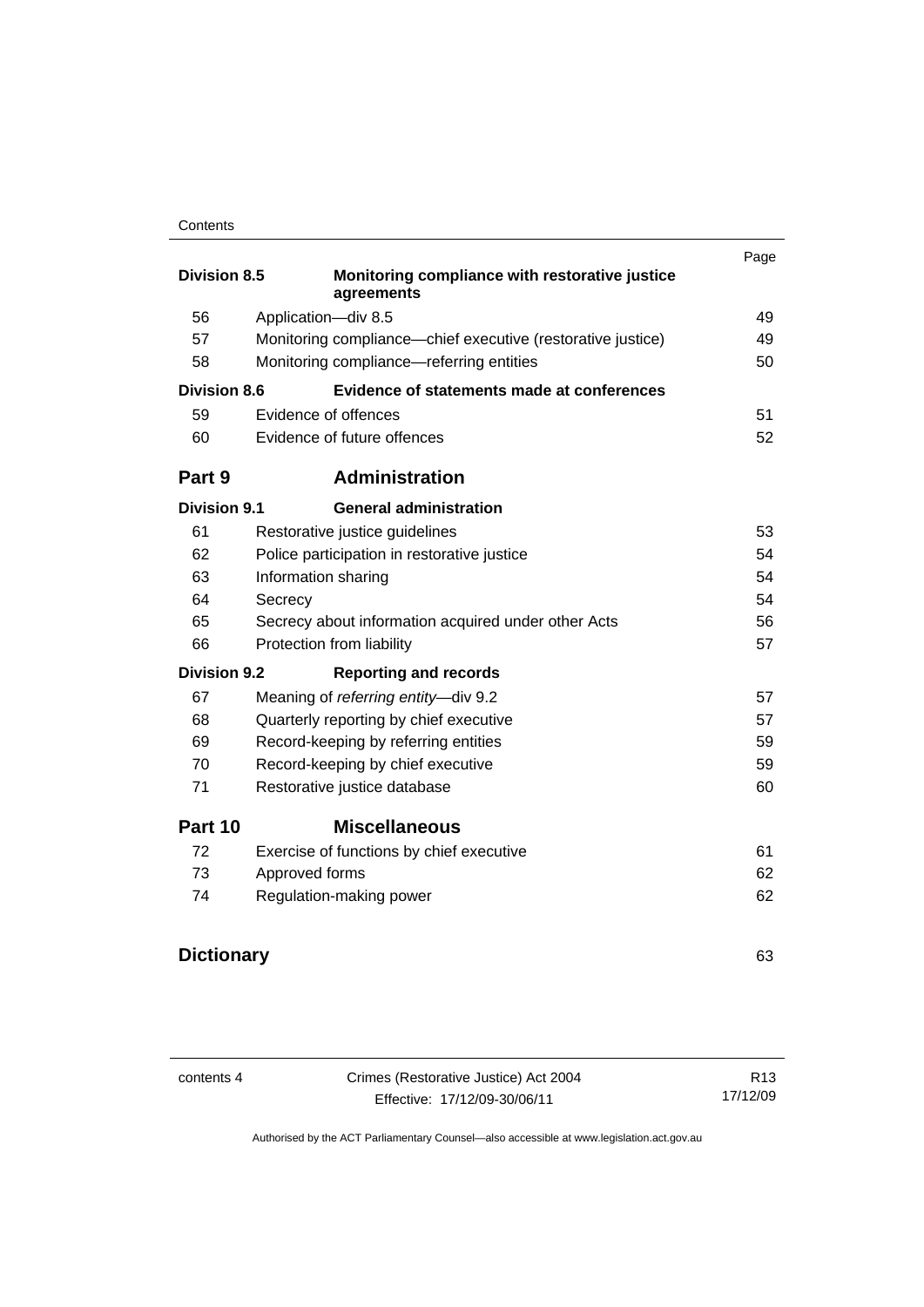|                 |                        | Contents |
|-----------------|------------------------|----------|
| <b>Endnotes</b> |                        | Page     |
| 1               | About the endnotes     | 66       |
| 2               | Abbreviation key       | 66       |
| 3               | Legislation history    | 67       |
| 4               | Amendment history      | 69       |
| 5               | Earlier republications | 71       |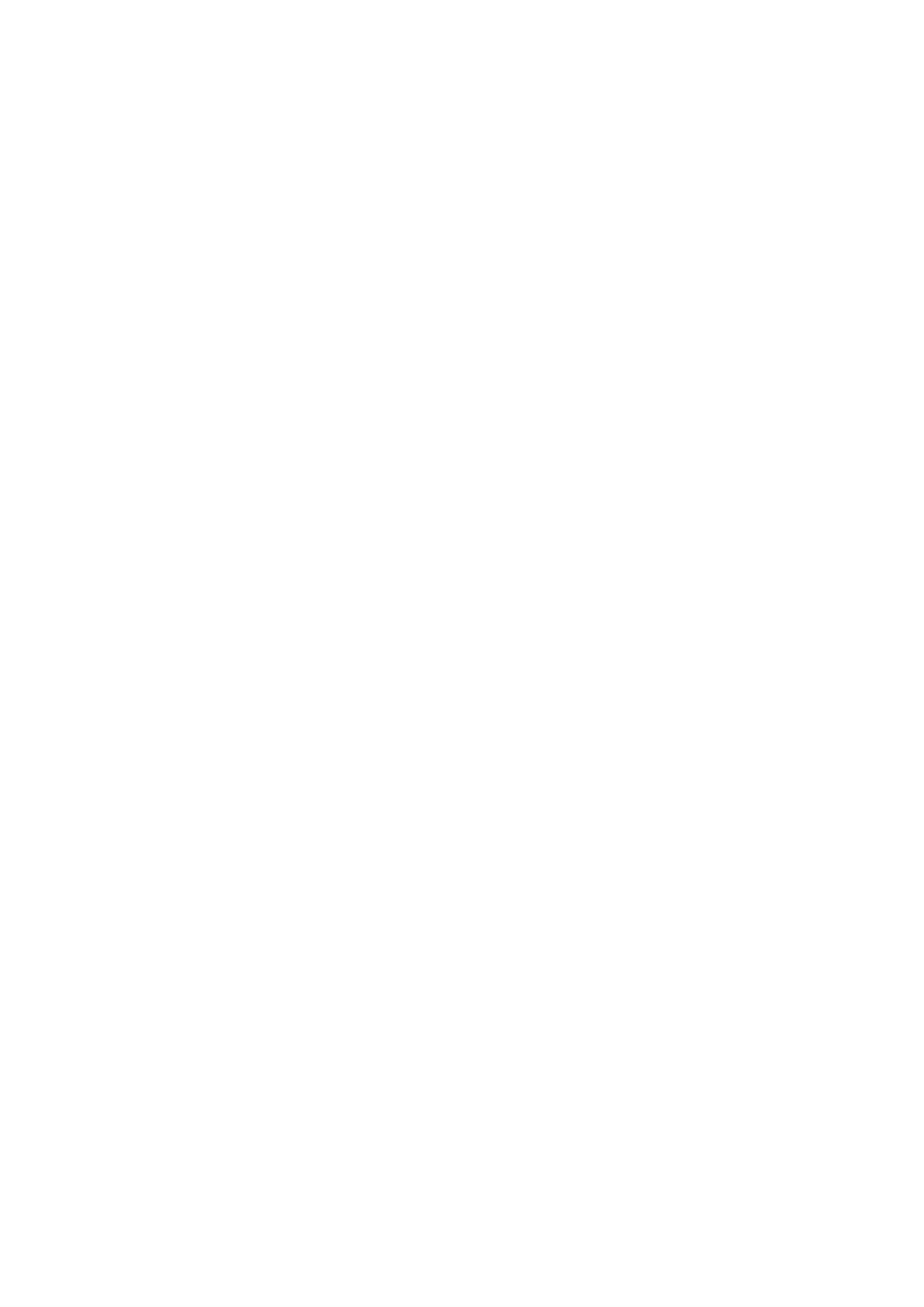

# **Crimes (Restorative Justice) Act 2004**

An Act to provide a process of restorative justice for victims, offenders and the community, and for other purposes

R13 17/12/09

Ī

Crimes (Restorative Justice) Act 2004 Effective: 17/12/09-30/06/11

page 1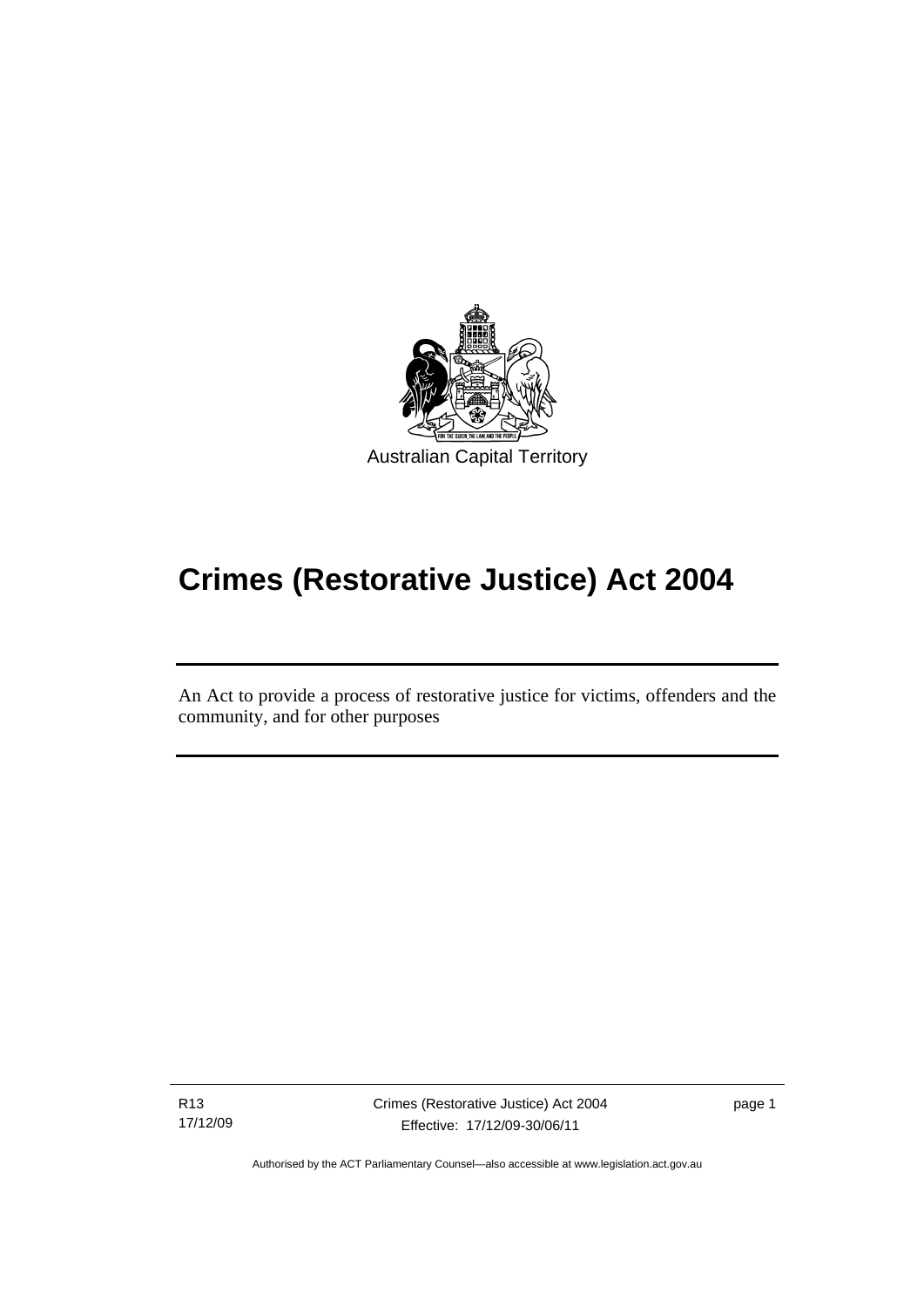#### Part 1 **Preliminary**

Section 1

# **Part 1** Preliminary

## **1 Name of Act**

This Act is the *Crimes (Restorative Justice) Act 2004*.

## **3 Dictionary**

The dictionary at the end of this Act is part of this Act.

*Note 1* The dictionary at the end of this Act defines certain terms used in this Act, and includes references (*signpost definitions*) to other terms defined elsewhere in this Act.

> For example, the signpost definition '*adult offender*—see section 12.' means that the term 'adult offender' is defined in s 12.

*Note 2* A definition in the dictionary (including a signpost definition) applies to the entire Act unless the definition, or another provision of the Act, provides otherwise or the contrary intention otherwise appears (see Legislation Act, s 155 and s 156 (1)).

#### **4 Notes**

A note included in this Act is explanatory and is not part of this Act.

*Note* See Legislation Act, s 127 (1), (4) and (5) for the legal status of notes.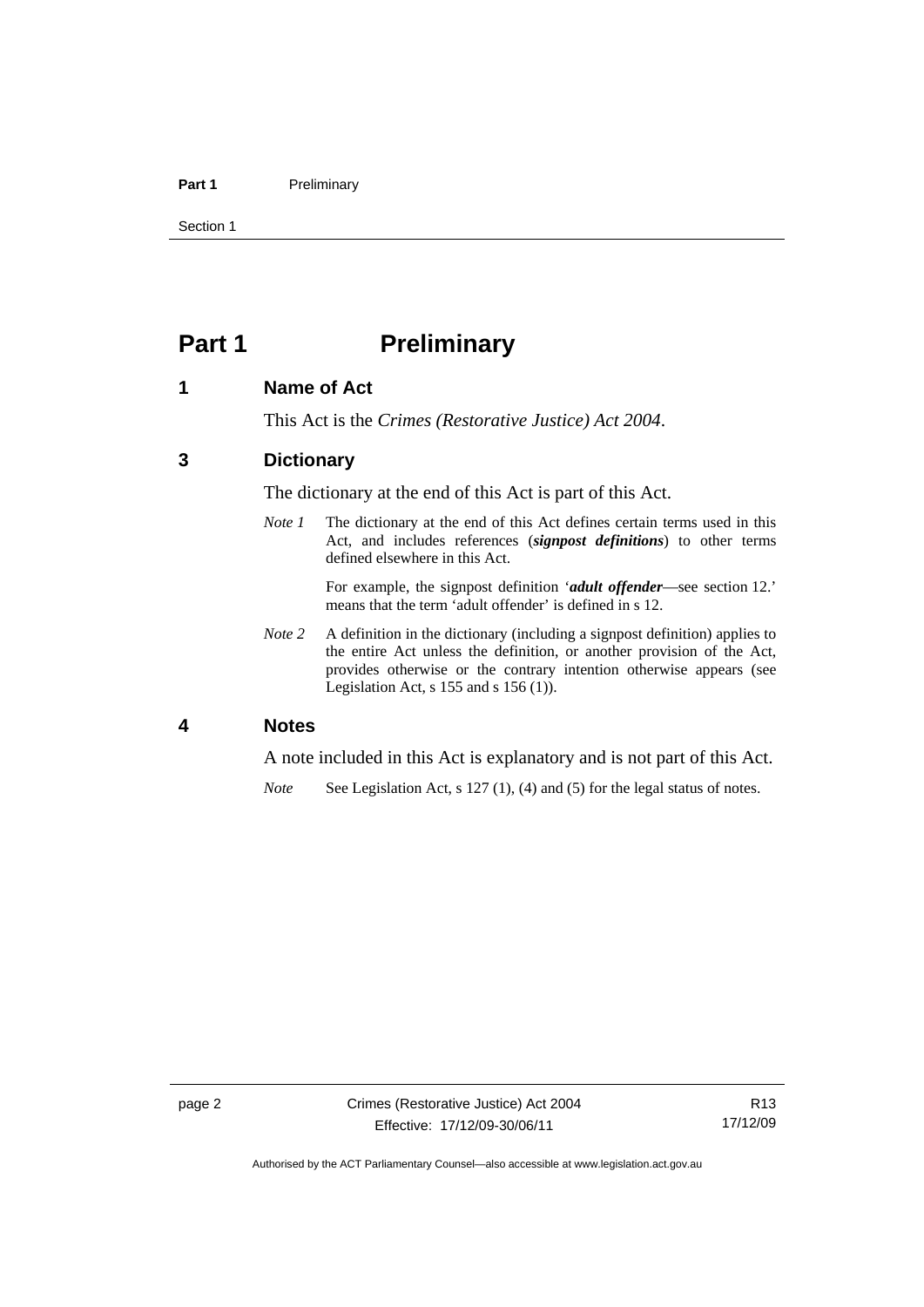## **5 Offences against Act—application of Criminal Code etc**

Other legislation applies in relation to offences against this Act.

#### *Note 1 Criminal Code*

The Criminal Code, ch 2 applies to all offences against this Act (see Code, pt 2.1).

The chapter sets out the general principles of criminal responsibility (including burdens of proof and general defences), and defines terms used for offences to which the Code applies (eg *conduct*, *intention*, *recklessness* and *strict liability*).

*Note 2 Penalty units* 

The Legislation Act, s 133 deals with the meaning of offence penalties that are expressed in penalty units.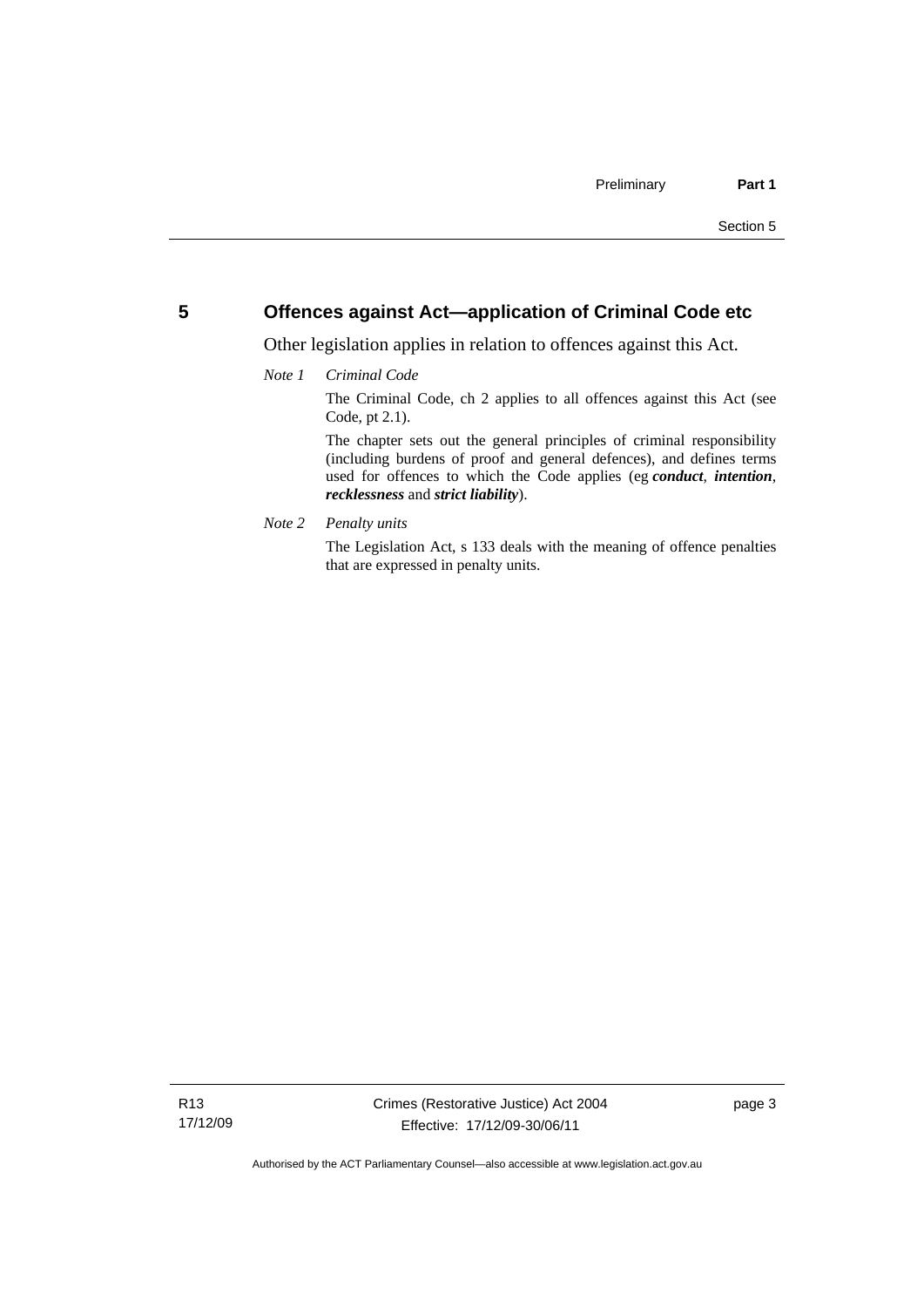#### **Part 2** Underlying principles

Section 6

# **Part 2 Underlying principles**

# **6 Objects of Act**

The objects of this Act are as follows:

- (a) to enhance the rights of victims of offences by providing restorative justice as a way of empowering victims to make decisions about how to repair the harm done by offences;
- (b) to set up a system of restorative justice that brings together victims, offenders and their personal supporters in a carefully managed, safe environment;
- (c) to ensure that the interests of victims of offences are given high priority in the administration of restorative justice under this Act;
- (d) to enable access to restorative justice at every stage of the criminal justice process without substituting for the criminal justice system or changing the normal process of criminal justice;
- (e) to enable agencies that have a role in the criminal justice system to refer offences for restorative justice.
- *Note Offence* includes an offence that is alleged to have been committed, but has not yet been tried in court, or proven (see s 12).

## **7 Application of restorative justice**

- (1) In deciding how to deal with an offence, a referring entity may consider whether it is appropriate to refer the offence for restorative justice before considering other action.
	- *Note Referring entities* are listed at table 22. They represent the agencies responsible for the various stages of the criminal justice process in relation to an offence.

Authorised by the ACT Parliamentary Counsel—also accessible at www.legislation.act.gov.au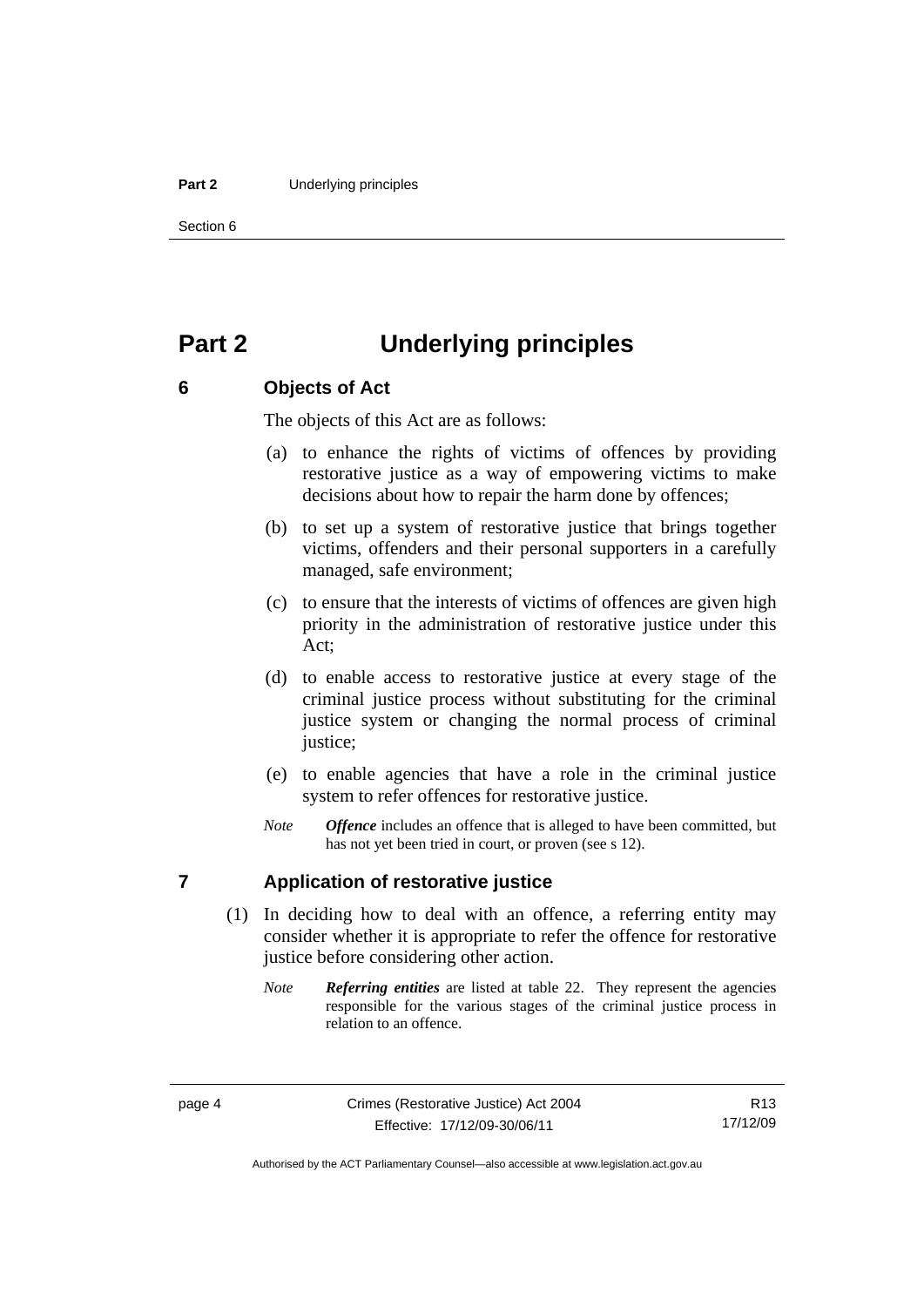(2) However, if an offence is referred for restorative justice, the referral is to have no effect on any other action or proposed action in relation to the offence or the offender by the referring entity.

#### **Example**

Sían is arrested and charged with an offence. The chief police officer refers the offence for restorative justice. The referral of the offence does not prevent Sían being required to attend court to answer the charge.

*Note* An example is part of the Act, is not exhaustive and may extend, but does not limit, the meaning of the provision in which it appears (see Legislation Act, s 126 and s 132).

#### **8 When restorative justice is available**

Restorative justice is available for an offence if all of the following requirements are satisfied:

- (a) there is an eligible victim or eligible parent in relation to the offence;
- (b) the offender is an eligible offender;
- (c) the offence is referred for restorative justice by a referring entity;
- (d) the chief executive decides that restorative justice is suitable for the offence.
- *Note 1* Victims, parents and offenders are *eligible* for restorative justice if they qualify under part 5.
- *Note 2* The chief executive may only decide that restorative justice is *suitable*  for an offence according to the requirements of pt 7 (see s 10, def).
- *Note 3* The restorative justice process is provided for by this Act as follows:
	- pt 5 (Eligibility for restorative justice) deals with eligibility of victims (or their parents) and offenders for restorative justice
	- pt 6 (Referral for restorative justice) deals with the referral of offences for restorative justice
	- pt 7 (Suitability for restorative justice) deals with the suitability of restorative justice for an offence.

page 5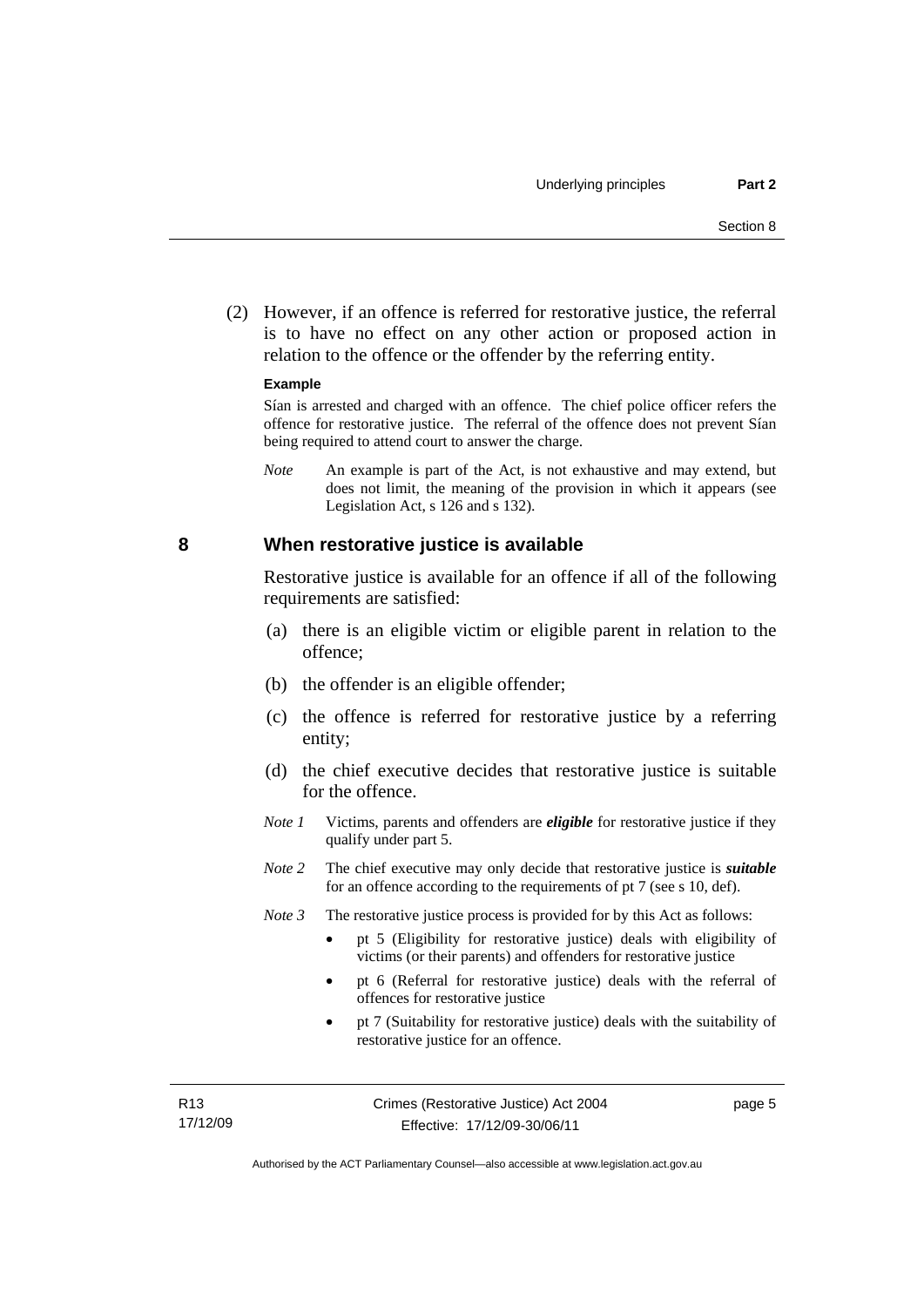#### **Part 2** Underlying principles

Section 9

 pt 8 (Restorative justice conferences and agreements) deals with the calling of restorative justice conferences and the making of restorative justice agreements for an offence

#### **9 No obligation to participate**

There is no obligation on a victim, a parent of a child victim or an offender—

- (a) to take part in restorative justice; or
- (b) to continue to take part in restorative justice after it has started.
- *Note* Victims (or their parents) and offenders must be given clear explanations of the purpose and procedures involved in the restorative justice process before agreeing to take part. In addition, the legal status of the process and the legal effect of entering into a restorative justice agreement must be clearly explained to victims (or their parents) and offenders. See the following:
	- s 25 (Explanation of restorative justice)
	- s 45 (Explanation for participants)
	- s 53 (Explanation of effect of agreement).

Authorised by the ACT Parliamentary Counsel—also accessible at www.legislation.act.gov.au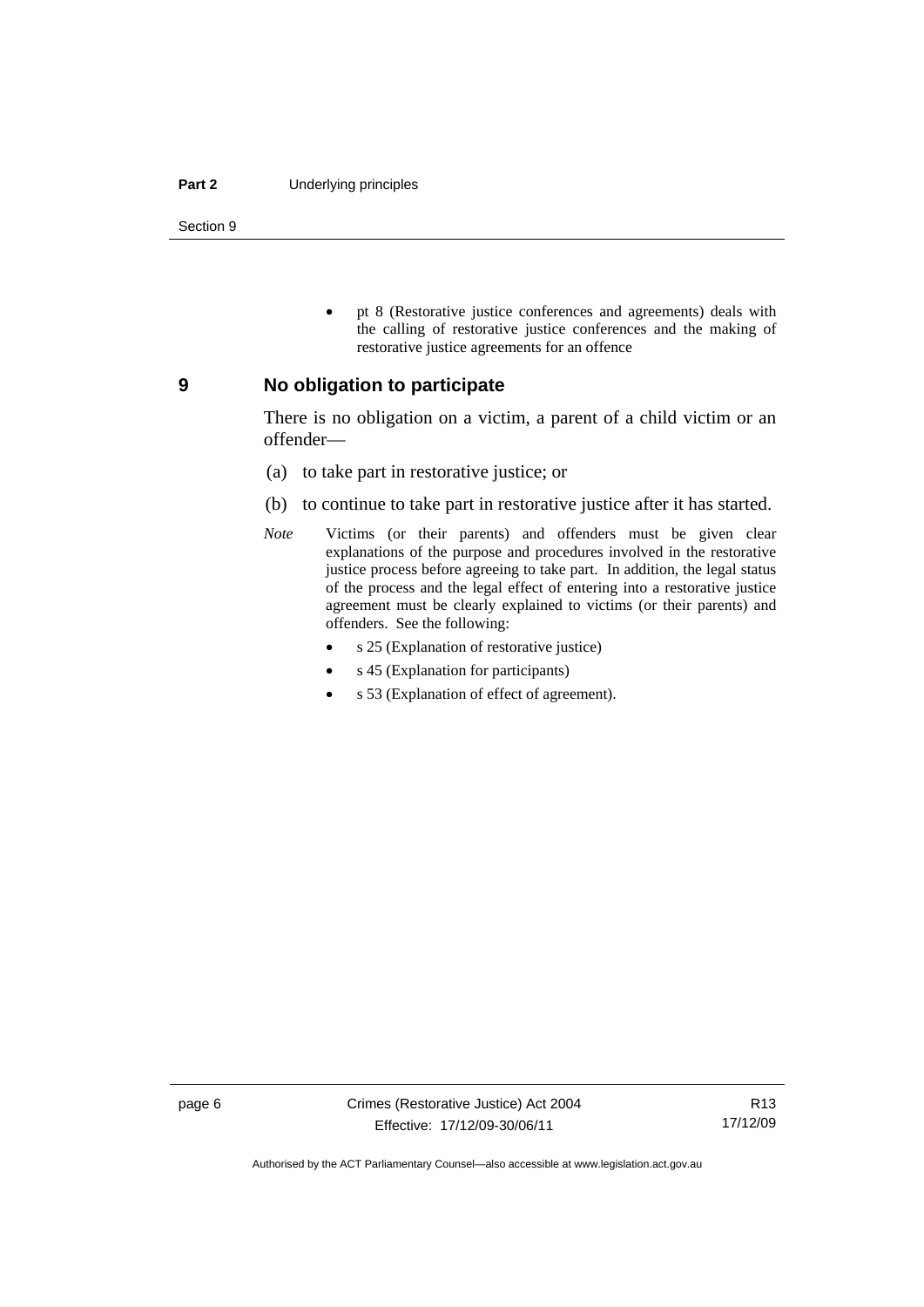# **Part 3 Key concepts**

## **10 Definitions—restorative justice**

In this Act:

*eligible offender*—see section 19.

*eligible parent*—see section 18.

*eligible victim*— see section 17.

*referred*, for restorative justice—an offence is *referred* for restorative justice if a referring entity proposes that consideration be given to whether restorative justice is suitable for the offence.

## *referring entity*—

- (a) see section 22; but
- (b) for part 8 (Restorative justice conferences and agreements) see section 38; and
- (c) for division 9.2 (Reporting and records)—see section 67.

*restorative justice* means the process of restorative justice provided under this Act, including a restorative justice conference under this Act.

*suitable*—restorative justice is *suitable* for an offence, or an eligible victim, parent or offender in relation to an offence, if the chief executive decides under part 7 that restorative justice is suitable for the offence, victim, parent or offender.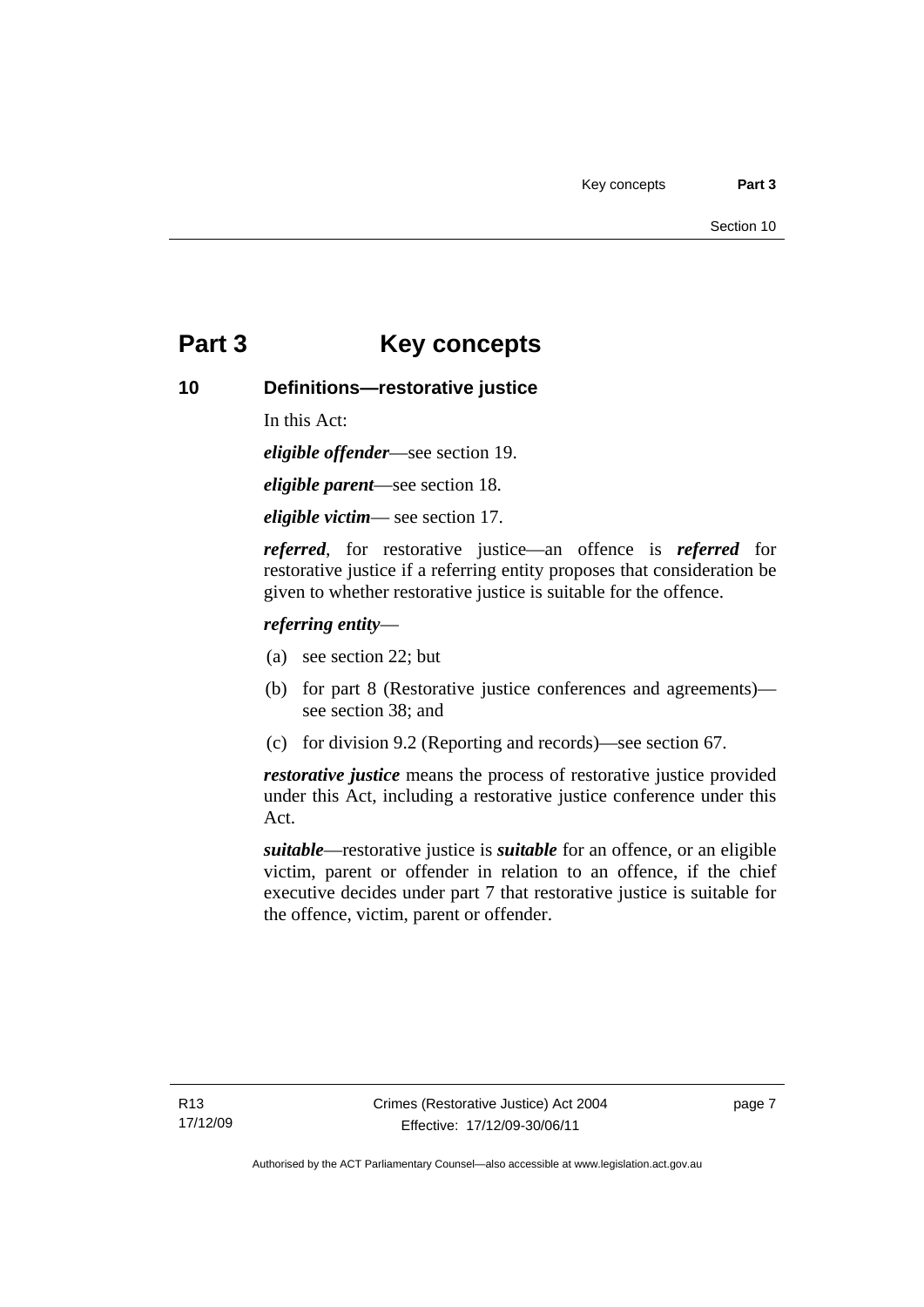Section 11

### **11 Definitions—***child victim***,** *parent* **and** *victim*

In this Act:

*child victim*, of an offence, means a victim of an offence who is a child.

*Note* A *child* is an individual under 18 years old (see Legislation Act, dict, pt 1, def *child*).

*parent*, of a child, means a person with parental responsibility for the child within the meaning of the *Children and Young People Act 2008*, division 1.3.2 (Parental responsibility).

#### *victim*—

- (a) has the meaning given by the *Victims of Crime Act 1994*, dictionary; and
- (b) includes a person who would be a victim if a reference in that Act to an *offence* included a reference to an offence that is alleged to have been committed.

## **12 Definitions—offences and offenders**

In this Act:

*adult offender*, in relation to an offence, means an offender who was an adult when the offence was committed.

*Note* An *adult* is an individual who is at least 18 years old (see Legislation Act, dict, pt 1, def *adult*).

*commission*, of an offence that is alleged to have been committed, includes the alleged commission of the offence.

*Note Offence* is defined to include an offence that is alleged to have been committed. *Offender* is defined in similar terms. See definitions of *offence* and *offender* in this section.

*domestic violence offence*—an offence is a *domestic violence offence* if the conduct making up the offence is domestic violence under the *Domestic Violence and Protection Orders Act 2008*.

R13 17/12/09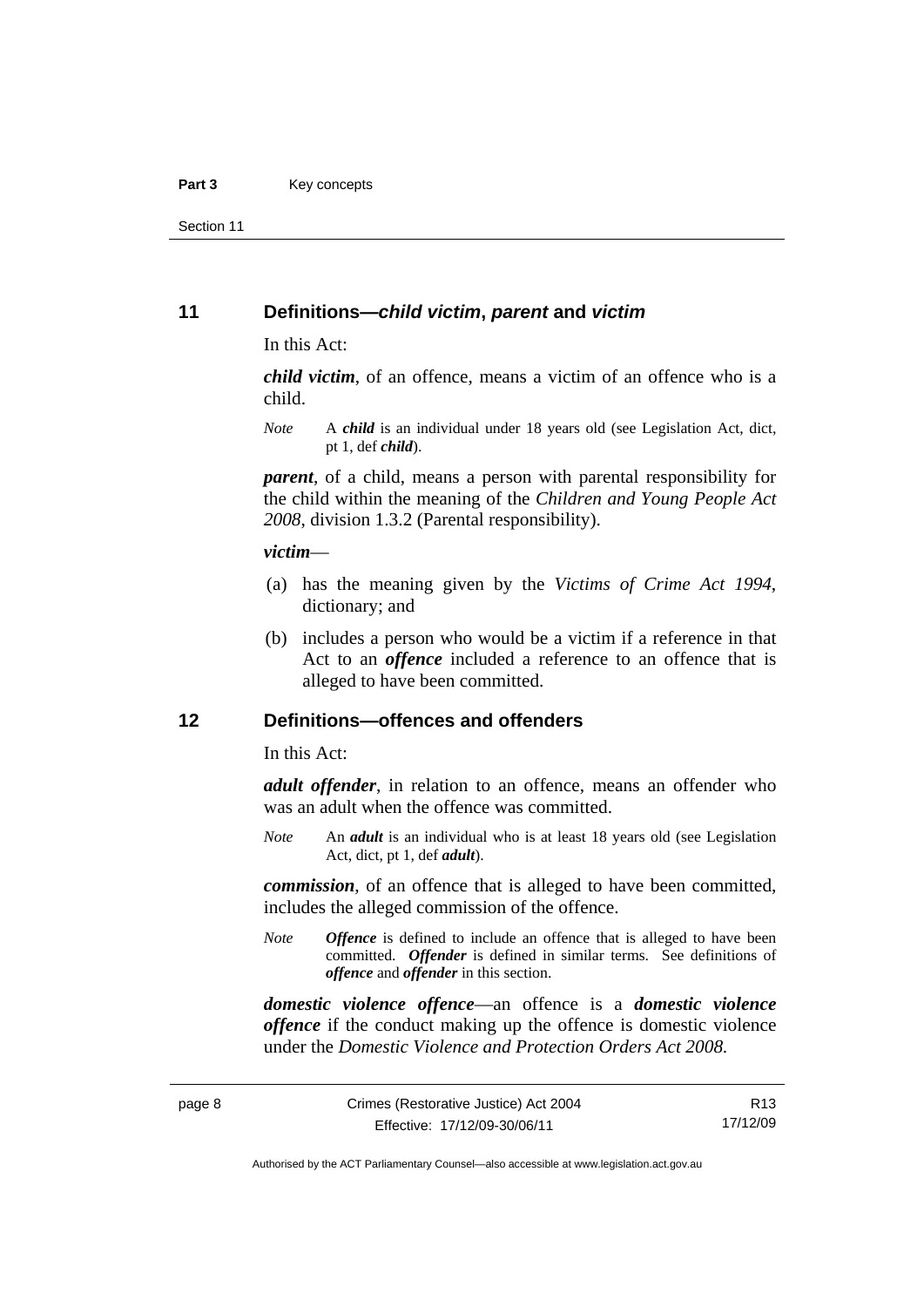*less serious offence* means an offence other than a serious offence.

### *offence*—

- (a) means an offence against a territory law; and
- (b) includes an offence against a territory law that is alleged to have been committed by a person, unless—
	- (i) a court has acquitted the person of the offence; or
	- (ii) a court has dismissed a proceeding against the person for the offence without finding the person guilty.

### *offender*—

- (a) means a person who has been convicted or found guilty of an offence against a territory law; and
- (b) includes a person who is alleged to have committed an offence against a territory law, unless—
	- (i) a court has acquitted the person of the offence; or
	- (ii) a court has dismissed a proceeding against the person for the offence without finding the person guilty.

*serious offence* means an offence punishable by imprisonment for a term longer than—

- (a) if the offence relates to money or other property—14 years; or
- (b) in any other case—10 years.

*young offender*, in relation to an offence, means an offender who was less than 18 years old, but at least 10 years old, when the offence was committed or allegedly committed.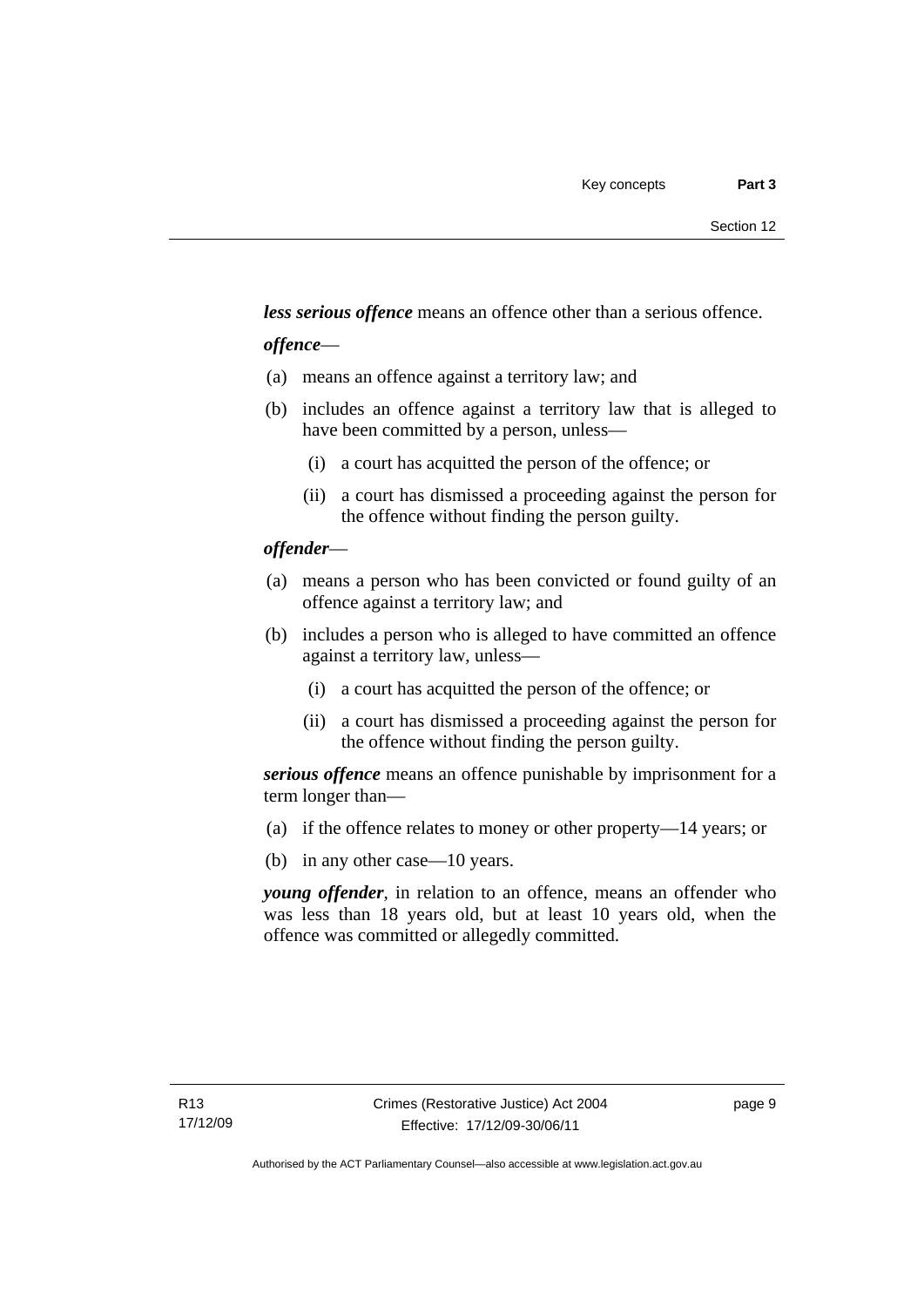#### **Part 3** Key concepts

Section 13

#### **13 Definition—sentence-related order**

#### In this Act:

*sentence-related order*, for an offender who is found guilty of an offence, means any of the following orders of the court:

- (a) an order sentencing the offender;
- (b) an order under the *Crimes (Sentencing) Act 2005*, section 12 (Suspended sentences) or section 17 (Non-conviction orders general).

#### **Examples—par (a)**

- 1 an order for a sentence of imprisonment
- 2 an order for periodic detention under the *Crimes (Sentencing) Act 2005*
- 3 a good behaviour order under the *Crimes (Sentencing) Act 2005*, including an order subject to a community service condition
- *Note 1* Orders under the *Crimes Act 1900*, s 402 (Conditional release of offenders without proceeding to conviction) (repealed) and s 403 (Conditional release of offenders) (repealed) are taken to be orders under the *Crimes (Sentencing) Act 2005*, s 12 or s 17 (see *Crimes (Sentence Administration) Act 2005*, s 336 to s 338).
- *Note 2* An example is part of the Act, is not exhaustive and may extend, but does not limit, the meaning of the provision in which it appears (see Legislation Act, s 126 and s 132).

page 10 Crimes (Restorative Justice) Act 2004 Effective: 17/12/09-30/06/11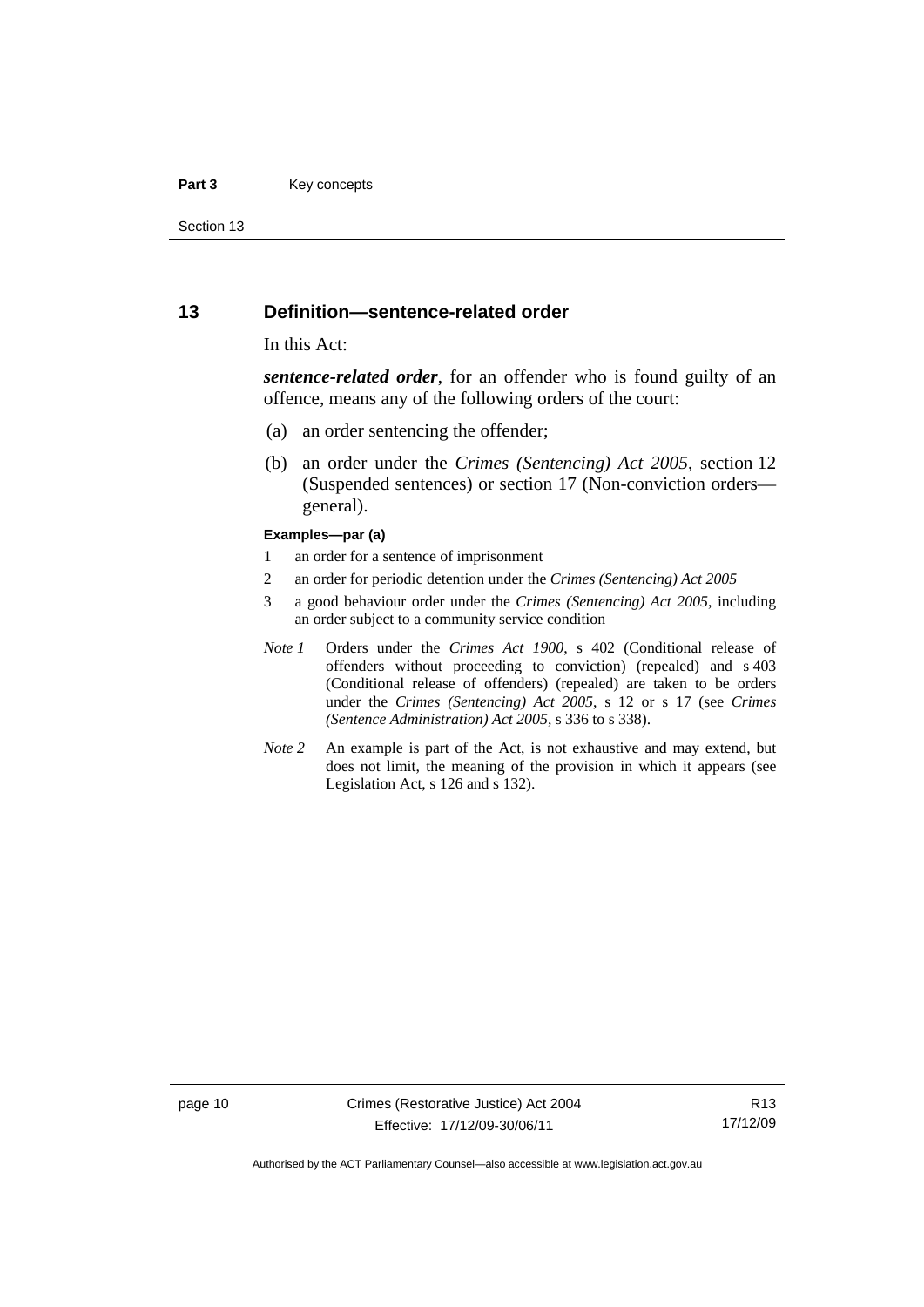# **Part 4 Application of Act**

# **14 Application of Act—young offenders and less serious offences**

- (1) This Act applies to a less serious offence committed by a young offender.
- (2) This Act applies to a less serious offence committed by a young offender even if the offence was committed before the day this section commenced.
- (3) Despite subsections (1) and (2), this Act does not apply to a domestic violence offence, or a less serious sexual offence, before the phase 2 application day.
- (4) Subsections (2) to (6) (including this subsection) expire on the phase 2 application day.
	- *Note* A provision of an Act expires at the end of the day fixed for its expiry (see Legislation Act, s 85 (3); *repeal* in s 85 includes expiry—see s 82).
- (5) Subsections (2) to (6) (including this subsection) are laws to which the Legislation Act, section 88 (Repeal does not end effect of transitional laws etc) applies.
- (6) In this section:

*less serious sexual offence* means an offence against any of the following provisions of the *Crimes Act 1900*:

- (a) section 59 (Act of indecency in the third degree);
- (b) section 60 (Act of indecency without consent);
- (c) section 61 (2) (Acts of indecency with young people);
- (d) section 62 (3) (Incest and similar offences);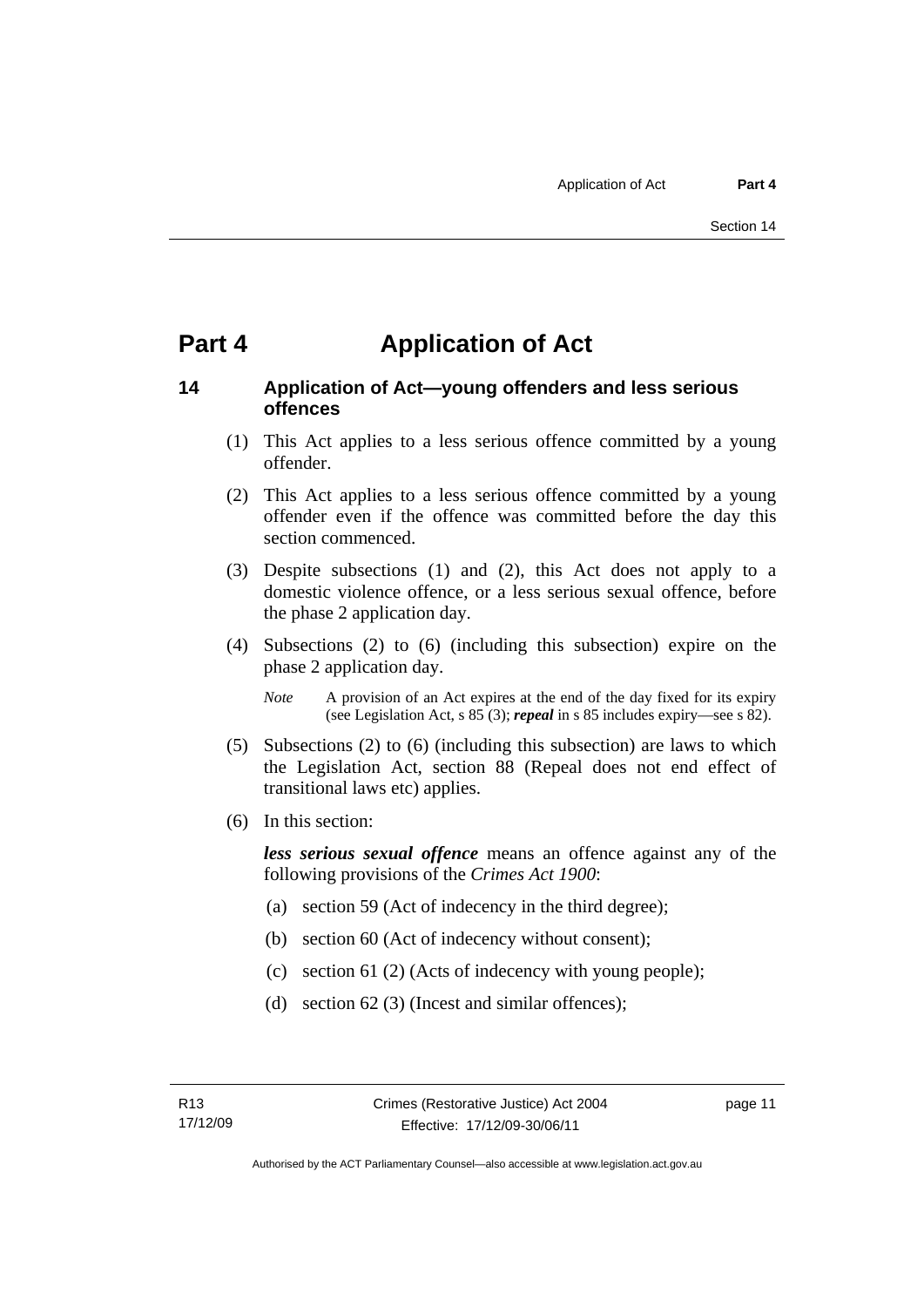#### **Part 4 Application of Act**

Section 15

(e) section 63 (Abduction).

*phase 2 application day*—see section 15 (4).

#### **15 Application of Act—generally**

- (1) This Act applies to a less serious offence committed by an adult offender.
- (2) This Act applies to a serious offence (whether committed by a young offender or an adult offender) if—
	- (a) the offender is charged with the offence; and
	- (b) either—
		- (i) the offender pleads guilty to the offence; or
		- (ii) the offender is found guilty of the offence (whether or not the offender is convicted or sentenced for the offence).
- (3) This section does not apply to a domestic violence offence.

*Note* For the application of the Act to domestic violence offences, see s 16.

- (4) Subsections (1), (2) and (3) do not apply before a day (the *phase 2 application day*) declared by the Minister by written notice.
- (5) However, subsections (1) and (2) may apply to an offence even if the offence was committed before the phase 2 application day.
- (6) A declaration under subsection (4) is a notifiable instrument.

*Note* A notifiable instrument must be notified under the Legislation Act.

- (7) To remove any doubt, the Legislation Act, section 79 (Automatic commencement of postponed law) does not apply to subsections (1), (2) and (3).
	- *Note* If the Legislation Act, s 79 applied to subsection (1), (2) or (3), the subsection would automatically commence 6 months after the commencement of this Act (apart from s 1 and s 2) if it had not already been effectively commenced by the declaration of the phase 2 application day.

Authorised by the ACT Parliamentary Counsel—also accessible at www.legislation.act.gov.au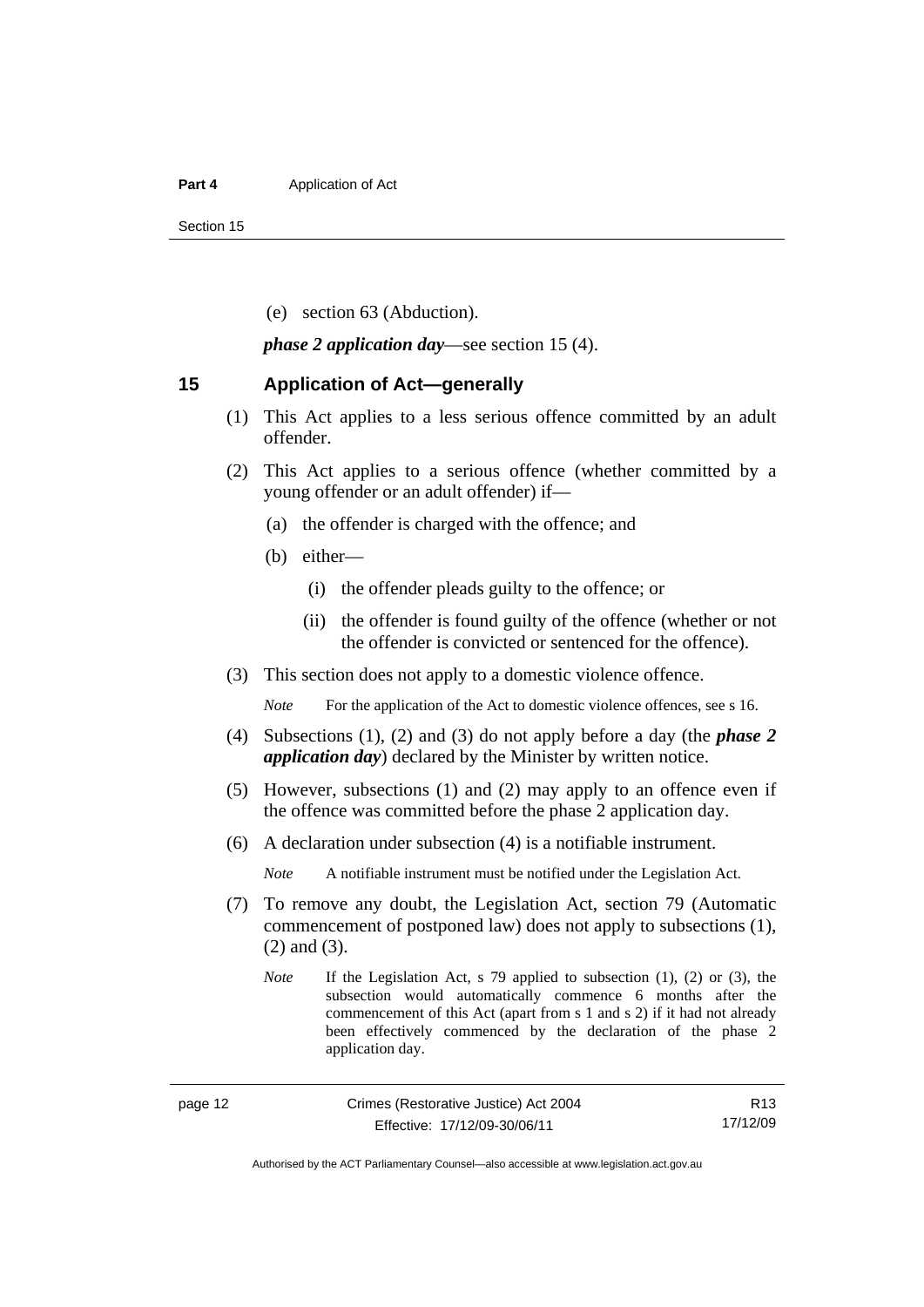- (8) Subsections (4) to (9) (including this subsection) expire on the phase 2 application day.
	- *Note* A provision of an Act expires at the end of the day fixed for its expiry (see Legislation Act, s 85 (3); *repeal* in s 85 includes expiry—see s 82).
- (9) Subsections (4) to (8), and this subsection, are laws to which the Legislation Act, section 88 (Repeal does not end effect of transitional laws etc) applies.

## **16 Application of Act—domestic violence offences**

- (1) This Act applies to a domestic violence offence committed by a young offender.
- (2) Subsection (1) applies whether or not the young offender is charged with the offence.
	- *Note 1* An offence may have been *committed* if it is alleged that the offence was committed (see s 12, def *commission*).
	- *Note* 2 For the chief executive to decide that a domestic violence offence committed (or allegedly committed) by a young offender is suitable for restorative justice under pt 7, the chief executive must be satisfied that exceptional circumstances exist for the calling of a restorative justice conference (see s 33 (2)).
- (3) This Act applies to a domestic violence offence committed by an adult offender if—
	- (a) the offender is charged with the offence; and
	- (b) either—
		- (i) the offender pleads guilty to the offence; or
		- (ii) the offender is found guilty of the offence (whether or not the offender is convicted or sentenced for the offence).
- (4) Subsections (1), (2) and (3) do not apply before the phase 2 application day.

page 13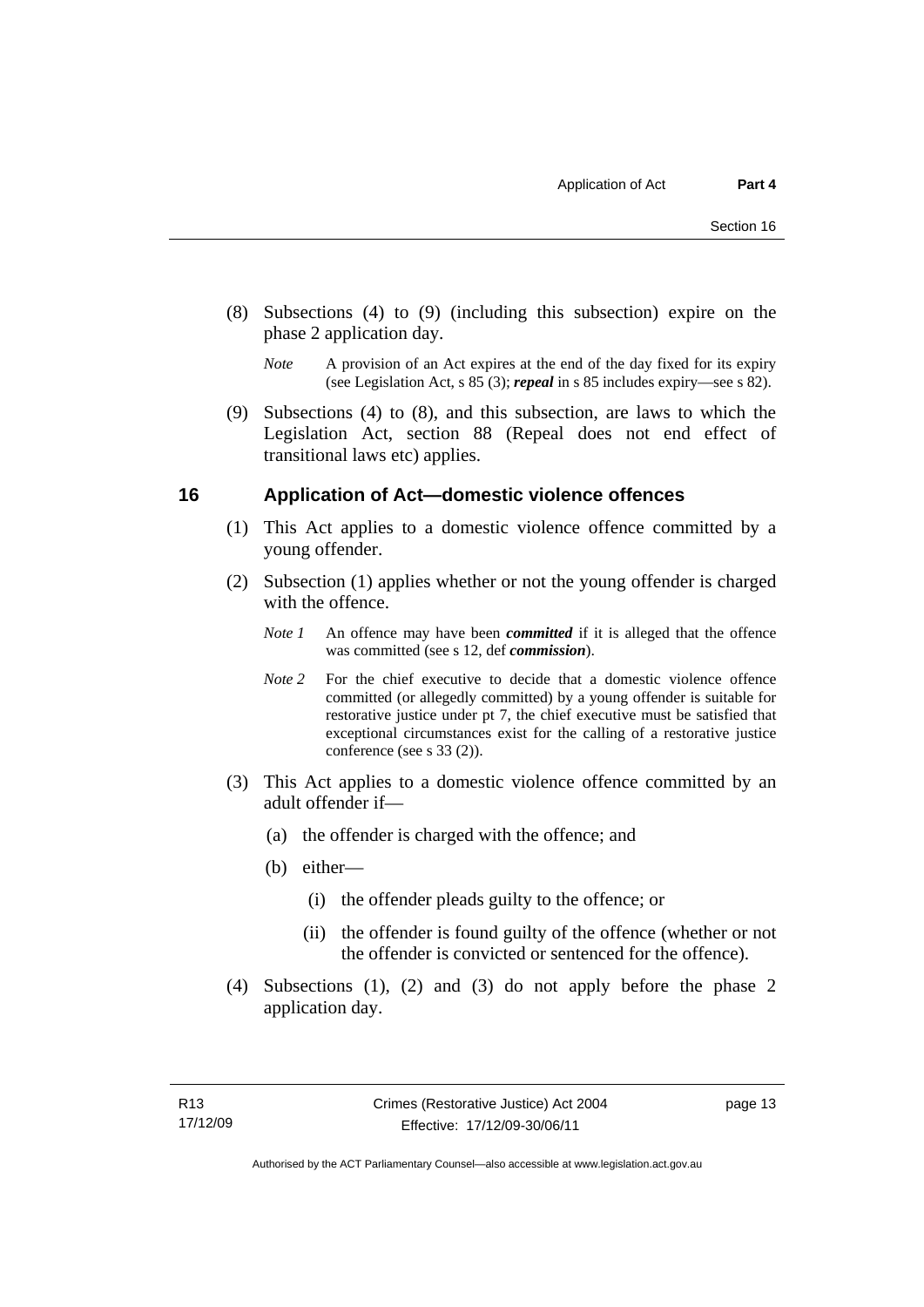Section 16

- (5) However, subsections (1), (2) and (3) may apply to an offence even if the offence was committed before the phase 2 application day.
- (6) To remove any doubt, the Legislation Act, section 79 (Automatic commencement of postponed law) does not apply to subsection (1), (2) or (3).
	- *Note* If the Legislation Act, s 79 applied to subsection (1), (2) or (3), the subsection would automatically commence 6 months after the commencement of this Act (apart from s 1 and s 2) if it had not already been effectively commenced by the declaration of the phase 2 application day.
- (7) Subsections (4) to (9) (including this subsection) expire on the phase 2 application day.
	- *Note* A provision of an Act expires at the end of the day fixed for its expiry (see Legislation Act, s 85 (3); *repeal* in s 85 includes expiry—see s 82).
- (8) Subsections (4) to (9) (including this subsection) are laws to which the Legislation Act, section 88 (Repeal does not end effect of transitional laws etc) applies.
- (9) In this section:

*phase 2 application day*—see section 15 (4).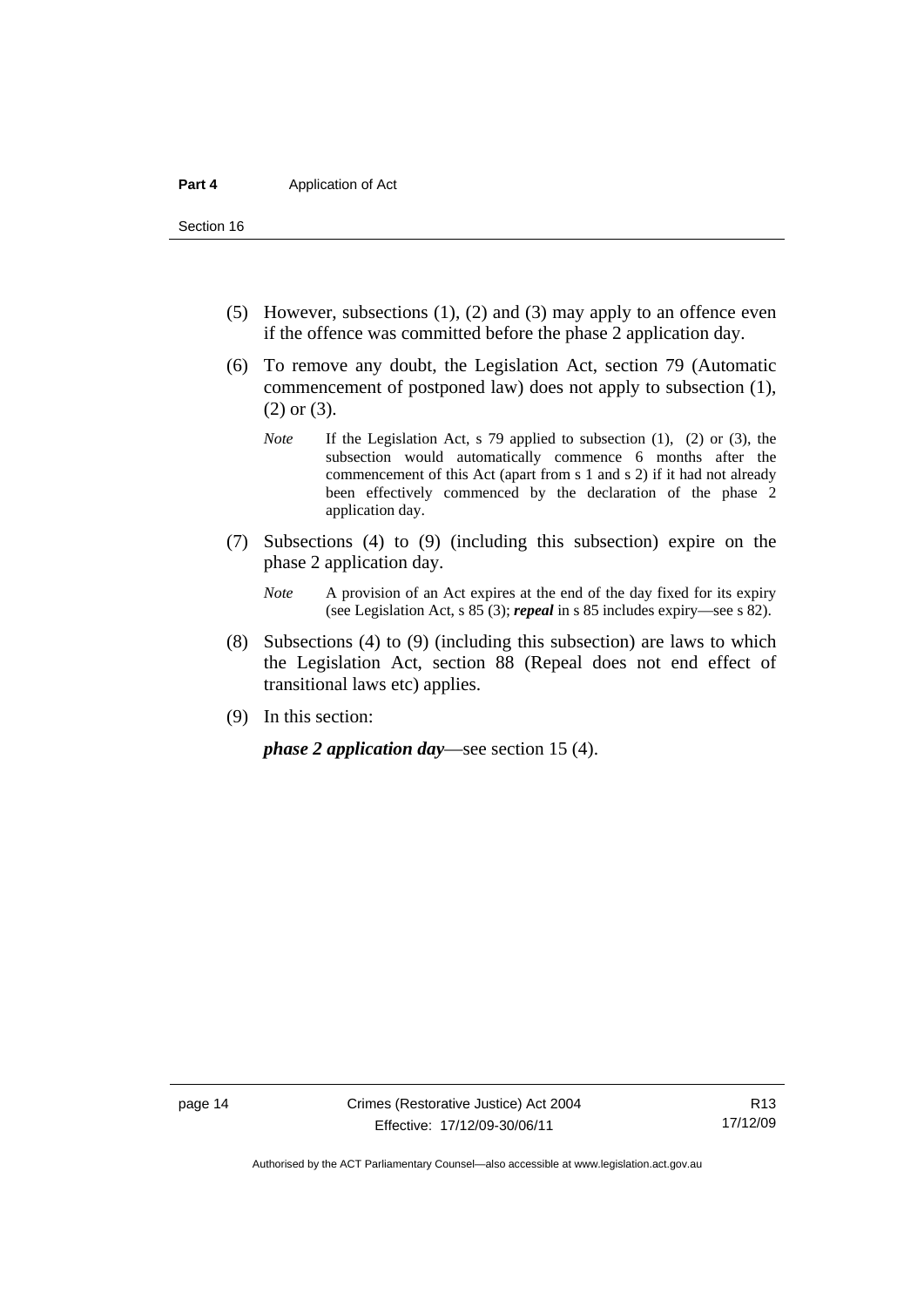# **Part 5 Eligibility for restorative justice**

# **17 Eligible victims**

- (1) A victim of an offence is eligible for restorative justice in relation to the offence if—
	- (a) this Act applies to the offence and the offender under part 4; and
	- (b) the victim is at least 10 years old; and
	- (c) the victim is capable of agreeing to take part in restorative justice.
- (2) If a victim of an offence is younger than 10 years old, an immediate family member of the victim is eligible for restorative justice in relation to the offence if—
	- (a) this Act applies to the offence and the offender under part 4; and
	- (b) the immediate family member is at least 10 years old; and
	- (c) the immediate family member is capable of agreeing to take part in restorative justice.
	- *Note* Alternatively, a parent of a child victim of an offence may take part in restorative justice as an invited participant (see s 44).
- (3) For this Act, a victim of an offence, or an immediate family member of a victim of an offence, is an *eligible victim* in relation to the offence if the victim or immediate family member is eligible for restorative justice under this section.

page 15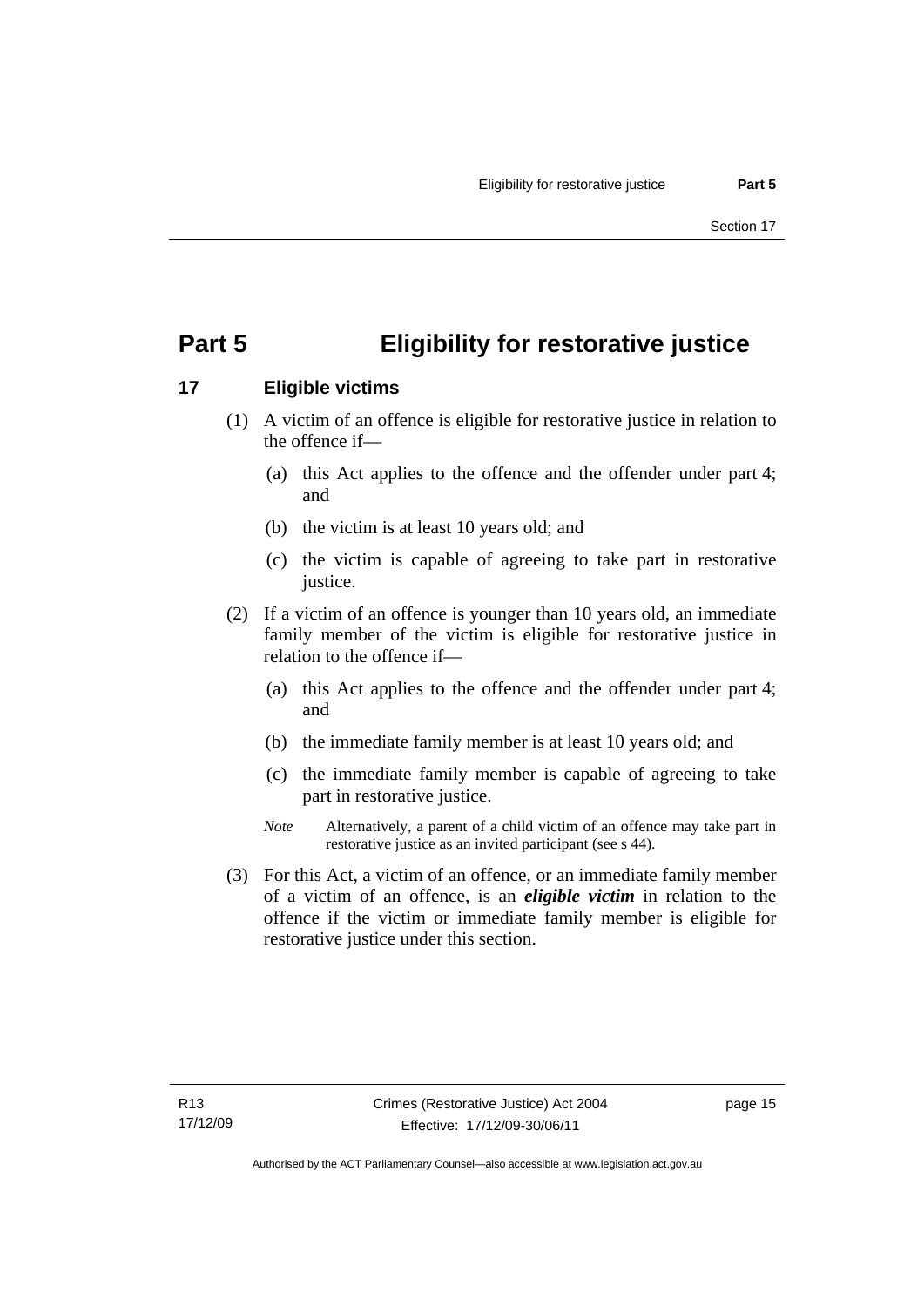Section 18

(4) In this section:

*immediate family member*, in relation to a victim of an offence, means a person who was, at the time the offence was committed—

- (a) a parent of the victim; or
- (b) a sibling of the victim.

#### **Examples of siblings**

- 1 brother or sister
- 2 half-brother or half-sister
- 3 step-brother or step-sister
- 4 someone who has the same guardian or foster parent as the victim
- *Note* An example is part of the Act, is not exhaustive and may extend, but does not limit, the meaning of the provision in which it appears (see Legislation Act, s 126 and s 132).

## **18 Eligible parents**

- (1) A parent of a child victim of an offence (no matter how old the child victim is) is eligible for restorative justice in relation to the offence if—
	- (a) this Act applies to the offence and the offender under part 4; and
	- (b) the child victim is incapable of adequately understanding or responding to the experience of the offence, or has died; and
	- (c) the parent is capable of agreeing to take part in restorative justice.
- (2) For this Act, a parent of a child victim of an offence is an *eligible parent* in relation to the offence if the parent is eligible for restorative justice under this section.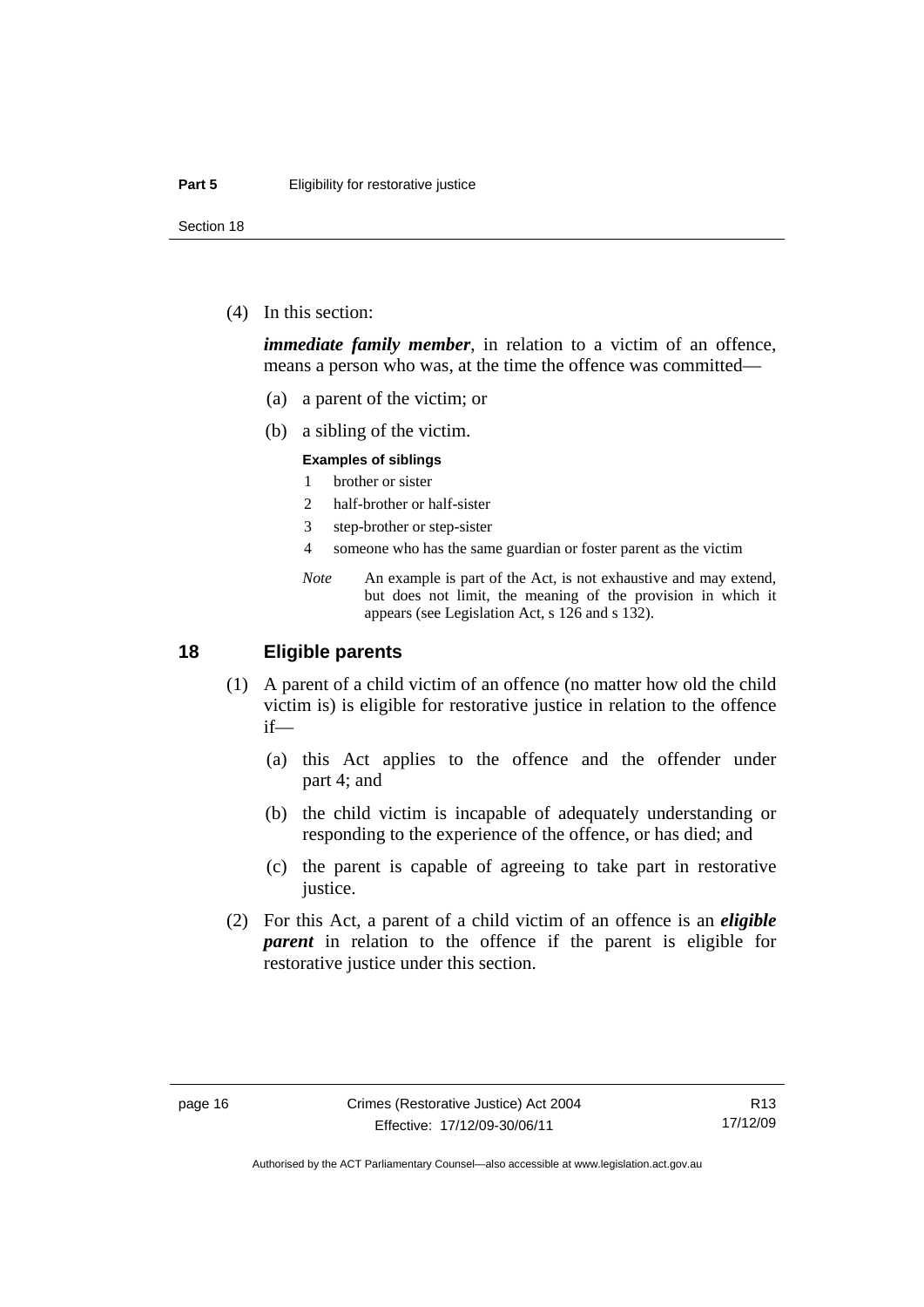# **19 Eligible offenders**

- (1) An offender who commits an offence is eligible for restorative justice if-
	- (a) this Act applies to the offence and the offender under part 4; and
	- (b) the offender—
		- (i) accepts responsibility for the commission of the offence; and
		- (ii) was at least 10 years old when the offence was committed, or was allegedly committed; and
		- (iii) is capable of agreeing to take part in restorative justice; and
		- (iv) agrees to take part in restorative justice.
- (2) For this Act an offender is an *eligible offender* in relation to the offence if the offender is eligible for restorative justice under this section.

# **20 Accepting responsibility for offences**

- (1) If an offender accepts responsibility for the commission of an offence to take part in restorative justice, this Act does not prevent the offender from pleading not guilty for the offence.
- (2) The fact that a court knows that an offender has accepted responsibility for the commission of an offence to take part in restorative justice does not require a court to reduce the severity of any sentence it may make for the offender.
	- *Note 1* To be eligible take part in restorative justice, an offender must accept responsibility for the commission of the offence (see s 19).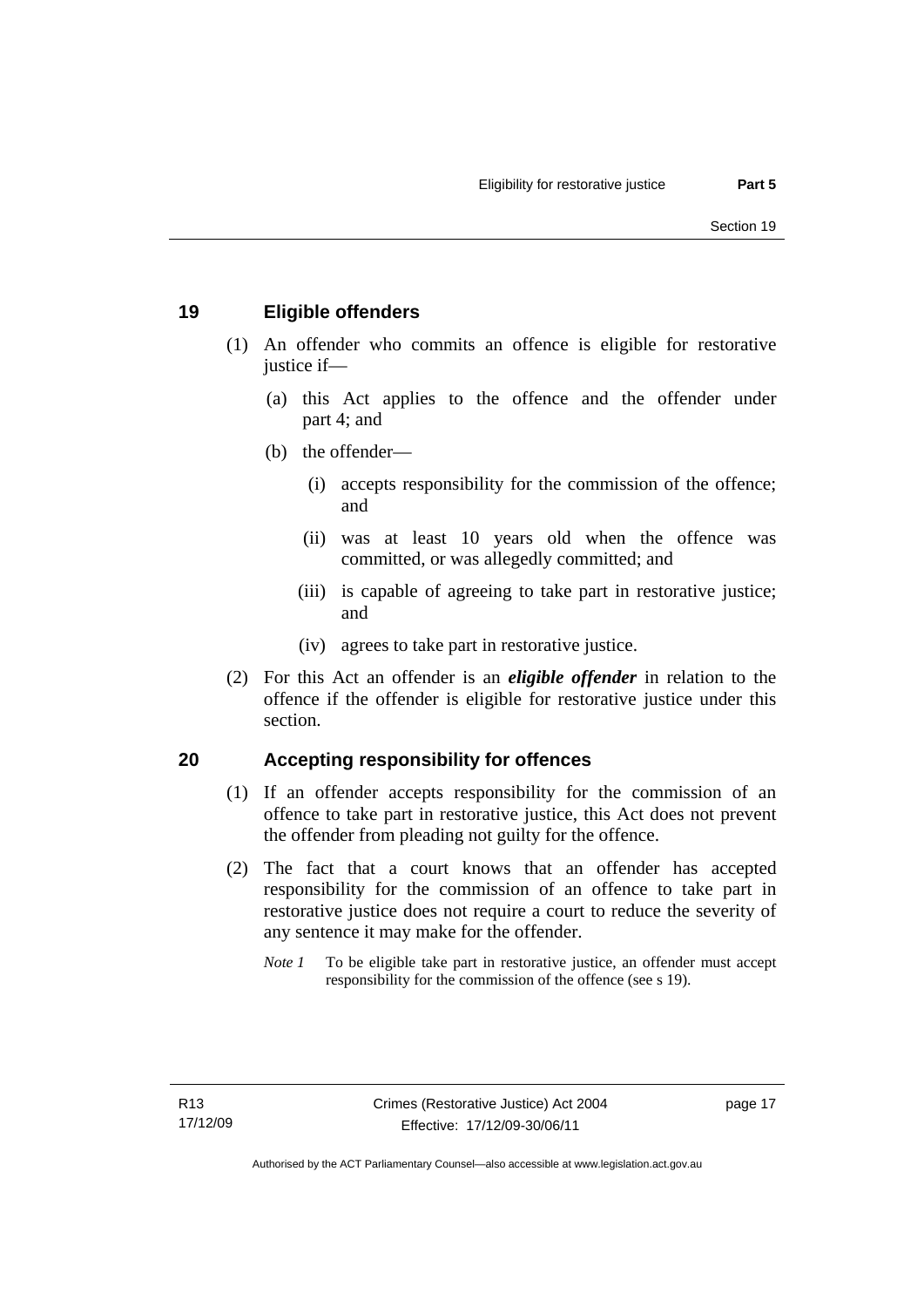#### **Part 5 Eligibility for restorative justice**

Section 20

*Note 2* The *Crimes (Sentencing) Act 2005*, section 33 (1) (x) provides that, in deciding how an offender should be sentenced (if at all) for an offence, the matters known to the court that it must consider include, if relevant, the fact that the person has accepted responsibility for the offence to take part in restorative justice.

> However, the *Crimes (Sentencing) Act 2005*, section 34 (1) (g) provides that a court must not increase the severity of the sentence that it would otherwise impose on a person for an offence because the offender has chosen not to take part, or to continue to take part, in restorative justice for the offence.

page 18 Crimes (Restorative Justice) Act 2004 Effective: 17/12/09-30/06/11

R13 17/12/09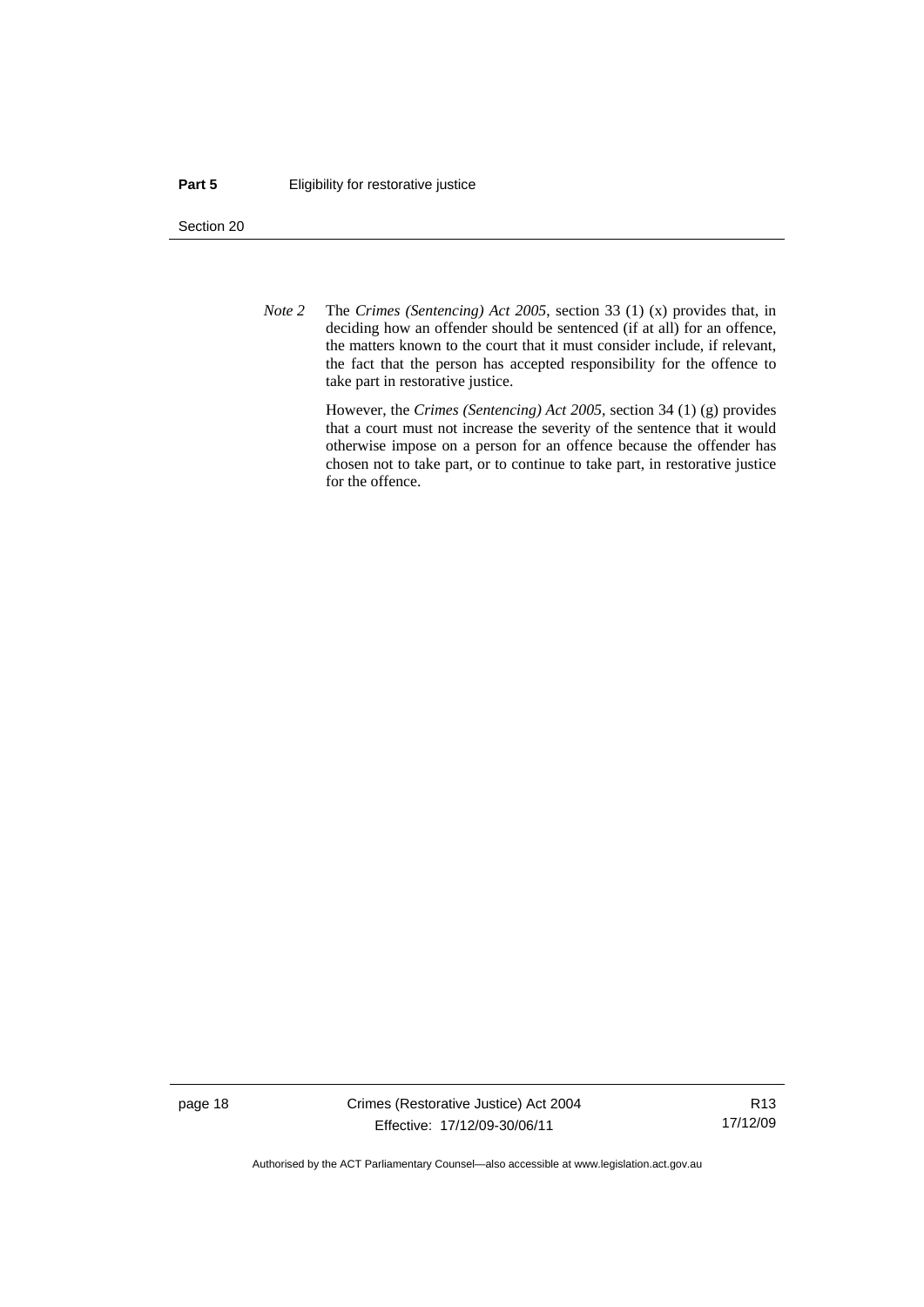# **Division 6.1 Preliminary**

# **21 Definitions—referral**

In this Act:

*chief executive (children and young people)*—see section 22 (2).

*chief executive (corrections)*—see section 22 (2).

*chief executive (restorative justice)*—see section 22 (2).

*court referral order*—see section 27 (2) (Referral during court proceeding).

*Note Referred* is defined in s 10.

*referring entity*—see section 22.

*section 24 referral conditions*—see section 24 (Referral power).

# **Division 6.2 General**

# **22 Referring entities**

- (1) An entity mentioned in table 22, column 2 (a *referring entity*) may refer an offence for restorative justice at the stage of the criminal justice process described for the entity in column 3 in relation to the offence.
- (2) In table 22:

*chief executive (children and young people)* means the chief executive of the administrative unit responsible for the administration of the *Children and Young People Act 2008*, acting in that capacity.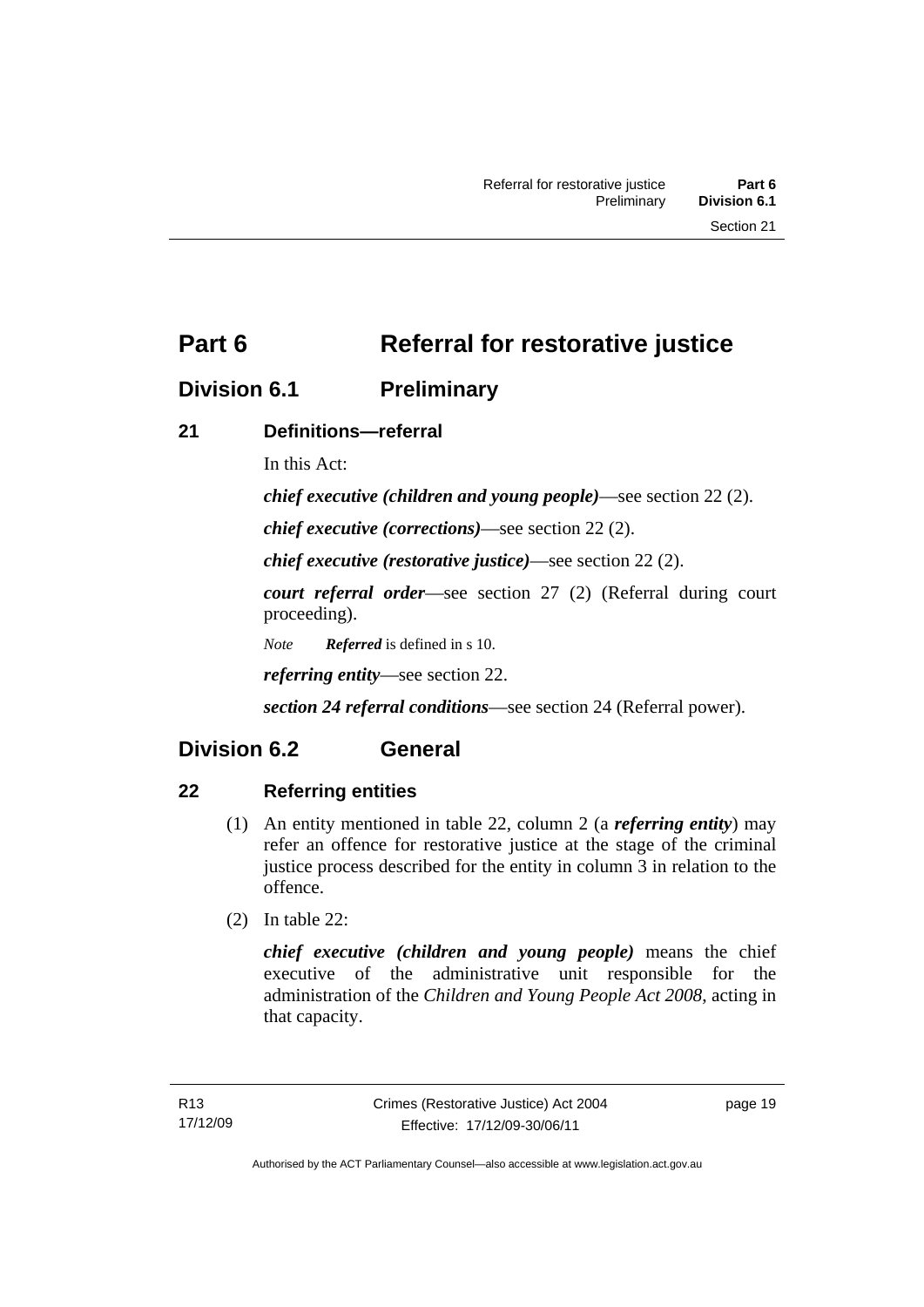*chief executive (corrections)*, in relation to an offender for whom a sentence-related order is made, means the chief executive of the administrative unit responsible for the administration of the order, acting in that capacity.

*chief executive (restorative justice)* means the chief executive of the administrative unit responsible for the administration of this Act, acting in that capacity.

#### **Example (definitions of all chief executives)**

For this example, the administrative unit responsible for the administration of sentence-related orders (for both young and adult offenders) is also the administrative unit responsible for the administration of this Act and the *Children and Young People Act 2008*. The administrative unit has a single chief executive. That chief executive, in different capacities corresponding to those different responsibilities, may be differently described as follows:

- The chief executive is the *chief executive (children and young people)* while exercising a function in relation to an offence allegedly committed by a child who is the subject of a care and protection order under the *Children and Young People Act 2008*.
- The chief executive is the *chief executive (corrections)* while exercising a function in relation to a young or adult offender who is the subject of a sentence-related order.
- The chief executive is the *chief executive (restorative justice)* while exercising a function relating to the administration of this Act.
- *Note 1* If this Act refers simply to *the chief executive* (without a tag) this is a reference to the chief executive of the administrative unit responsible for the administration of this Act (see Legislation Act, s 163).
- *Note* 2 A chief executive may delegate any powers given to the chief executive under this Act to a public sector officer under the *Public Sector Management Act 1994*, s 36.
- *Note 3* An example is part of the Act, is not exhaustive and may extend, but does not limit, the meaning of the provision in which it appears (see Legislation Act, s 126 and s 132).

*prosecution referral*, for an offender, means referral of the offender for prosecution by any of the following:

(a) a voluntary agreement to attend court;

R13 17/12/09

Authorised by the ACT Parliamentary Counsel—also accessible at www.legislation.act.gov.au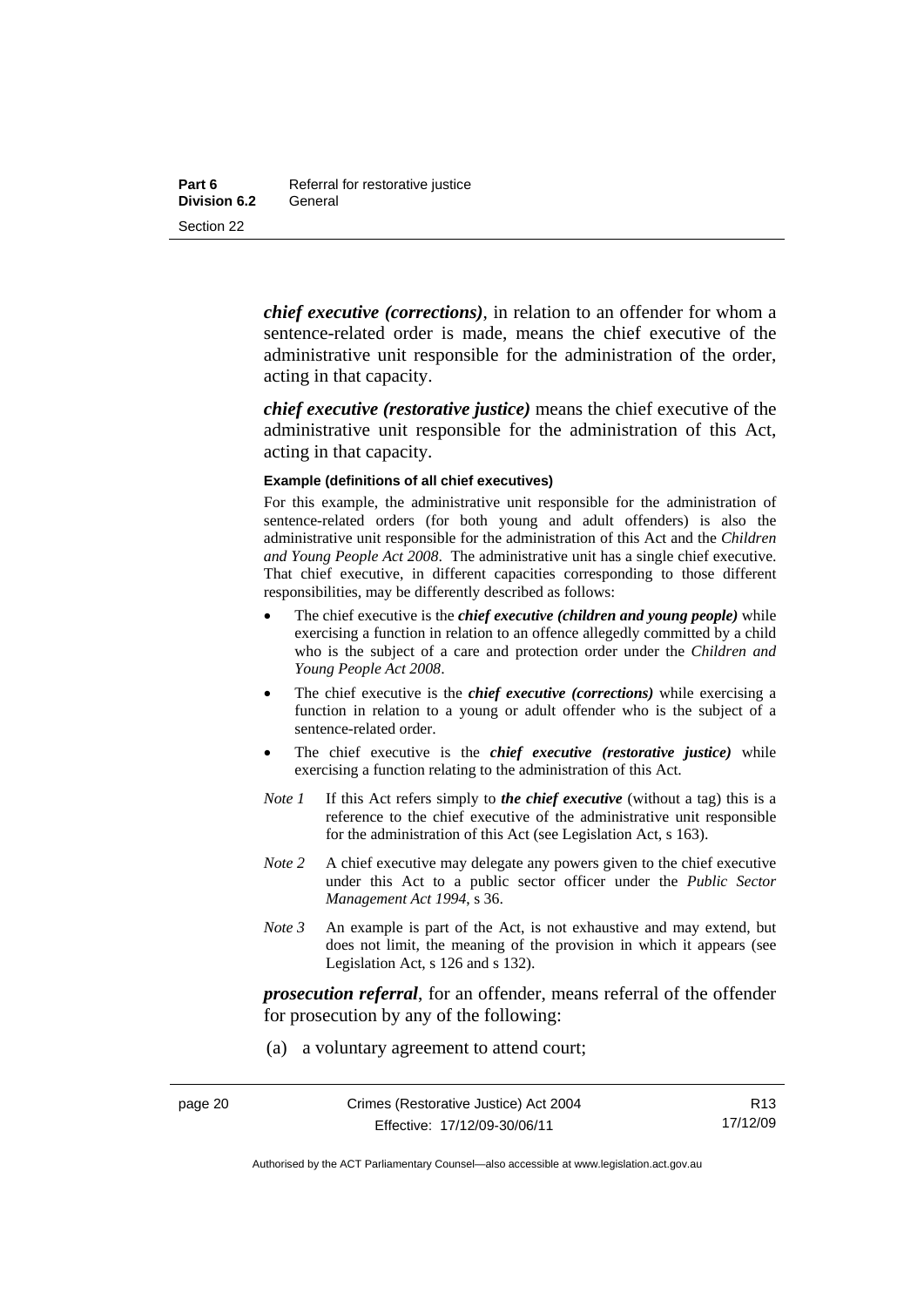- (b) a court attendance notice under the *Magistrates Court 1930*.
- (c) a summons;
- (d) the arrest and charging of the offender.

| Table 22         | <b>Referring entities</b>                         |                                                                 |                                                                                          |
|------------------|---------------------------------------------------|-----------------------------------------------------------------|------------------------------------------------------------------------------------------|
| column 1<br>item | column <sub>2</sub><br>referring entity           | column 3                                                        | stage of criminal justice process                                                        |
| 1                | chief police officer                              | (a)                                                             | after the offender is cautioned or                                                       |
|                  | chief executive<br>(restorative justice)          | (b)                                                             | apprehended; and<br>before a prosecution referral is                                     |
|                  | chief executive<br>(children and<br>young people) |                                                                 | made for the offender                                                                    |
|                  | police officer                                    |                                                                 |                                                                                          |
| 2                | director of public<br>prosecutions                | (a)                                                             | after a prosecution referral is<br>made for the offender; and                            |
|                  |                                                   | (b)                                                             | before a second mention hearing<br>for the offence by a court has<br>begun               |
| 3                | <b>Magistrates Court</b><br>(including the        | unless, or until, the offender pleads guilty to<br>the offence- |                                                                                          |
|                  | Childrens Court)<br><b>Supreme Court</b>          | (a)                                                             | after a second mention hearing for                                                       |
|                  |                                                   |                                                                 | the offence has begun; and                                                               |
|                  |                                                   | (b)                                                             | before the end of a case<br>management hearing or case<br>status inquiry for the offence |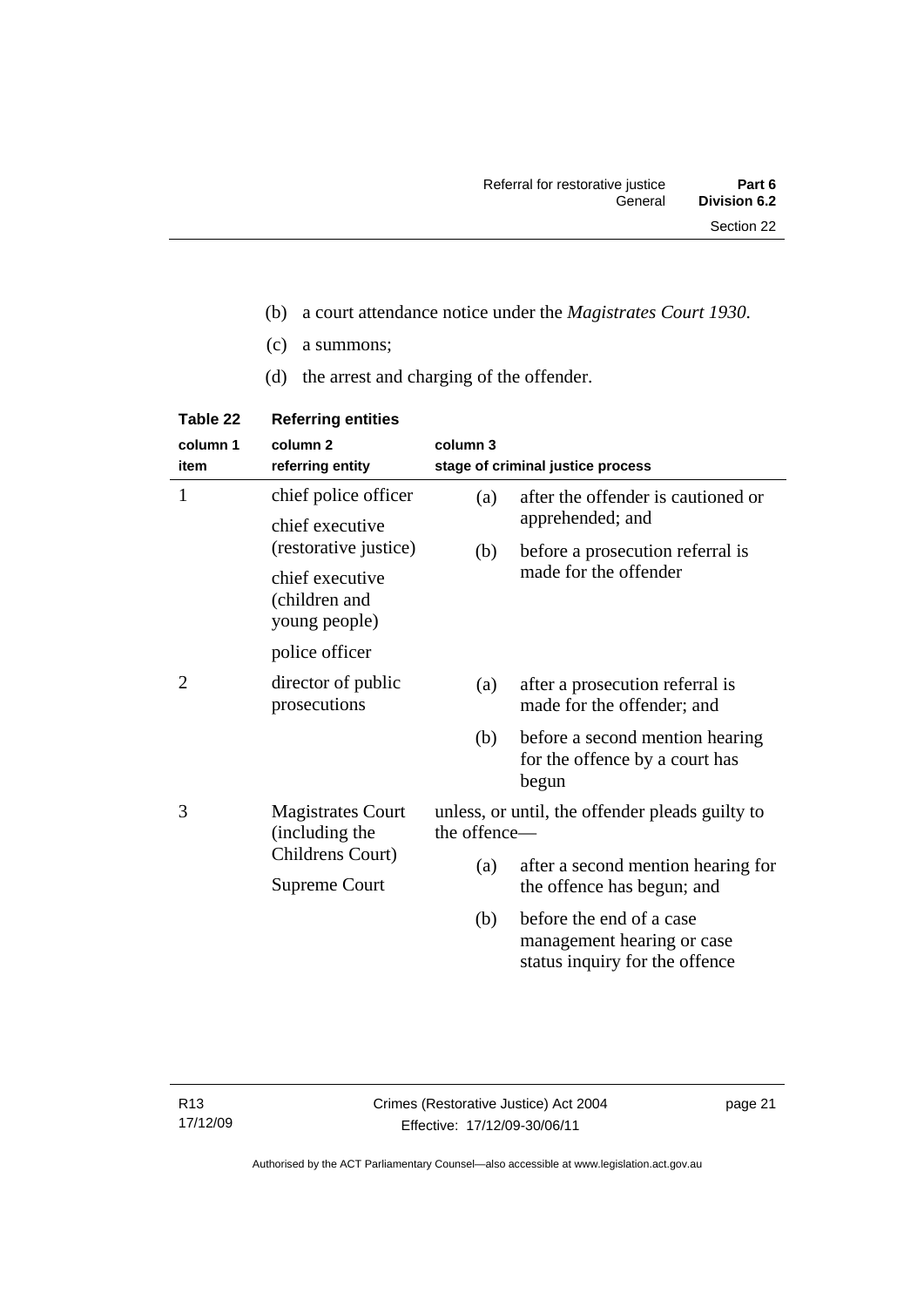| Part 6              | Referral for restorative justice |
|---------------------|----------------------------------|
| <b>Division 6.2</b> | General                          |
| Section 22          |                                  |

| column 1<br>item                                             | column 2<br>referring entity                      | column 3<br>stage of criminal justice process                                                                                                       |                                                                                         |
|--------------------------------------------------------------|---------------------------------------------------|-----------------------------------------------------------------------------------------------------------------------------------------------------|-----------------------------------------------------------------------------------------|
| $\overline{4}$<br><b>Magistrates Court</b><br>(including the |                                                   | if the offender pleads guilty to, or is found<br>guilty of, the offence-                                                                            |                                                                                         |
| Childrens Court)<br>Supreme Court                            | (a)                                               | after the offender pleads guilty to,<br>or is found guilty of, the offence<br>(whether or not the offender has<br>been convicted or sentenced); and |                                                                                         |
|                                                              |                                                   | (b)                                                                                                                                                 | before the end of the proceeding                                                        |
| 5                                                            | chief executive<br>(children and<br>young people) | (a)                                                                                                                                                 | after a court has made a sentence-<br>related order in relation to the<br>offender; and |
| (corrections)                                                | chief executive                                   | (b)                                                                                                                                                 | before the end of the term of the<br>sentence-related order or the                      |
|                                                              | chief executive<br>(restorative justice)          |                                                                                                                                                     | sentence (if any) of which it forms<br>part (whichever is later)                        |
|                                                              | sentence<br>administration<br>board               |                                                                                                                                                     |                                                                                         |
| 6                                                            | referring entity<br>prescribed by<br>regulation   | stage of the criminal justice process<br>prescribed by regulation                                                                                   |                                                                                         |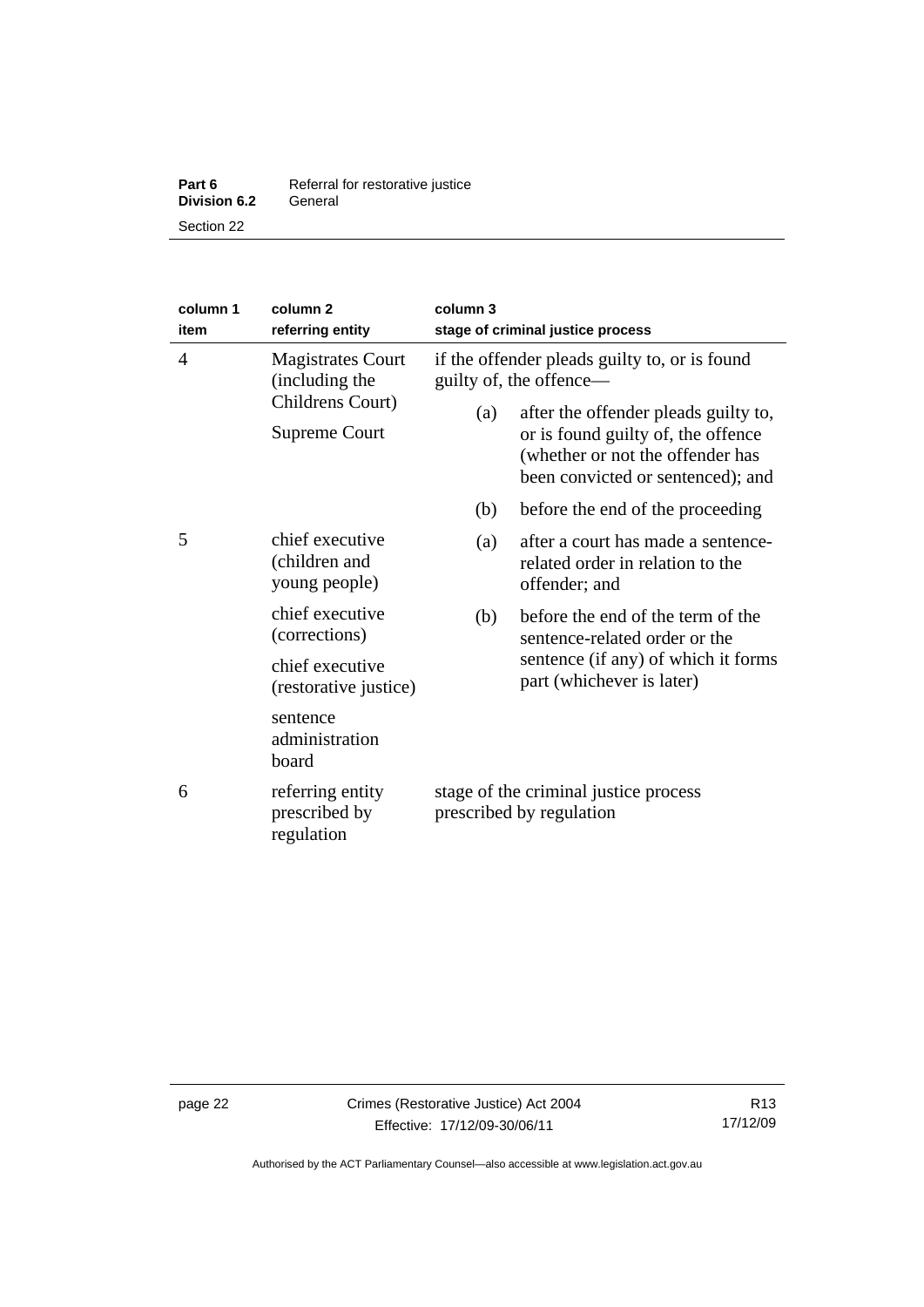## **23 Referral—procedure**

- (1) The referring entity must give a referral to the chief executive (restorative justice).
	- *Note* Section 72 deals with what happens if the referring entity is the same chief executive as the chief executive (restorative justice), but the referral is made by the chief executive as chief executive (corrections) or chief executive (children and young people).

 That section provides that the chief executive must ensure that appropriate administrative arrangements are made for the referral to be given by a delegate of the chief executive as chief executive (corrections) or chief executive (children and young people) to a delegate of the chief executive as chief executive (restorative justice).

- (2) The referral—
	- (a) must be in writing, stating the grounds for referral; and
	- (b) if the referring entity is a court—may be in the form of a court referral order or sentence-related order, or as a condition of a bail order.
	- *Note* If a form is approved under s 73 for this provision, the form must be used.
- (3) This section does not apply if the referring entity is the chief executive (restorative justice).
	- *Note* The referring entity may be the chief executive (restorative justice) under table 22, item 1 or 5.

## **24 Referral power**

- (1) A referring entity may refer an offence for restorative justice if the entity is satisfied that all the following conditions (the *section 24 referral conditions*) apply:
	- (a) the offender is an eligible offender;
	- (b) there is an eligible victim or parent in relation to the offence;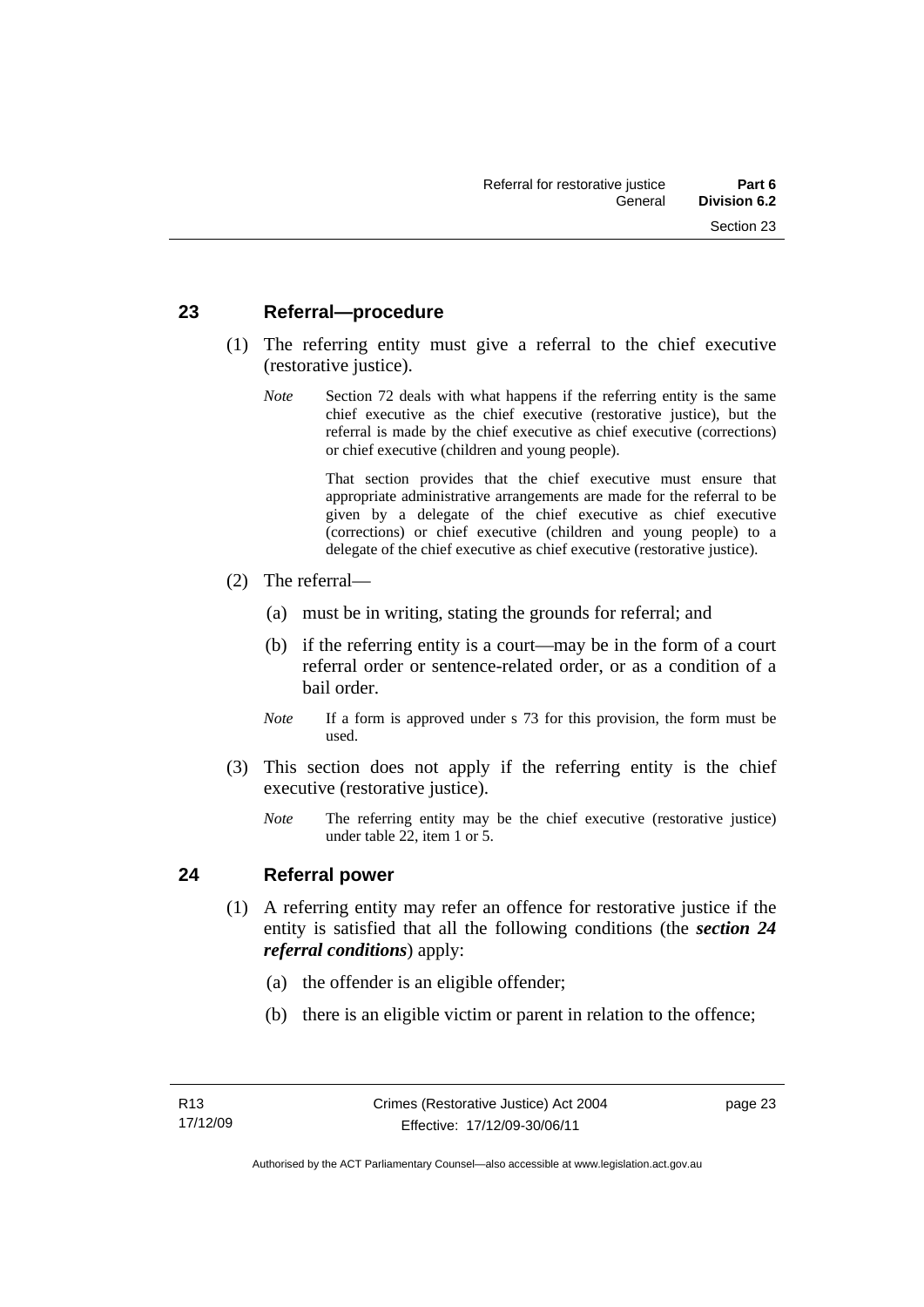- (c) an explanation has been given under section 25 to the eligible offender, before the offender agrees to take part in restorative justice.
- *Note* The conditions under which a victim, parent or offender may be eligible are set out in s 17, s 18 and s 19.
- (2) The restorative justice guidelines may prescribe procedures for making decisions about referrals under subsection (1).
- (3) This section is subject to the following sections:
	- (a) section 26 (Referral by DPP—domestic violence offences by young offenders;
	- (b) section 27 (Referral during court proceeding).

# **25 Explanation of restorative justice**

Before an offence is referred for restorative justice, the referring entity must ensure that reasonable steps are taken to explain to the eligible offender (in language that the offender can readily understand)––

- (a) the purpose of restorative justice generally and for the particular offence; and
- (b) the nature of restorative justice, including the following:
	- (i) the nature of a restorative justice conference;
	- (ii) who may take part in a restorative justice conference;
	- (iii) the nature of a restorative justice agreement; and
- (c) that the offender may seek independent legal advice about taking part in restorative justice; and
- (d) that no-one is under an obligation to take part, or continue to take part, in restorative justice after it has started; and
- (e) if the offender has not entered a plea for the offence—that the acceptance of responsibility for the commission of the offence

page 24 Crimes (Restorative Justice) Act 2004 Effective: 17/12/09-30/06/11 R13 17/12/09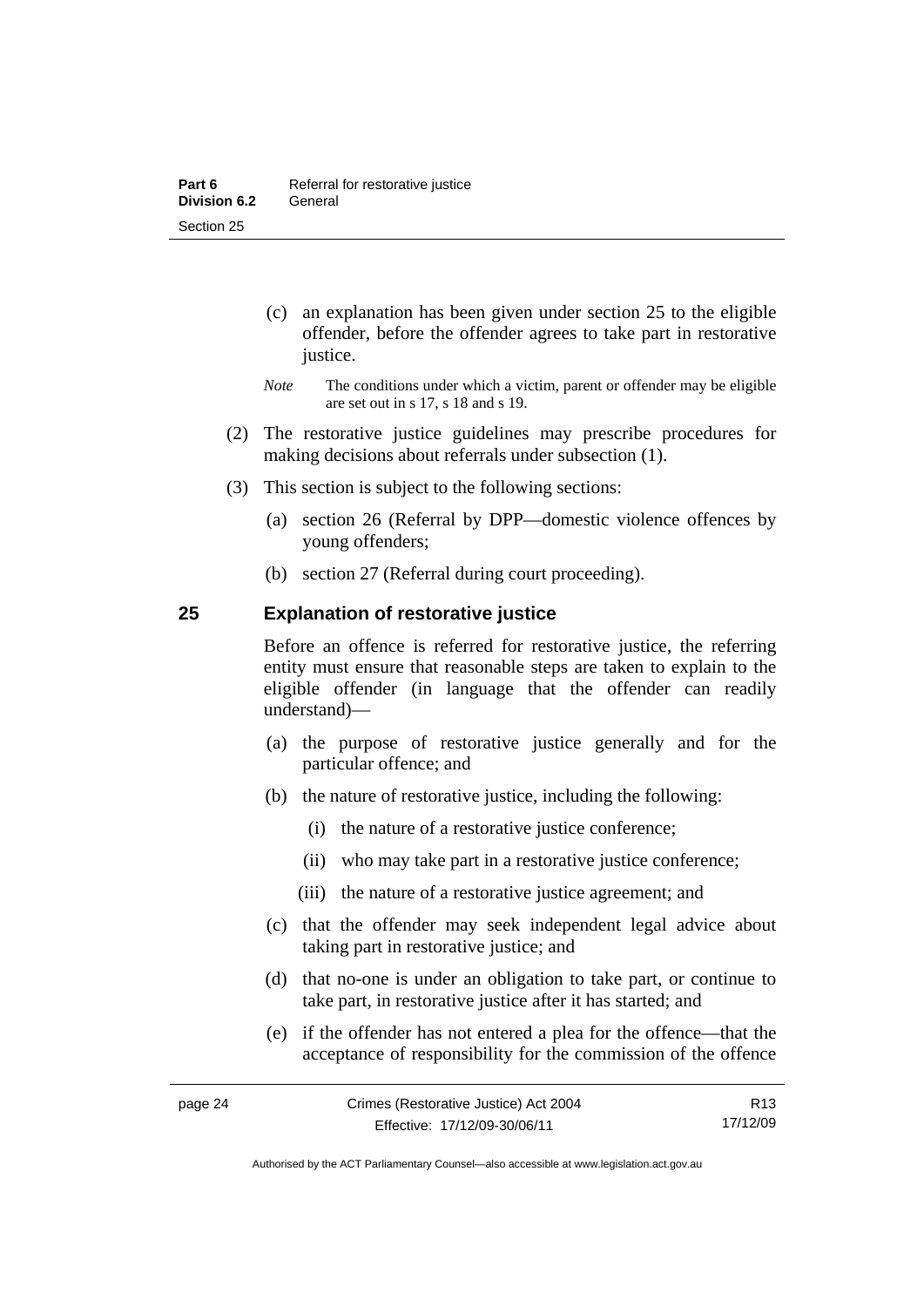by the offender for the purpose of restorative justice does not prevent the offender from pleading not guilty to the offence; and

- (f) if a sentence-related order has not been made for the offender—that, if the offender is found guilty of the offence, a court, in sentencing the offender—
	- (i) may consider whether the offender accepts responsibility for the offence to take part in restorative justice, but is not required to reduce the severity of any sentence as a result; and
	- (ii) must not consider whether the offender has chosen not to take part, or not to continue to take part, in restorative justice.

# **26 Referral by DPP—domestic violence offences committed by young offenders**

- (1) This section applies if the director of public prosecutions is the referring entity for a domestic violence offence allegedly committed by a young offender.
- (2) The director of public prosecutions may refer the offence for restorative justice if—
	- (a) the section 24 referral conditions apply; and
	- (b) the director has consulted each person who could be an eligible victim or parent for the offence.
	- *Note* This Act does not apply to a domestic violence offence alleged to have been committed by an adult offender unless the offender pleads guilty to the offence, or is found guilty of the offence (see s 16).
- (3) Subsections (1) and (2) do not apply before the phase 2 application day.

page 25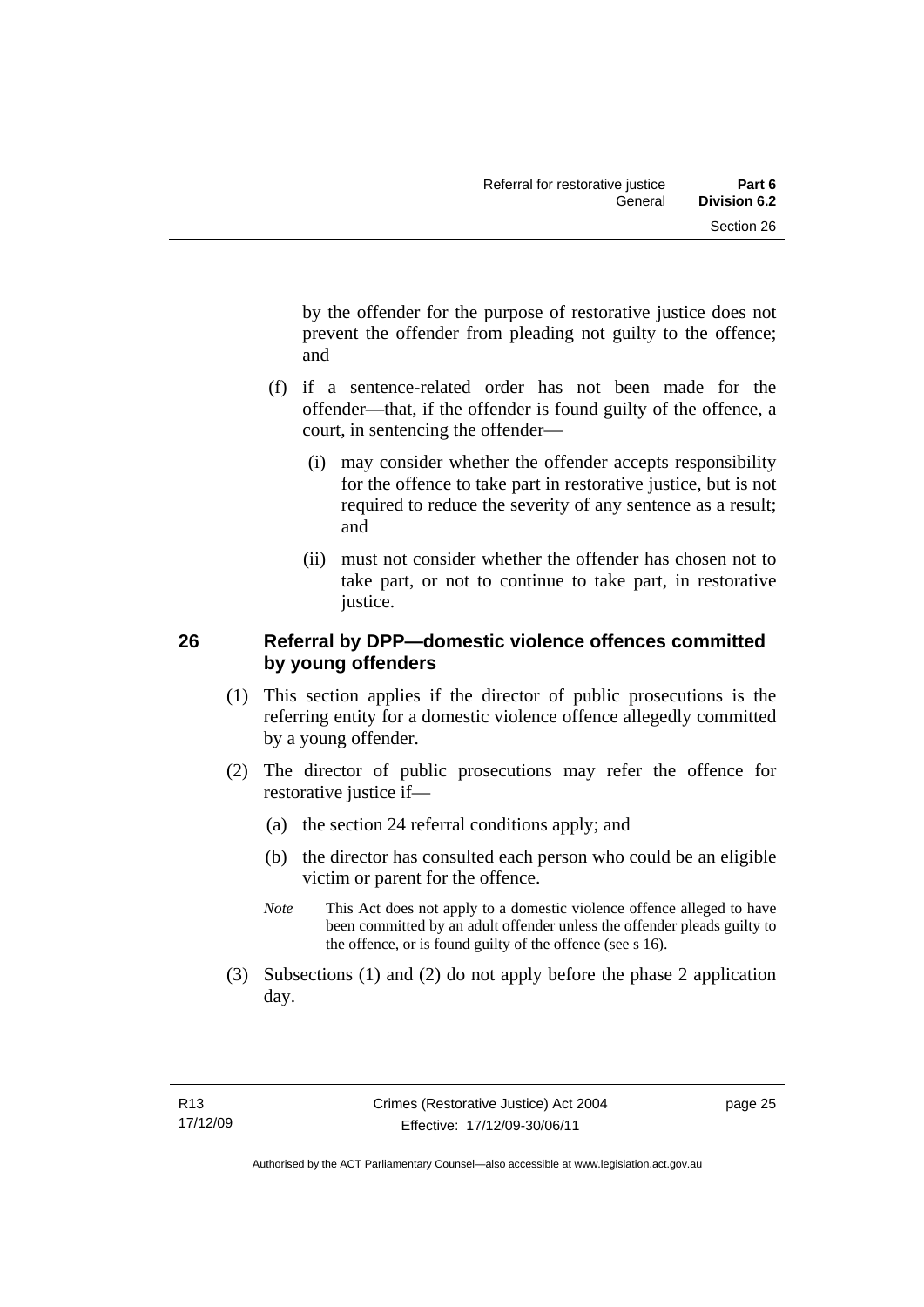- (4) However, subsections (1) and (2) may apply to an offence even if the offence was allegedly committed before the phase 2 application day.
- (5) To remove any doubt, the Legislation Act, section 79 (Automatic commencement of postponed law) does not apply to subsection (1) or (2).
	- *Note* If the Legislation Act, s 79 applied to subsection (1) or (2), the subsection would automatically commence 6 months after the commencement of this Act (apart from s 1 and s 2) if it had not already been effectively commenced by the declaration of the phase 2 application day.
- (6) Subsections (3) to (8) (including this subsection) expire on the phase 2 application day.
	- *Note* A provision of an Act expires at the end of the day fixed for its expiry (see Legislation Act, s 85 (3); *repeal* in s 85 includes expiry—see s 82).
- (7) Subsections (3) to (8) (including this subsection) are laws to which the Legislation Act, section 88 (Repeal does not end effect of transitional laws etc) applies.
- (8) In this section:

*phase 2 application day*—see section 15 (4).

# **Division 6.3 Referral by courts**

# **27 Referral during court proceeding**

- (1) This section applies if—
	- (a) a court is the referring entity for an offence under table 22, item 3; and
	- (b) the prosecution and any lawyer representing the offender agree that the offence should be referred for restorative justice; and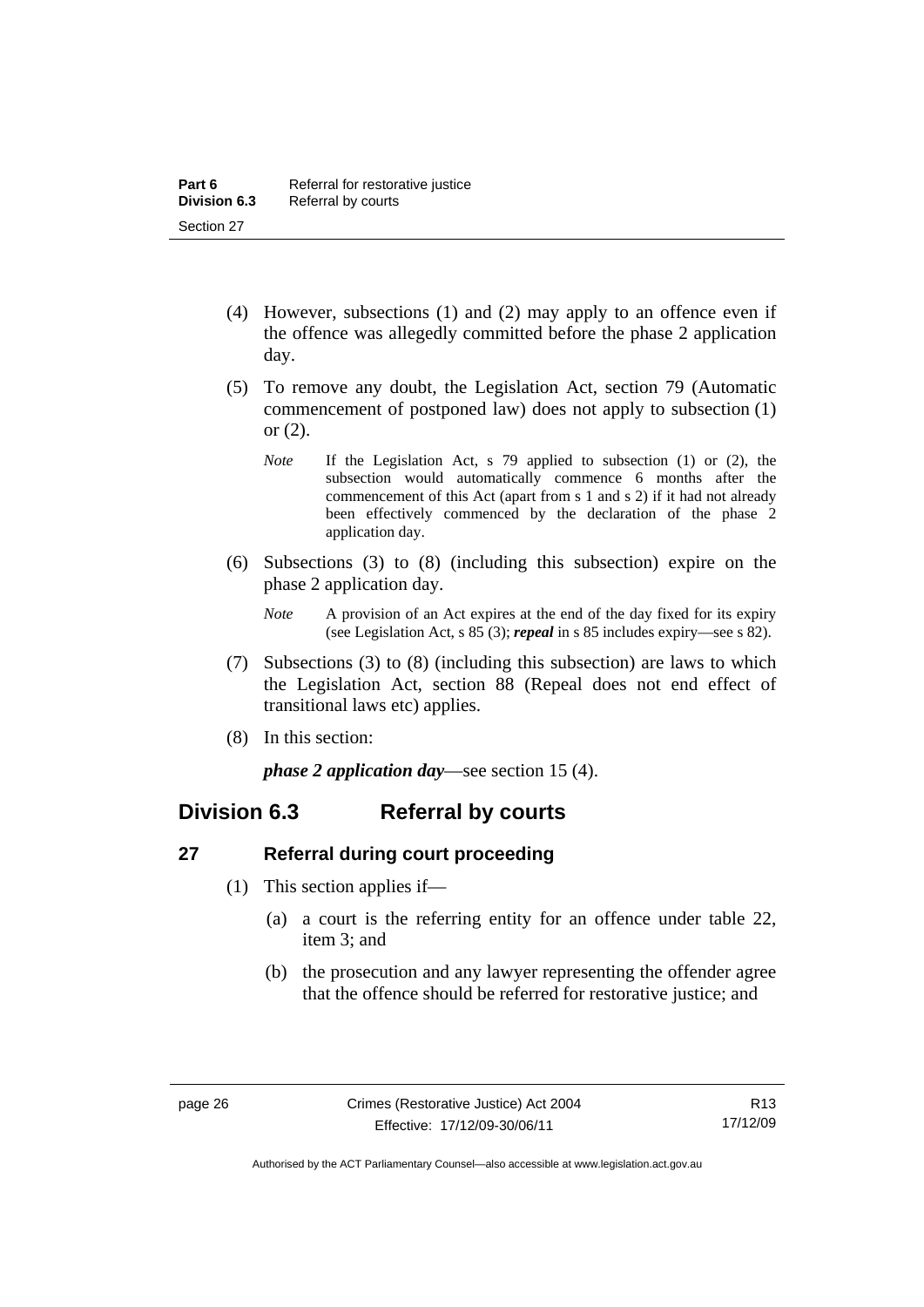- (c) either—
	- (i) the court is satisfied that the section 24 referral conditions apply; or
	- (ii) the court considers that it is appropriate to refer the offence for restorative justice, and the court has ensured that an explanation has been given under section 25 (Explanation of restorative justice) to the offender.
- (2) The court may by order (a *court referral order*) adjourn the proceeding for a stated period, and refer the offence for restorative justice, on the application of the director of public prosecutions.
- (3) The court must ensure that a copy of the court referral order is given to—
	- (a) each victim and parent mentioned in subsection  $(1)$  (c) (ii); and
	- (b) the offender; and
	- (c) the director of public prosecutions and any lawyer representing the offender; and
	- (d) the chief executive.
- (4) For the referral of a domestic violence offence alleged to have been committed by a young offender, the court may make a court referral order only if it considers that exceptional circumstances exist to justify the referral.
	- *Note* This Act does not apply to a domestic violence offence alleged to have been committed by an adult offender unless the offender pleads guilty to the offence, or is found guilty of the offence (see s 16).
- (5) Subsection (4) does not apply before the phase 2 application day.
- (6) However, subsection (4) may apply to an offence even if the offence was allegedly committed before the phase 2 application day.

page 27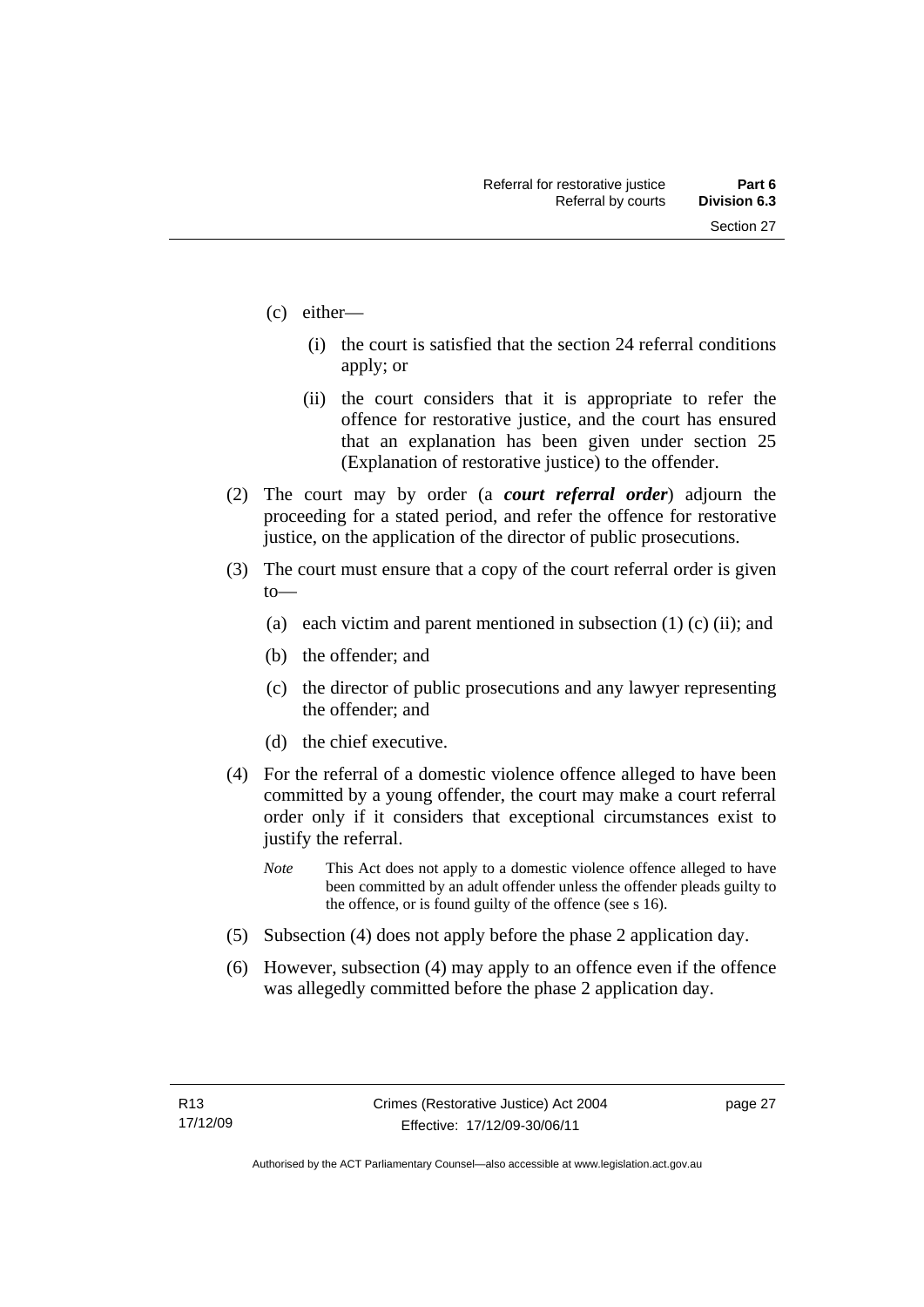- (7) To remove any doubt, the Legislation Act, section 79 (Automatic commencement of postponed law) does not apply to subsection (4).
	- *Note* If the Legislation Act, s 79 applied to the subsection, it would automatically commence 6 months after the commencement of this Act (apart from s 1 and s 2) if it had not already been effectively commenced by the declaration of the phase 2 application day.
- (8) Subsections (5) to (10) (including this subsection) expire on the phase 2 application day.
	- *Note* A provision of an Act expires at the end of the day fixed for its expiry (see Legislation Act, s 85 (3); *repeal* in s 85 includes expiry—see s 82).
- (9) Subsections (5) to (10) (including this subsection) are laws to which the Legislation Act, section 88 (Repeal does not end effect of transitional laws etc) applies.
- (10) In this section:

*phase 2 application day*—see section 15 (4).

## **28 Court referral orders—reports**

- (1) This section applies if a court makes a court referral order for section 27 in relation to a proceeding for an offence.
- (2) The chief executive must give the court a written report about the outcome of restorative justice for the offence within the period for which the proceeding is adjourned under the order.
- (3) The report must include a statement of the following in relation to each person of whom the court is aware who is a victim, or a parent of a child victim, of the offence, and the offender:
	- (a) whether the victim, parent or offender is eligible for restorative justice;
	- (b) if the victim, parent or offender is eligible for restorative justice—whether restorative justice is suitable for the victim, parent or offender;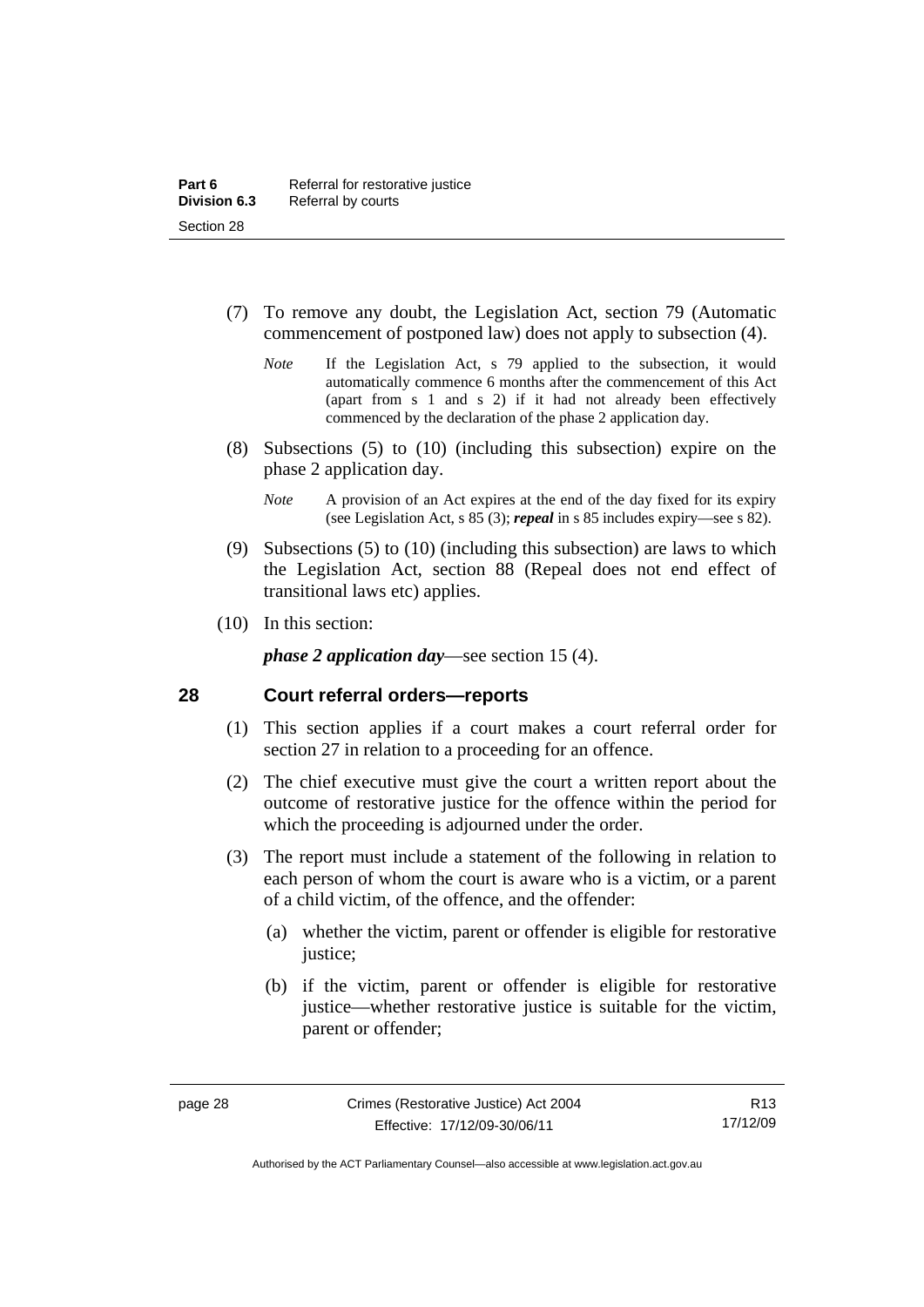- (c) whether a restorative justice conference was held;
- (d) if a restorative justice conference was held—
	- (i) the extent to which the conference met the objects of this Act; and
	- (ii) whether a restorative justice agreement was reached at the conference.
	- *Note* If a form is approved under s 73 for this provision, the form must be used.
- (4) If a restorative justice agreement was reached at a restorative justice conference for the offence, the report must include a copy of the agreement.
- (5) The chief executive must give a copy of the report to—
	- (a) each person of whom the court is aware who is a victim, or a parent of a child victim, of the offence; and
	- (b) the offender; and
	- (c) the director of public prosecutions and any lawyer representing the offender.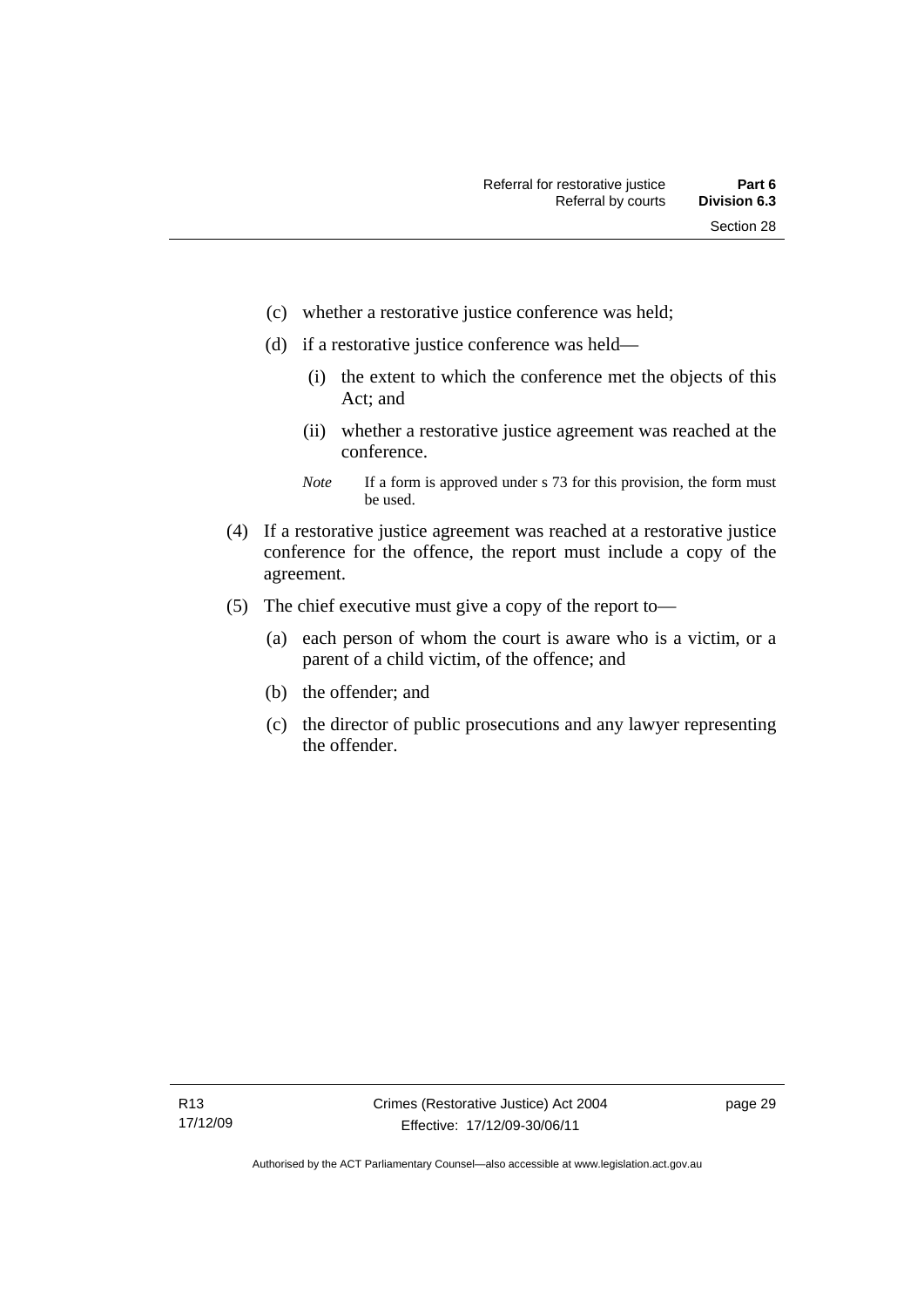## **Part 7 Suitability for restorative justice**

### **29 Meaning of** *personal characteristics* **for pt 7**

In this part:

*personal characteristics*, of a victim, or a parent of a child victim, or offender, means personal characteristics of the victim, parent or offender that might affect the outcome of restorative justice for the relevant offence.

#### **Examples**

- 1 age
- 2 gender
- 3 social or cultural background
- *Note* An example is part of the Act, is not exhaustive and may extend, but does not limit, the meaning of the provision in which it appears (see Legislation Act, s 126 and s 132).

## **30 Suitability—eligibility requirement**

The chief executive may decide that an offence is suitable for restorative justice only if satisfied that—

- (a) there is an eligible victim or eligible parent for the offence; and
- (b) the offender is an eligible offender.

### **31 Finding of eligibility by referring entity**

- (1) This section applies if, in a referral under section 23 (Referral procedure), a referring entity states that a person is an eligible victim, parent, or offender and gives grounds for that statement.
- (2) For this part, the referring entity's statement—
	- (a) is sufficient for the chief executive to be satisfied of the fact of eligibility; but

Authorised by the ACT Parliamentary Counsel—also accessible at www.legislation.act.gov.au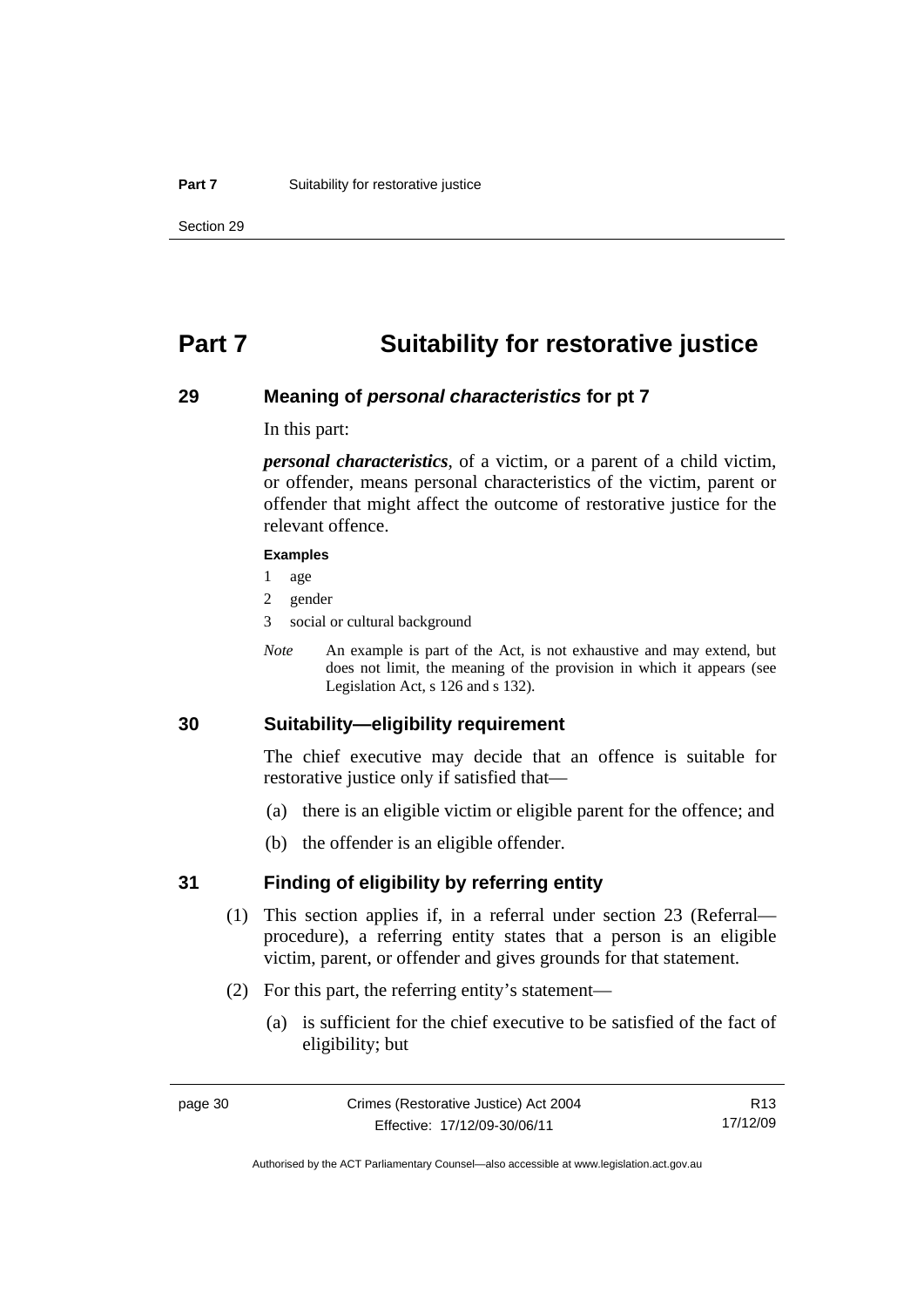(b) does not prevent the chief executive from being satisfied that a victim, parent or offender is not eligible for restorative justice.

### **32 Suitability—decision**

- (1) The chief executive is responsible for deciding whether restorative justice is suitable for an offence.
- (2) The chief executive may decide whether restorative justice is suitable for an offence only after considering the following:
	- (a) the general considerations mentioned in section 33;
	- (b) suitability for the eligible victim or parent under section 34 or section 35:
	- (c) suitability for the offender under section 36.
- (3) Subject to section 32A, if the chief executive decides that restorative justice is suitable for an offence, the chief executive must ask the following for written consent for a restorative justice conference to be called for the offence:
	- (a) the eligible victim or parent, or both (if there is an eligible victim and an eligible parent);
	- (b) the eligible offender.
	- *Note* If a form is approved under s 73 for this provision, the form must be used.

### **32A Explanation of restorative justice––before consent**

Before obtaining written consent under section 32 (3), the chief executive must ensure that reasonable steps are taken to explain to each eligible victim and parent, and the offender (in language that the victim, parent or offender can readily understand)—

- (a) the purpose of restorative justice generally and for the particular offence; and
- (b) the nature of restorative justice, including the following:

page 31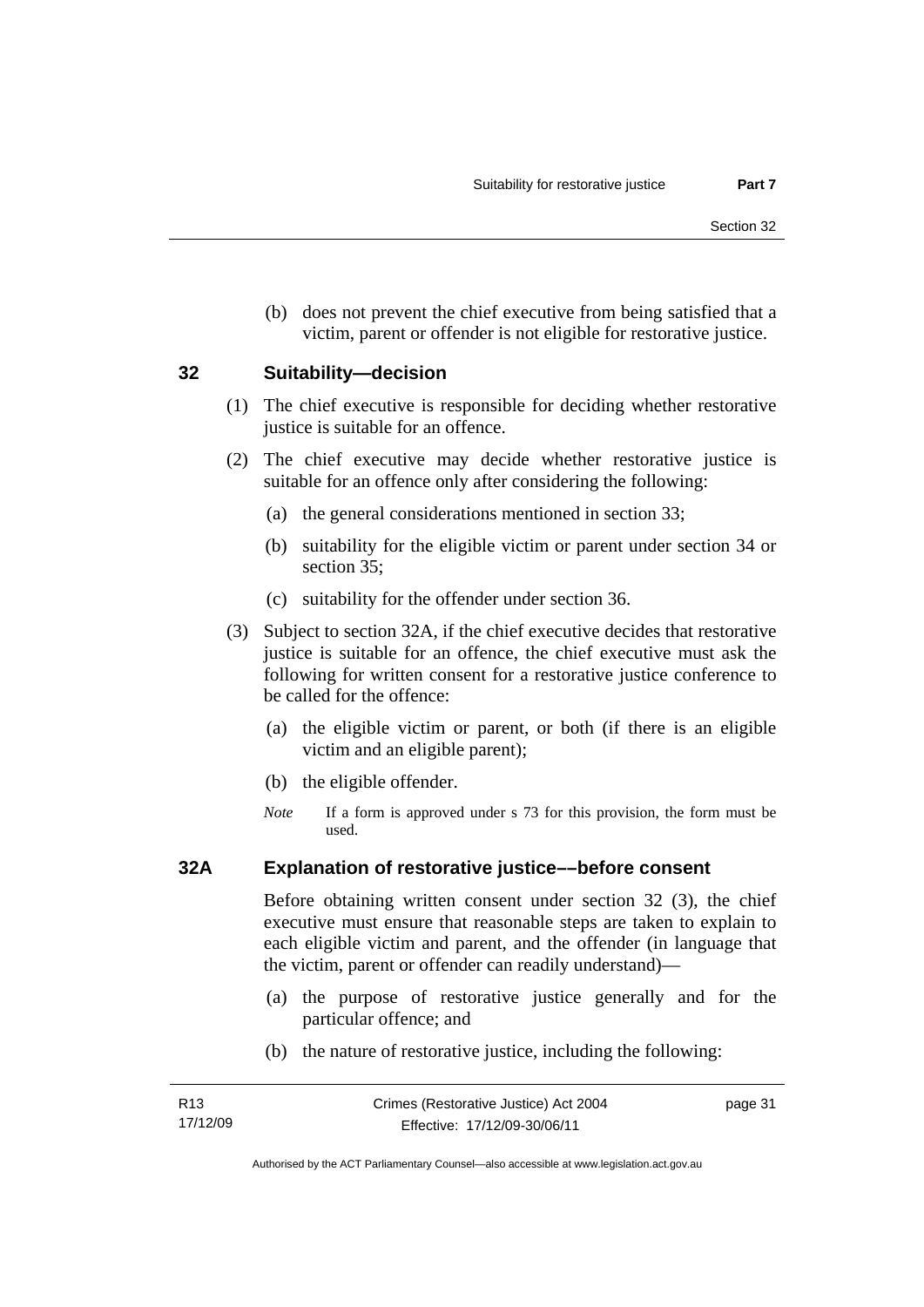Section 33

- (i) the nature of a restorative justice conference;
- (ii) who may take part in a restorative justice conference;
- (iii) the nature of a restorative justice agreement; and
- (c) that the person may seek independent legal advice about taking part in restorative justice; and
- (d) that no-one is under an obligation to take part, or continue to take part, in restorative justice after it has started; and
- (e) if the offender has not entered a plea for the offence—that the acceptance of responsibility for the commission of the offence by the offender for the purpose of restorative justice does not prevent the offender from pleading not guilty to the offence; and
- (f) if a sentence-related order has not been made for the offender—that, if the offender is found guilty of the offence, a court, in sentencing the offender—
	- (i) may consider whether the offender accepts responsibility for the offence to take part in restorative justice, but is not required to reduce the severity of any sentence as a result; and
	- (ii) must not consider whether the offender has chosen not to take part, or not to continue to take part, in restorative justice.

## **33 Suitability—general considerations**

- (1) In deciding whether restorative justice is suitable for an offence, the chief executive must consider the following:
	- (a) any government or administrative policy relating to the treatment of offences of the relevant kind;
	- (b) the nature of the offence, including the level of harm caused by or violence involved in its commission or alleged commission;

R13 17/12/09

Authorised by the ACT Parliamentary Counsel—also accessible at www.legislation.act.gov.au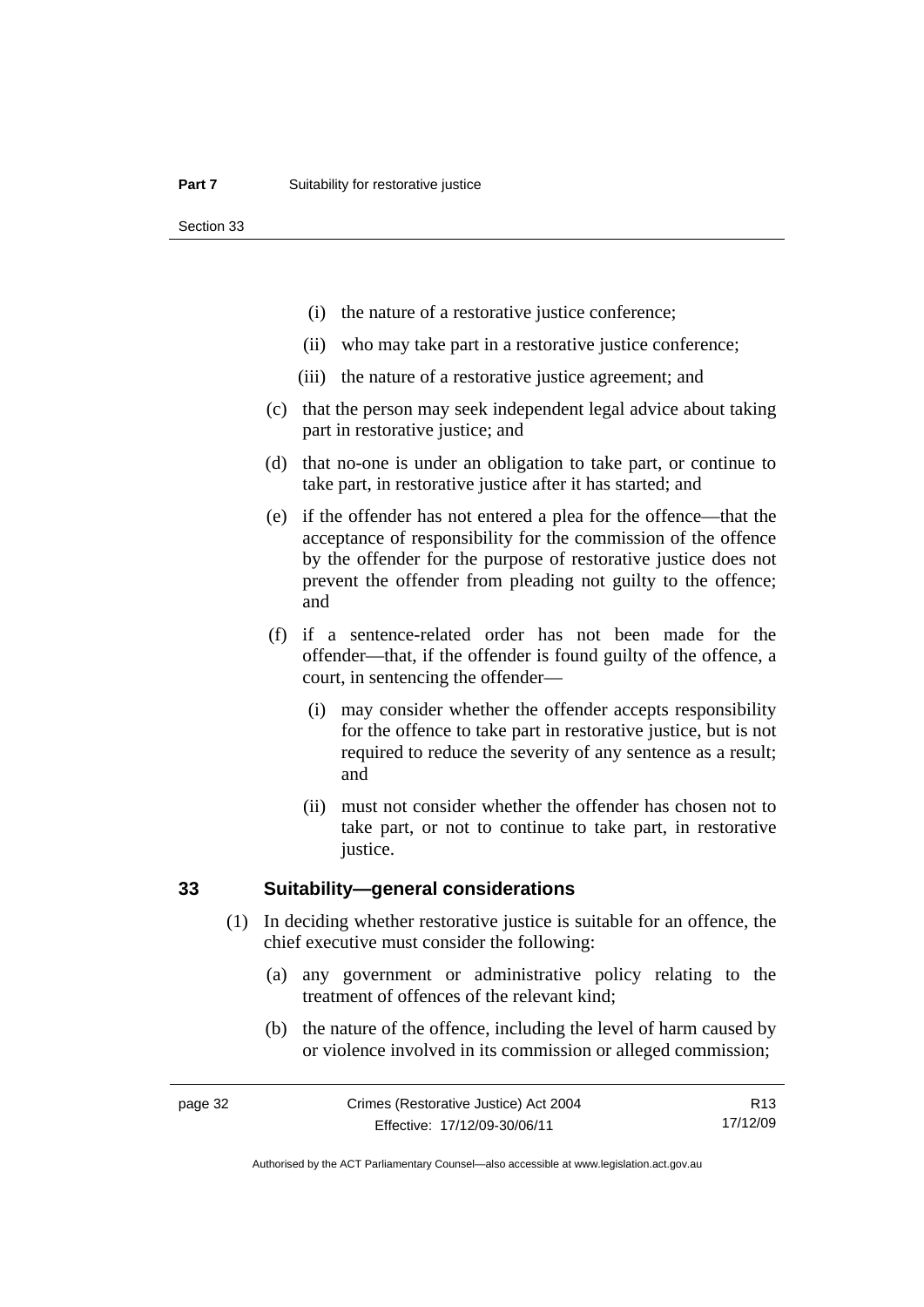- (c) the appropriateness of restorative justice at the current stage of the criminal justice process in relation to the offence;
- (d) any potential power imbalance between the people who are to take part in restorative justice for the offence;
- (e) the physical and psychological safety of anyone who is to take part in restorative justice for the offence.
- (2) The chief executive may decide that restorative justice is suitable for a domestic violence offence committed by a young offender only if satisfied that exceptional circumstances exist to justify the calling of a restorative justice conference for the offence.
- (3) Subsection (2) does not apply before the phase 2 application day.
- (4) However, subsection (2) may apply to an offence even if the offence was committed before the phase 2 application day.
- (5) To remove any doubt, the Legislation Act, section 79 (Automatic commencement of postponed law) does not apply to subsection (2).
	- *Note* If the Legislation Act, s 79 applied to the subsection, it would automatically commence 6 months after the commencement of this Act (apart from s 1 and s 2) if it had not already been effectively commenced by the declaration of the phase 2 application day.
- (6) Subsections (3) to (8) (including this subsection) expire on the phase 2 application day.
	- *Note* A provision of an Act expires at the end of the day fixed for its expiry (see Legislation Act, s 85 (3); *repeal* in s 85 includes expiry—see s 82).
- (7) Subsections (3) to (8) (including this subsection) are laws to which the Legislation Act, section 88 (Repeal does not end effect of transitional laws etc) applies.
- (8) In this section:

*phase 2 application day*—see section 15 (4).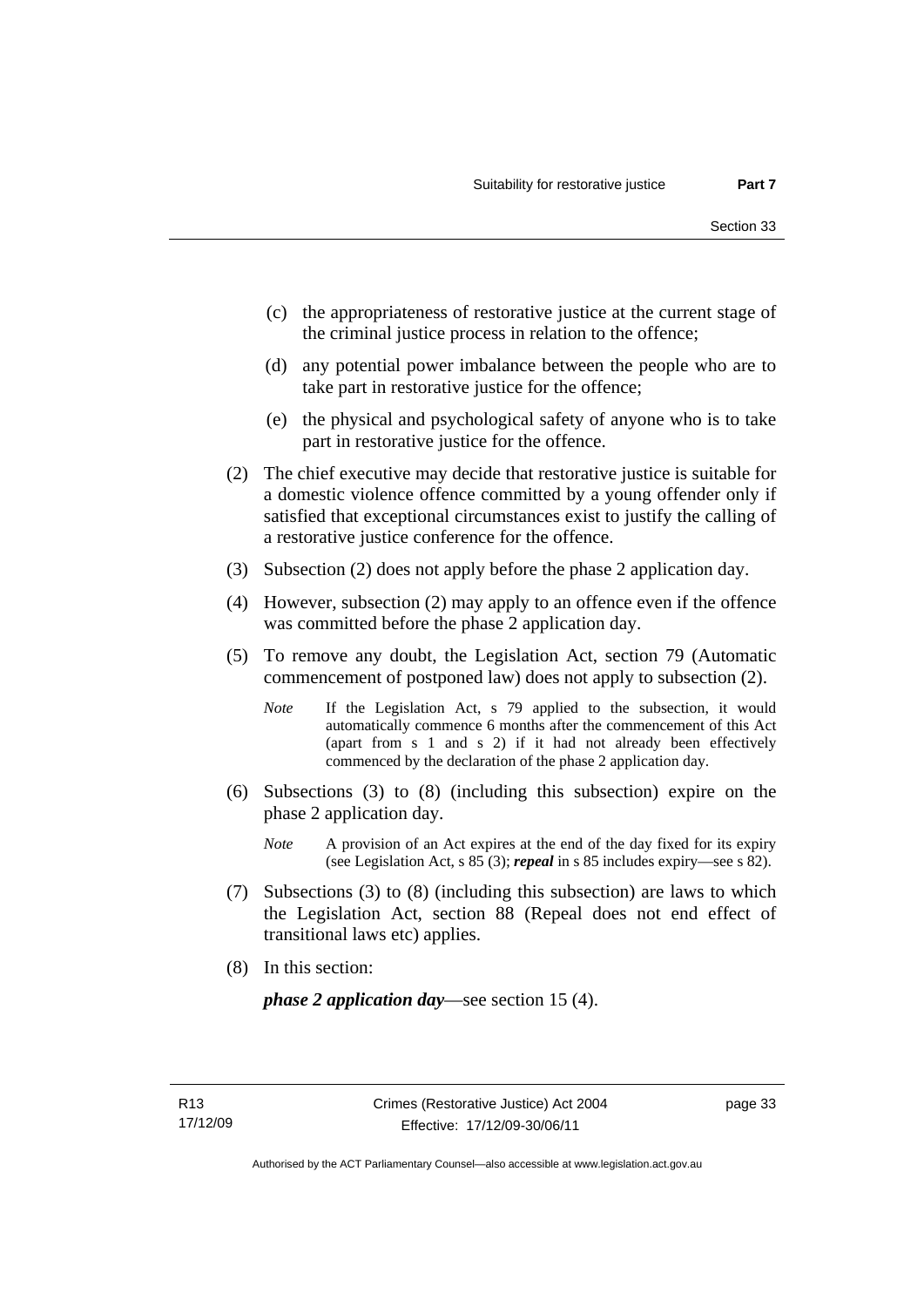Section 34

### **34 Suitability—victims**

- (1) In deciding whether restorative justice is suitable for an eligible victim, the chief executive must consider the following:
	- (a) the victim's personal characteristics;
	- (b) the victim's motivation for taking part in restorative justice;
	- (c) the impact of the offence as perceived by the victim.
- (2) For this Act, an eligible victim is a *suitable victim* if the chief executive decides under section 32 that the victim is suitable for restorative justice.

## **35 Suitability—eligible parents**

- (1) In deciding whether restorative justice is suitable for an eligible parent of a child victim, the chief executive must consider the following:
	- (a) the relationship between the parent and the child;
	- (b) the parent's and the child victim's personal characteristics;
	- (c) the parent's and the child victim's motivation for taking part in restorative justice;
	- (d) the impact of the offence as perceived by the parent and the child victim.
- (2) For this Act, an eligible parent is a *suitable parent* if the chief executive decides under section 32 that the parent is suitable for restorative justice.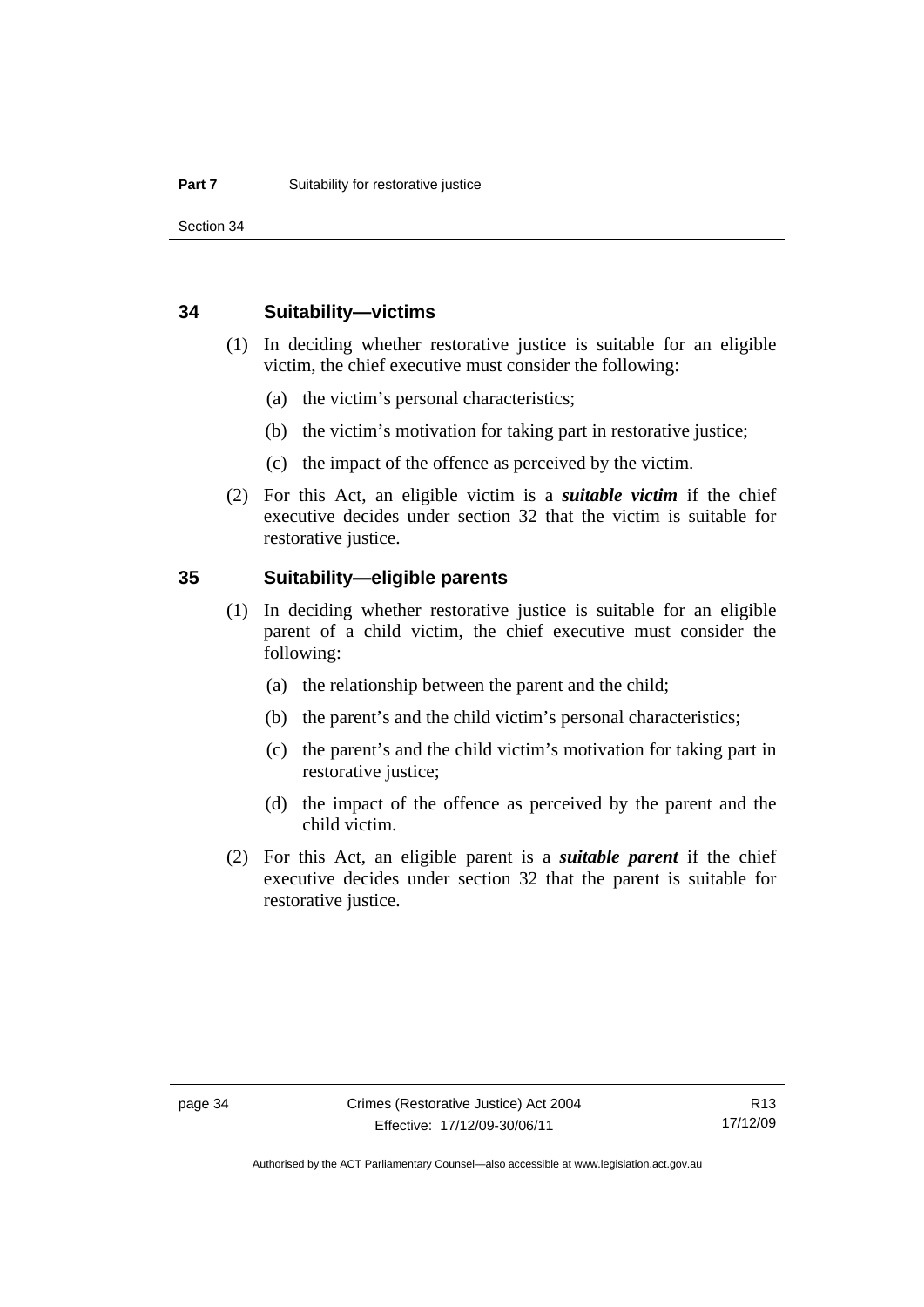## **36 Suitability—offenders**

In deciding whether restorative justice is suitable for an offender, the chief executive must consider the following:

- (a) the extent (if any) of the offender's contrition or remorse for the offence;
- (b) the offender's personal characteristics;
- (c) the offender's motivation for taking part in restorative justice;
- (d) the impact of the offence as perceived by the offender.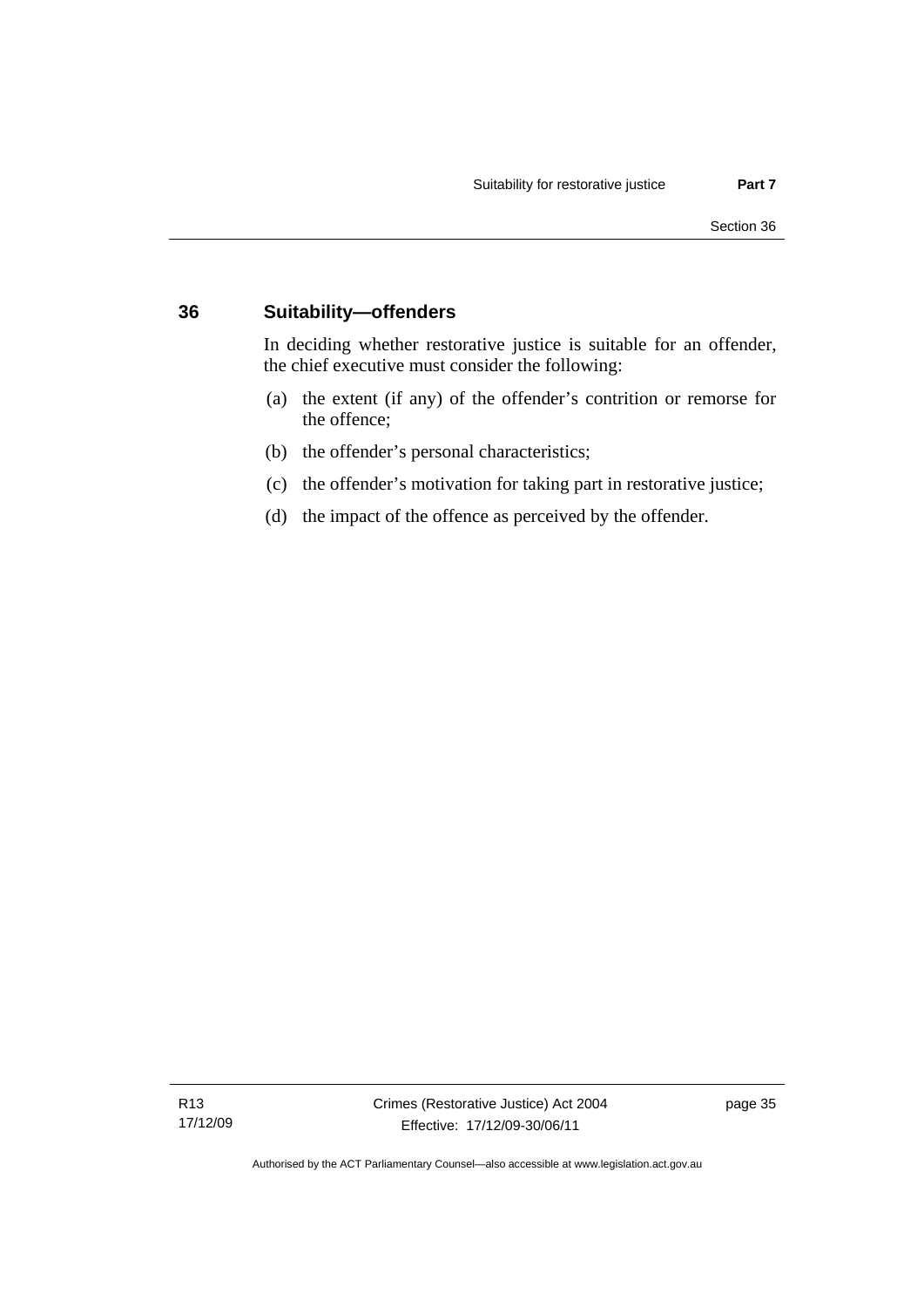# **Part 8 Restorative justice conferences and agreements**

## **Division 8.1 General**

## **37 Definitions—pt 8**

In this part:

*referring entity*—see section 38.

*required participant*, in a restorative justice conference—see section 42.

*restorative justice agreement*—see section 50.

*substitute participant*—see section 43.

*suitable parent*—see section 35.

*suitable victim*—see section 34.

## **38 Meaning of** *referring entity***—pt 8**

(1) In this part:

*referring entity*—see section 22.

 (2) However, if an offence is referred for restorative justice by a court in making a sentence-related order, *referring entity* means the chief executive (corrections).

## **39 Decision to call conference**

- (1) The chief executive may require a restorative justice conference to be called for an offence if—
	- (a) the chief executive decides, under section 32 (Suitability decision) that restorative justice is suitable for the offence; and

R13 17/12/09

Authorised by the ACT Parliamentary Counsel—also accessible at www.legislation.act.gov.au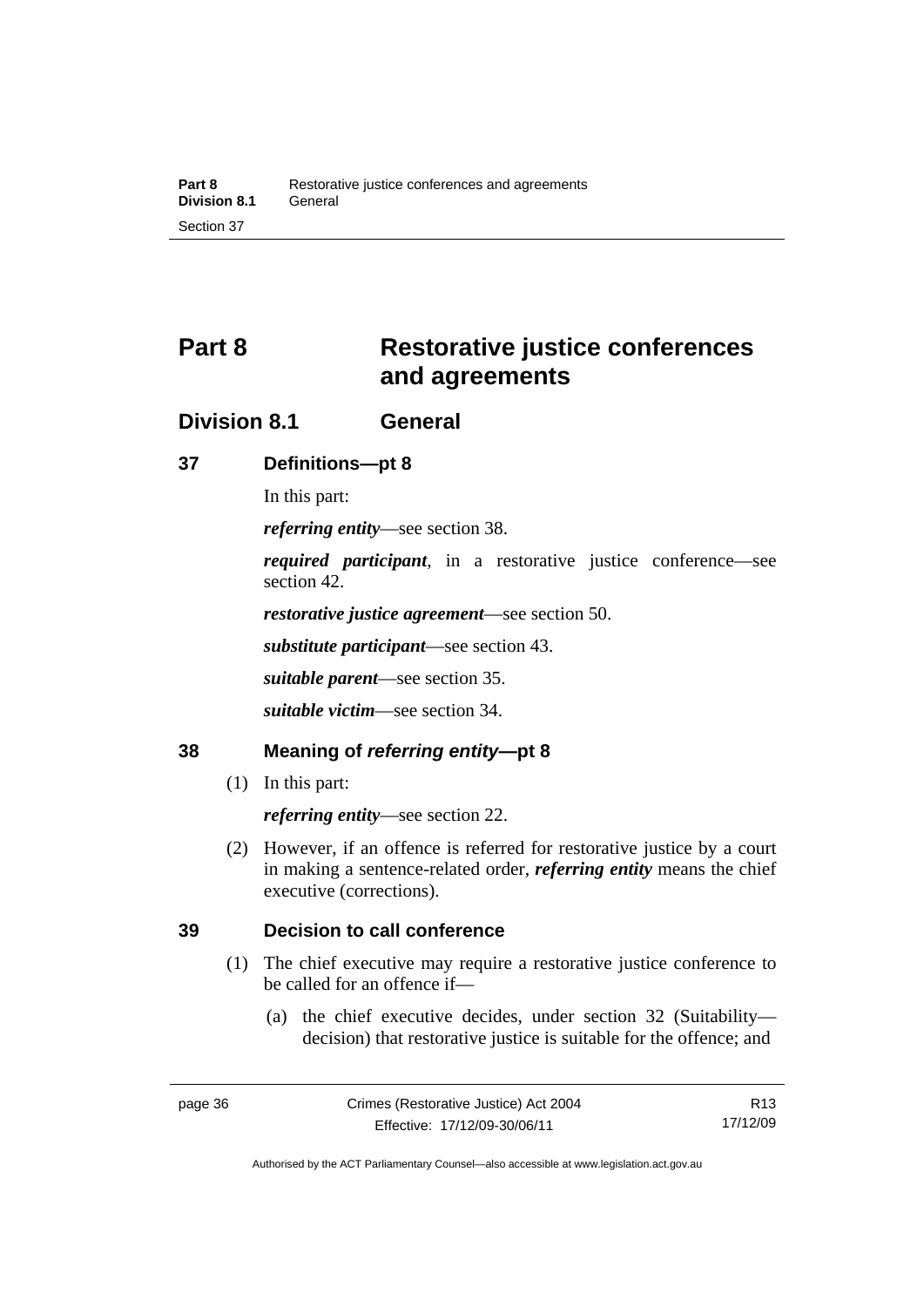- (b) the eligible victim or parent, and the eligible offender, gives consent under section 32 (3) for the conference to be called.
- (2) The chief executive must assign a convenor to a conference called under this section.
- (3) The chief executive must ensure, before the conference begins, that the convenor has received sufficient legal training to—
	- (a) advise the participants of their rights and duties at law and under this Act; and
	- (b) otherwise exercise the functions of a convenor under this Act.

## **Division 8.2 Convenors**

## **40 Appointment of convenors**

- (1) The chief executive may appoint a person as a convenor for this part.
	- *Note 1* For the making of appointments (including acting appointments), see the Legislation Act, pt 19.3.
	- *Note 2* In particular, an appointment may be made by naming a person or nominating the occupant of a position (see Legislation Act, s 207).
- (2) The chief executive may appoint a person as convenor only if—
	- (a) the person has the qualifications and experience prescribed by regulation; and
	- (b) if the person is not a lawyer—the chief executive is satisfied that the convenor has received, or has the capacity to receive, sufficient legal training—
		- (i) to advise those who take part in restorative justice of their rights and duties in relation to restorative justice under this Act; and
		- (ii) otherwise to exercise the functions of a convenor for this Act.

page 37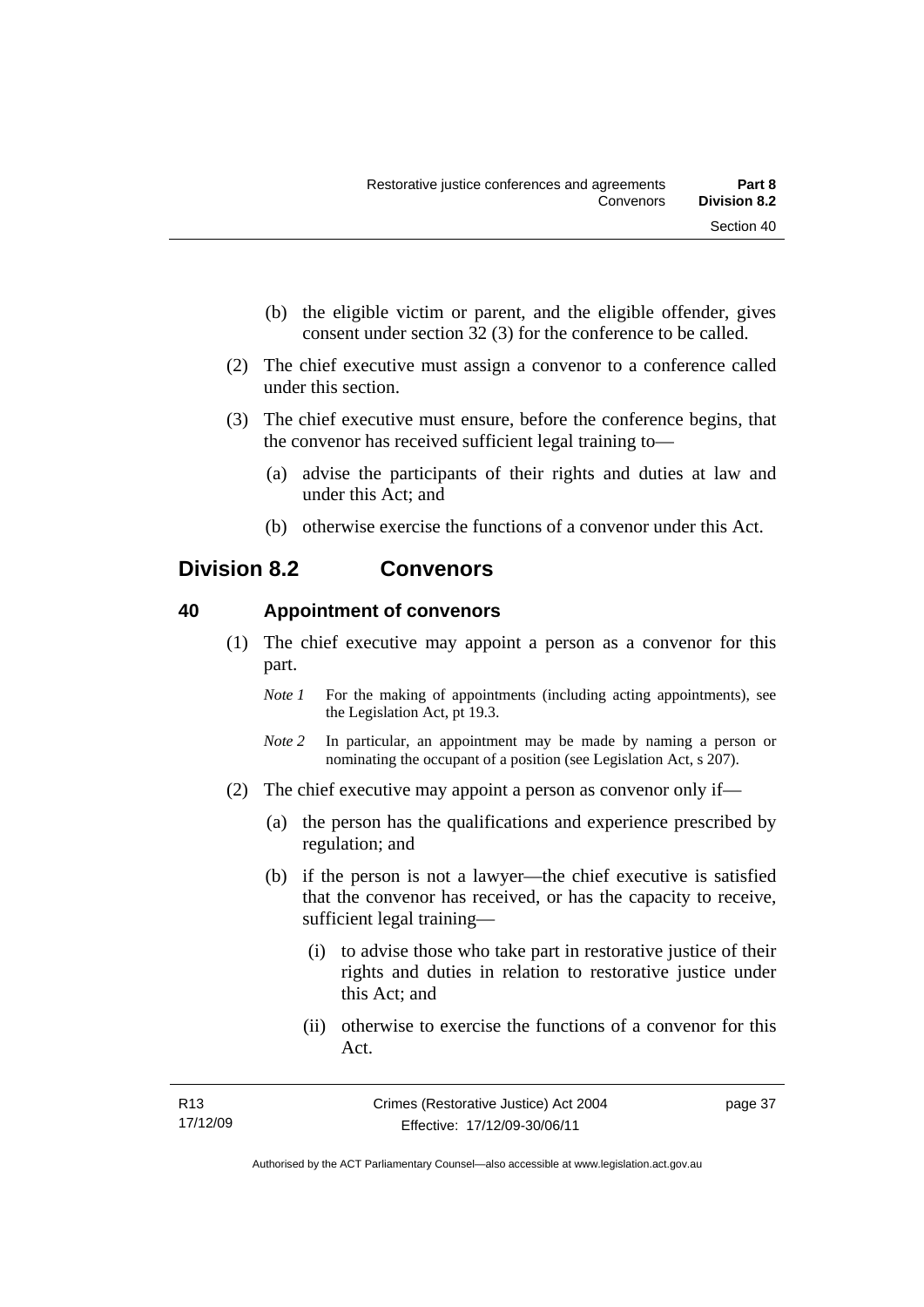(3) Subsection (2) (b) does not prevent a regulation being made requiring a convenor to be a lawyer.

## **41 What a convenor does**

- (1) The convenor of a restorative justice conference, subject to this part, may do anything necessary or desirable to be done in relation to calling the conference, including the following:
	- (a) consulting a person with knowledge of or experience in a particular culture;
	- (b) inviting a person to take part in the conference;
	- (c) deciding whether the conference should require the participants to meet in person, or to communicate in any other way;
	- (d) fixing a time for the conference, and for any continuation of the conference;
	- (e) fixing a venue for the conference, if the participants are to meet in person;
	- (f) identifying the issues that should be addressed at the conference;
	- (g) facilitating the conference;
	- (h) warning participants about the potentially incriminating nature of any statement to be made, or being made, at the conference;
	- (i) facilitating an agreement between the participants;
	- (j) ensuring that this Act is complied with in relation to the conference and any agreement;
	- (k) any other function required by regulation.
- (2) The convenor must carry out the functions mentioned in subsection (1) in a way that ensures that no-one's safety, rights or dignity is compromised.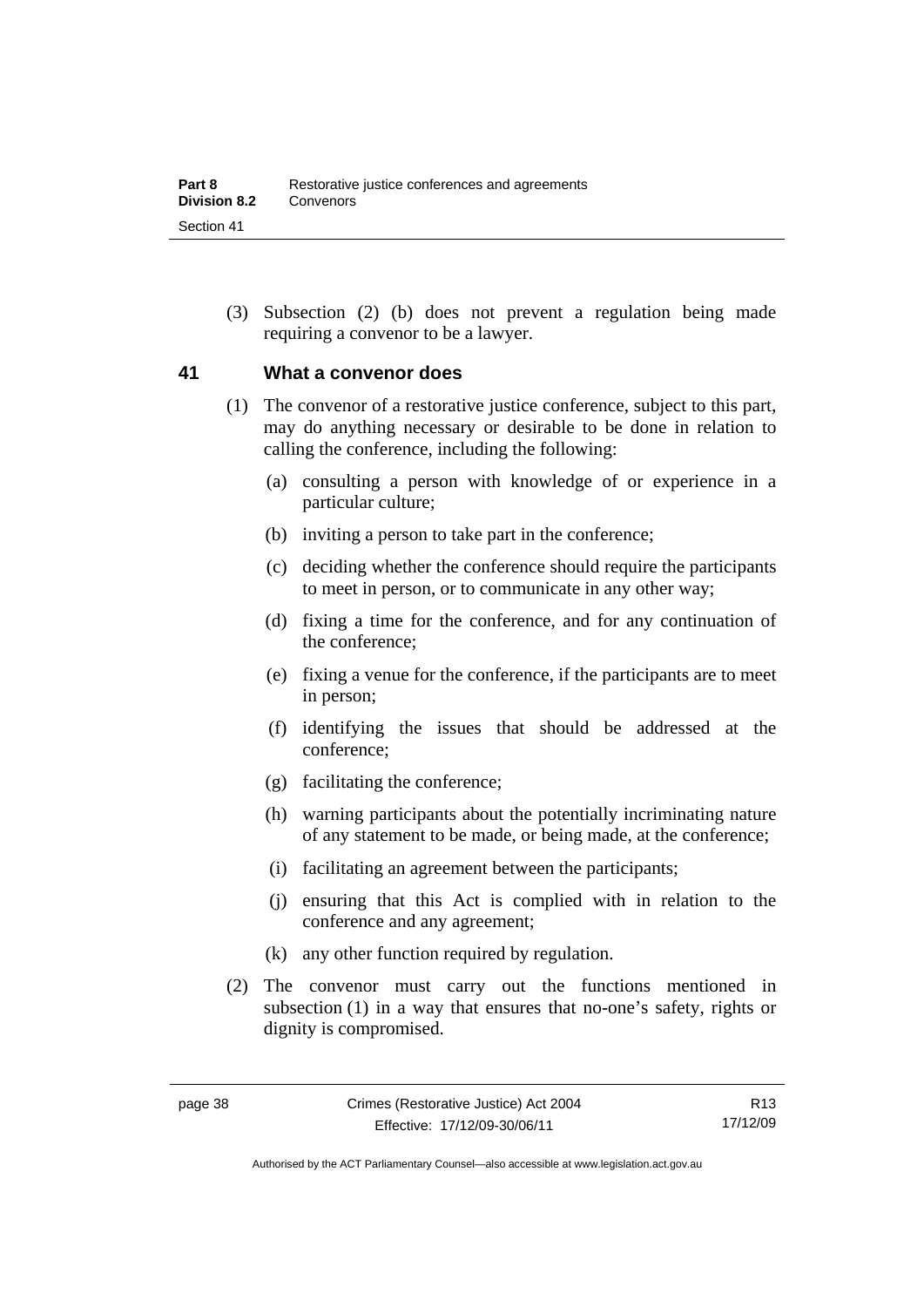## **Division 8.3 Conduct of conference**

## **42 Required participants**

- (1) A restorative justice conference for an offence must not proceed unless each of the following takes part in the conference:
	- (a) a suitable victim or parent, or a substitute participant for a suitable victim or parent;
	- (b) the offender.
- (2) A person mentioned in subsection (1) who takes part (or who is to take part) in a restorative justice conference for an offence is a *required participant* in the conference for this part.
	- *Note* The convenor may invite supporters of the offender and victim to take part in the conference, and the informant police officer (see s 44).

## **43 Substitute participants**

A person (a *substitute participant*) acting for a suitable victim or parent may take part in a restorative justice conference instead of the victim or parent if—

- (a) the victim or parent asks for, or agrees to, the substitution; and
- (b) the convenor agrees to the substitution.
- *Note* If the conference results in a restorative justice agreement, the substitute participant for the victim or parent must sign the agreement, and is taken to do so on behalf of the victim or parent (see s 52).

## **44 Invited participants**

- (1) Any of the following may take part in a restorative justice conference if invited by the convenor:
	- (a) the police officer who is the informant for the offence;
	- (b) a parent of a suitable victim or the offender;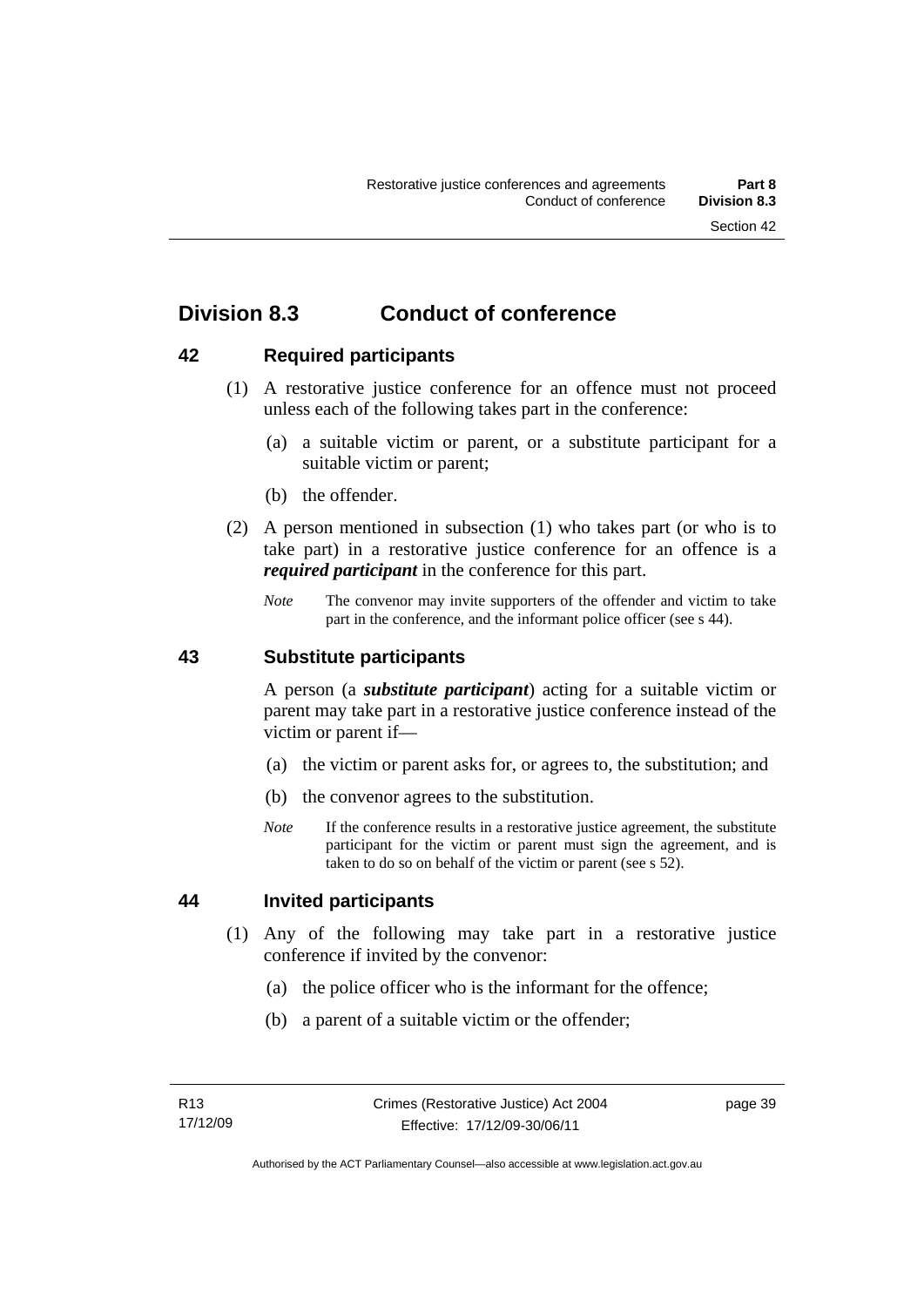- (c) a family member or domestic partner of a suitable victim, a suitable parent or the offender;
- (d) a person in a domestic relationship with a suitable victim, a suitable parent or the offender;
- (e) anyone else, if—
	- (i) a suitable victim or parent, or the offender, considers the person can provide emotional or practical support for the victim, parent or offender; or
	- (ii) the convenor considers that the participation of the person would help to promote the objects of this Act in relation to the conference.
- (2) If a required participant asks the convenor to invite a person mentioned in subsection (1) to take part in the conference, the convenor must not refuse the request unless the convenor considers, on reasonable grounds, that to invite the participant would be significantly detrimental to the objects of this Act in relation to the conference.
- (3) If a participant in a restorative justice conference is represented by someone acting for the participant in a professional capacity, the representative may not take part in the conference in that capacity.

#### **Examples of people acting for participants in a professional capacity**

- 1 lawyers
- 2 victim intercessors
- 3 offender intercessors
- *Note* An example is part of the Act, is not exhaustive and may extend, but does not limit, the meaning of the provision in which it appears (see Legislation Act, s 126 and s 132).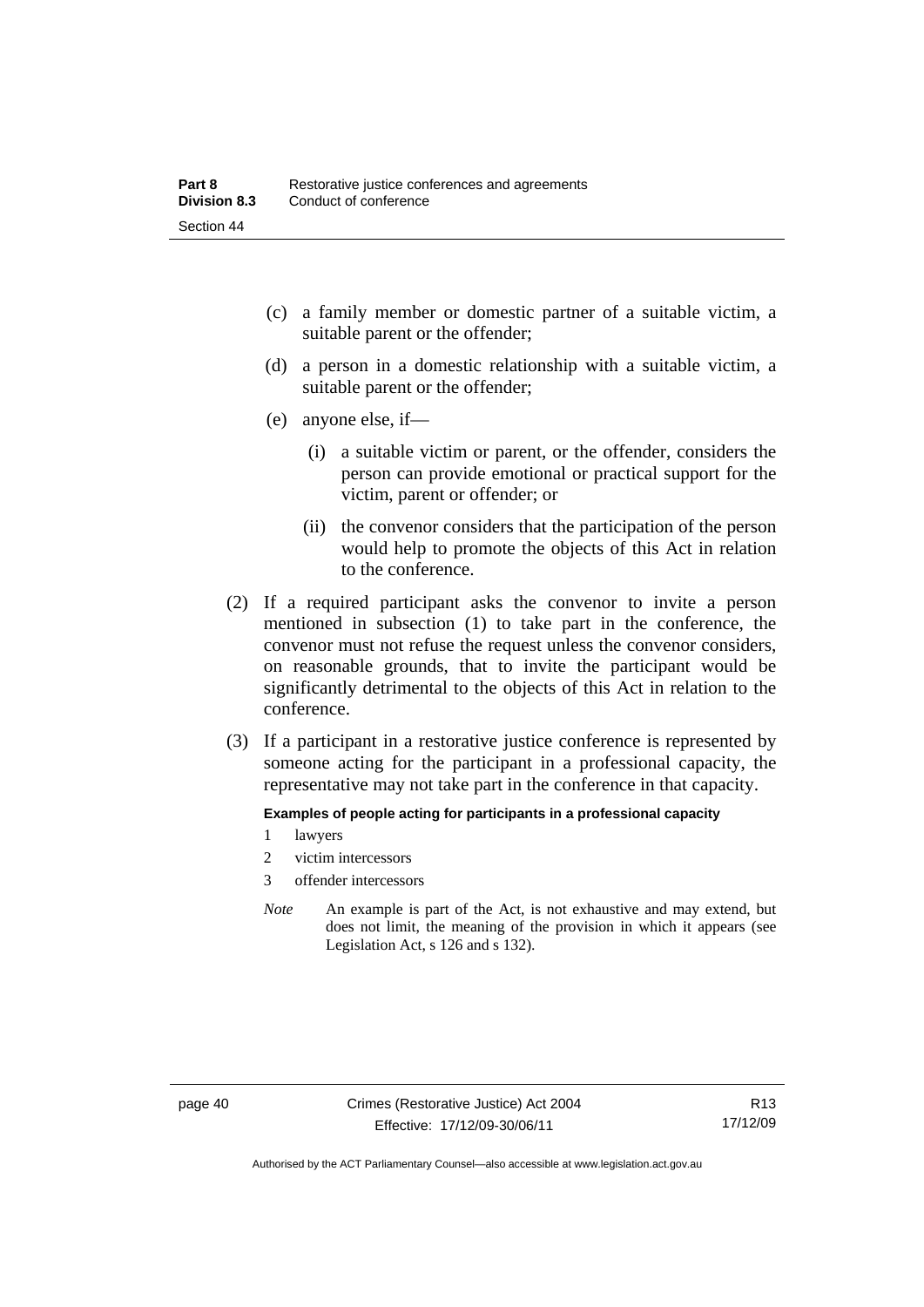(4) In this section:

*domestic relationship*—see the *Domestic Relationships Act 1994*, section 3.

*Note* For the meaning of *domestic partner*, see Legislation Act, s 169.

## **45 Explanation for participants**

Before a restorative justice conference begins, the convenor must ensure that reasonable steps are taken to explain to each person who is to take part in the conference (in language that each can readily understand)—

- (a) the objects of this Act in relation to the conference, including the purpose of restorative justice generally and for the particular offence; and
- (b) the nature of restorative justice, including the following:
	- (i) the nature of a restorative justice conference;
	- (ii) who may take part in a restorative justice conference;
	- (iii) the nature of a restorative justice agreement; and
- (c) that the person may, before and after the conference is called, seek independent legal advice about taking part in a restorative justice conference and about the effect of any restorative justice agreement reached at a conference; and
- (d) that no-one is under an obligation to take part in the conference, or to continue to take part in conference after it has started; and
- (e) if the offender has not entered a plea for the offence—that the acceptance of responsibility for the commission of the offence by the offender for the purpose of restorative justice does not prevent the offender from pleading not guilty to the offence; and

page 41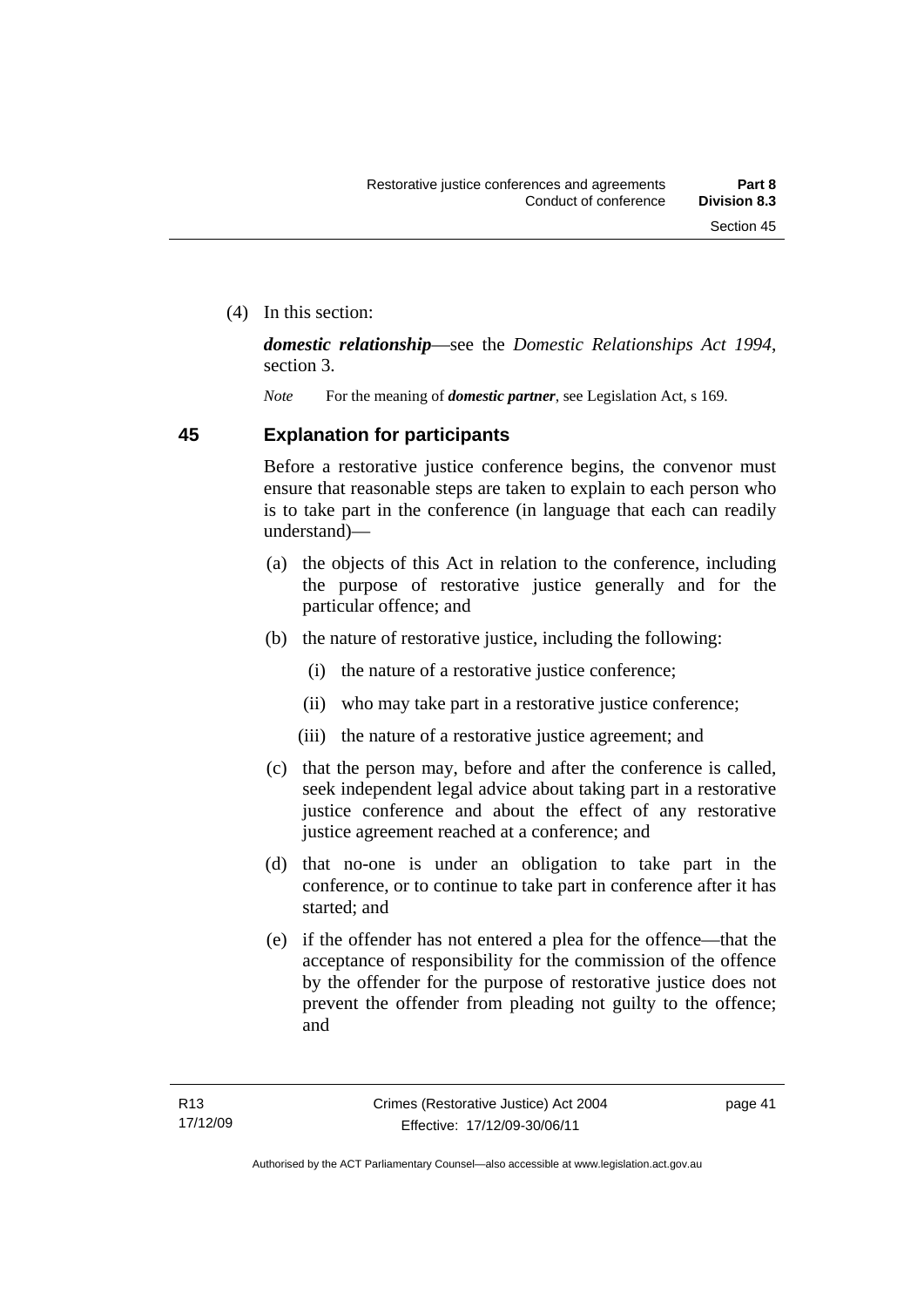- (f) if a sentence-related order has not been made for the offender—that, if the offender is found guilty of the offence, a court, in sentencing the offender—
	- (i) may consider whether the offender accepts responsibility for the offence to take part in restorative justice, but is not required to reduce the severity of any sentence as a result; and
	- (ii) must not consider whether the offender has chosen not to take part, or not to continue to take part, in restorative justice.

## **46 Form of conference**

The convenor of a restorative justice conference may conduct the conference in any form (or combination of forms) consistent with the restorative justice guidelines that would, in the convenor's opinion, best facilitate—

- (a) interaction between the participants; and
- (b) the promotion of the objects of this Act in relation to the conference.

#### **Examples of conference forms**

- 1 face-to-face meeting
- 2 exchange of written or emailed statements between participants
- 3 exchange of prerecorded videos between participants
- 4 teleconferencing
- 5 videoconferencing
- *Note* An example is part of the Act, is not exhaustive and may extend, but does not limit, the meaning of the provision in which it appears (see Legislation Act, s 126 and s 132).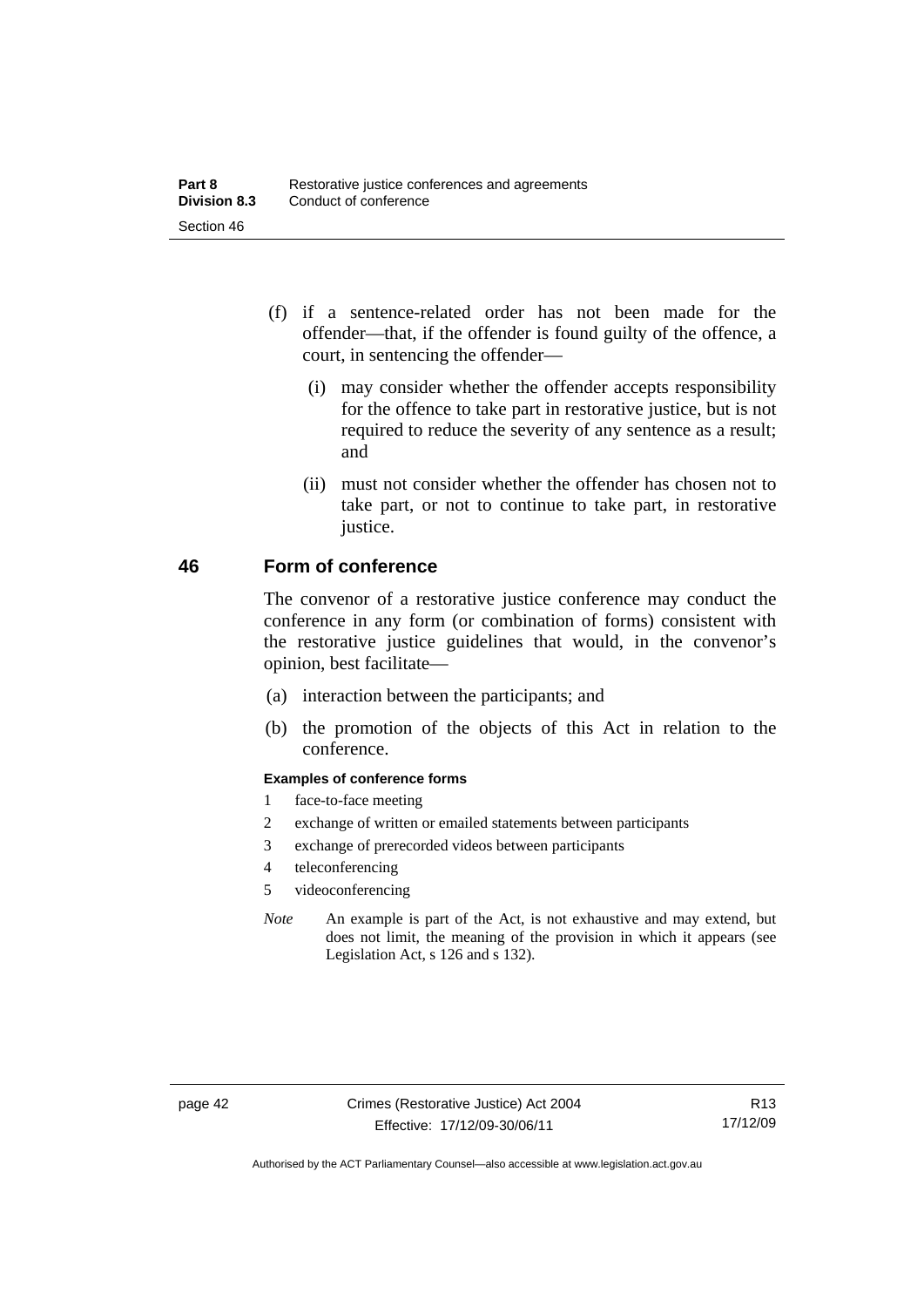## **47 Discontinuance of restorative justice**

- (1) The convenor of a restorative justice conference may decide to—
	- (a) cancel the conference before it is conducted; or
	- (b) discontinue the conference at any time after it has started.
- (2) The convenor may cancel or discontinue the conference only if, in the convenor's opinion based on reasonable grounds, there is no significant prospect of promoting the objects of this Act by conducting, or continuing to conduct, the conference.
- (3) Without limiting subsection (2), the convenor must cancel or discontinue the conference if, in the convenor's opinion based on reasonable grounds, before or during the conference—
	- (a) a suitable victim or parent has withdrawn his or her agreement to take part in the conference, and there is no other suitable victim or parent (or substitute participant for a suitable victim or parent) who agrees to take part in the conference; or
	- (b) the offender has withdrawn his or her agreement to take part in the conference.
- (4) If the convenor decides to cancel or discontinue the conference, the convenor must give notice of the decision to—
	- (a) each required participant in the conference; and
	- (b) the referring entity for the offence.

## **48 Report to referring entity about outcome**

- (1) After the end of a restorative justice conference, the convenor must give a report about the outcome of the conference to the referring entity for the offence.
- (2) The report about the outcome of the conference must include the following information:
	- (a) details of the conference and when it ended; and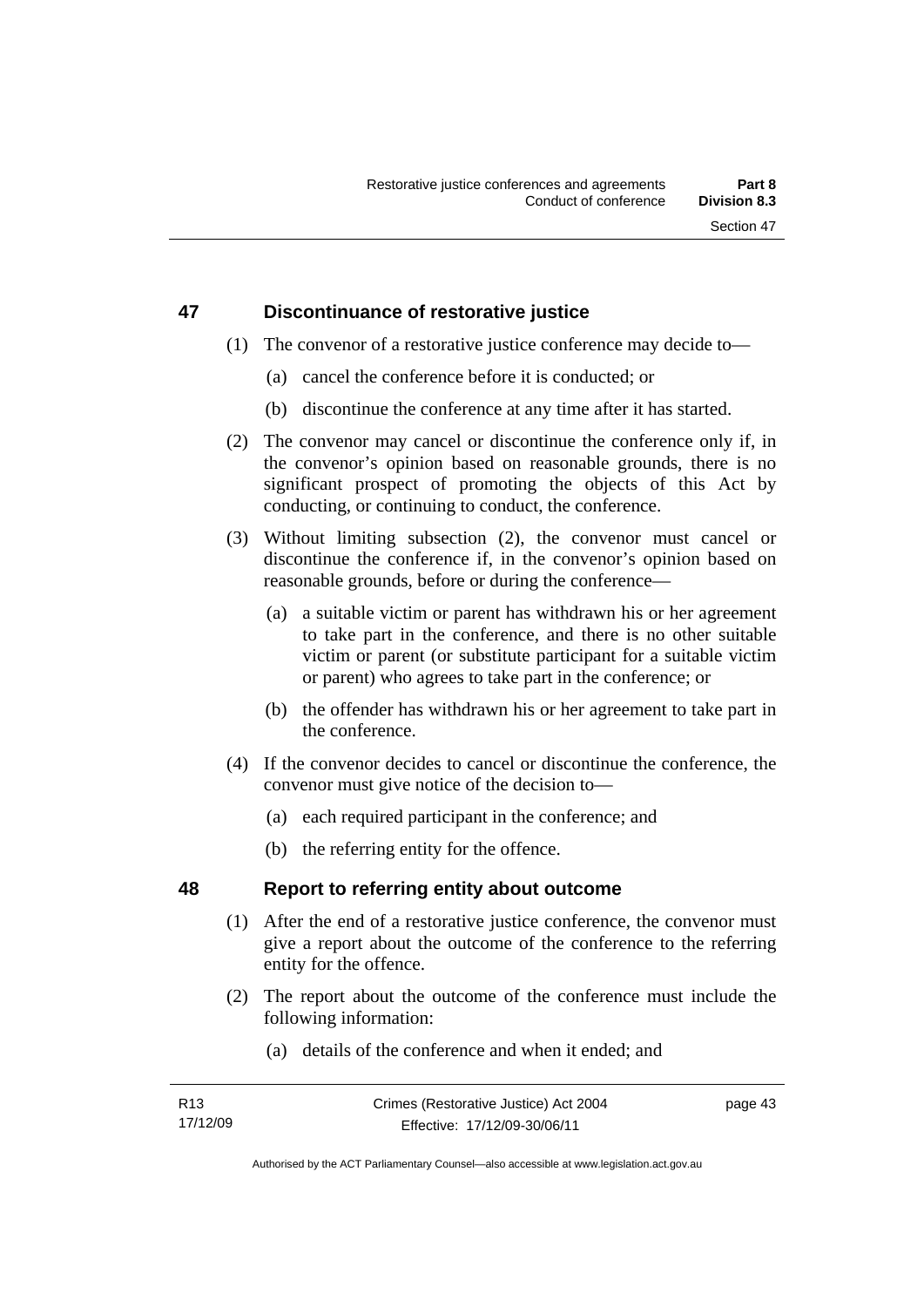- (b) whether the conference resulted in a restorative justice agreement.
- *Note* If the conference resulted in an agreement, the convenor must give a copy of the agreement to the referring entity as well (see s 54).

## **Division 8.4 Restorative justice agreements**

## **49 Application—div 8.4**

This division applies in relation to a restorative justice agreement that results from (or that may result from) a restorative justice conference.

## **50 Agreement as object of conference**

A restorative justice conference has as a primary object the formation of an agreement under this division (a *restorative justice agreement*) between each required participant in the conference.

## **51 Nature of agreement**

- (1) A restorative justice agreement in relation to an offence must include measures intended to repair the harm caused by the offence.
- (2) The agreement may include 1 or more of the following:
	- (a) an apology by the offender to any victim or parent of a victim;
	- (b) a plan to address the offending behaviour of the offender;
	- (c) a work plan to be carried out by the offender for the benefit of any victim or parent of a victim;
	- (d) a work plan to be carried out by the offender for the benefit of the community or a part of the community;
	- (e) financial reparation to be paid by the offender to any victim or parent of a victim;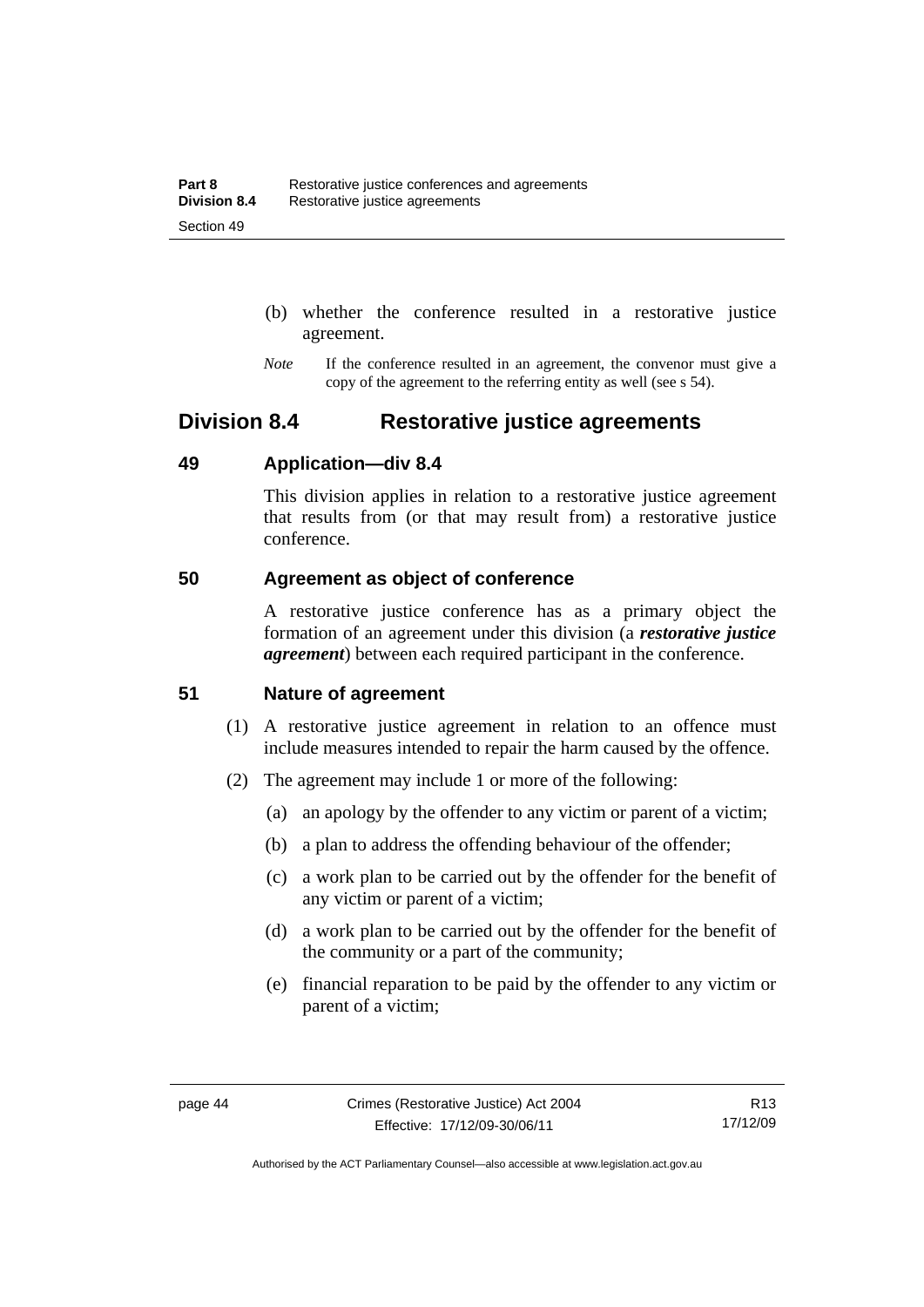- (f) anything else that each required participant and substitute participant in the conference agree would help repair the harm caused by the offence.
- (3) The agreement must be fair and, in the opinion of each required participant and substitute participant in the conference and the convenor, reasonably able to be carried out by the offender.
- (4) The agreement must not require the offender or anyone else to do anything that would—
	- (a) be unlawful; or
	- (b) require the detention of the offender (whether full-time or for any period); or
	- (c) be degrading or humiliating to the offender or anyone else; or
	- (d) cause distress to the offender or anyone else.
- (5) The agreement must be for a term of no longer than 6 months, starting on—
	- (a) the date the agreement is made; or
	- (b) if a later starting date is stated in the agreement—the later date.
	- *Note* The term of the agreement may be extended beyond this period, or reduced, by an amendment under s 55.

## **52 Form of agreement**

- (1) A restorative justice agreement must be—
	- (a) in writing; and
	- (b) signed by each required participant in the conference.
- (2) If a substitute participant for a suitable victim or parent signs a restorative justice agreement—
	- (a) the substitute participant is taken to sign the agreement on behalf of the victim or parent; and

page 45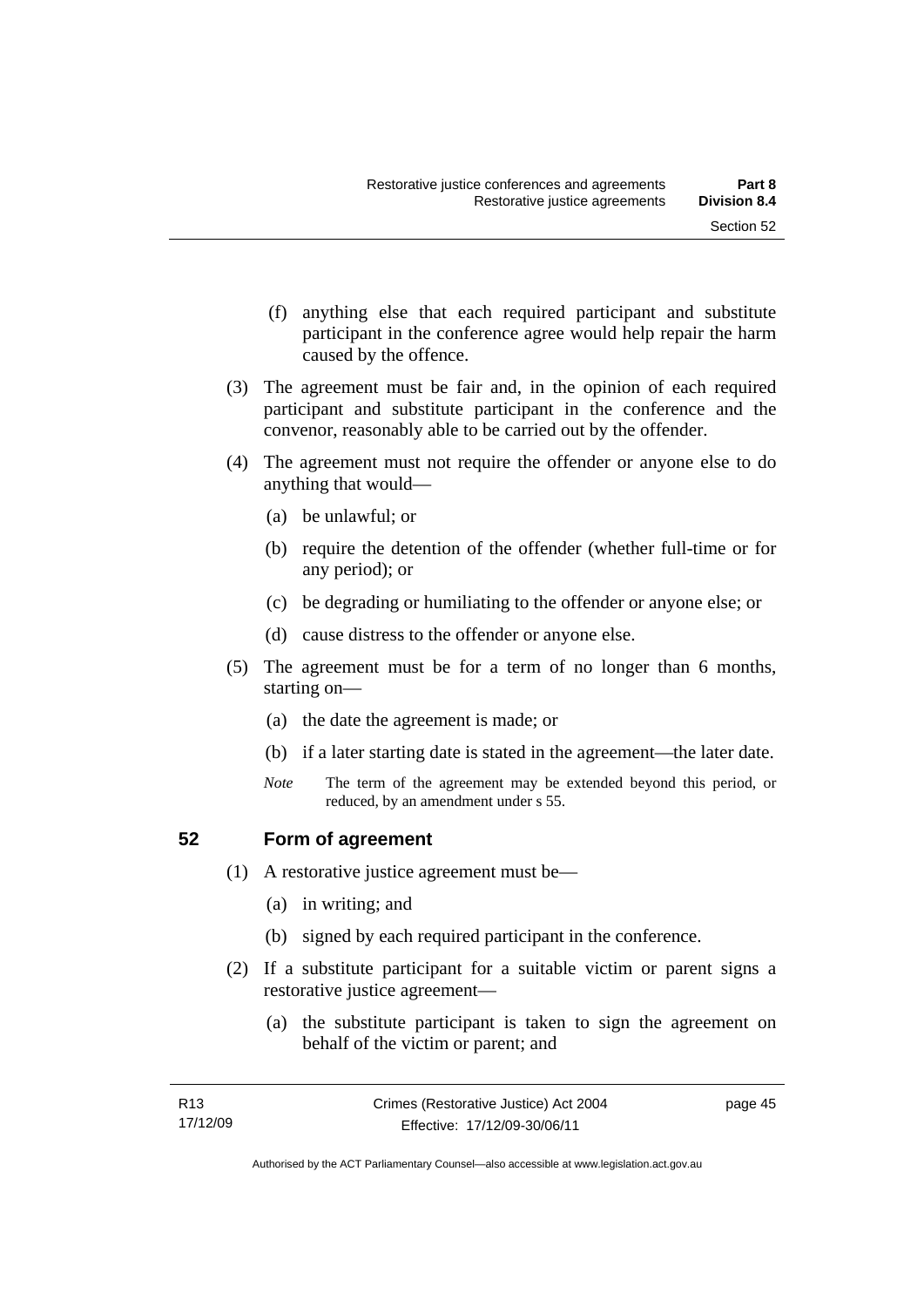- (b) the victim or parent is taken to have consented to the agreement.
- *Note* If there is a substitute victim or parent for a restorative justice conference under s 43, the substitute is a *required participant* in the conference (see s 42), and so may sign a restorative justice agreement under  $s(1)(b)$ .

## **53 Explanation of effect of agreement**

Before a restorative justice agreement is signed, the convenor must ensure that reasonable steps are taken to explain to each required participant in the conference (in language that each can readily understand)—

- (a) the nature, purpose and effect of the agreement; and
- (b) that no-one is under an obligation to sign the agreement; and
- (c) that the participant may, before signing the agreement, seek independent legal advice about the effect of the proposed agreement; and
- (d) if the offender has not entered a plea for the offence—that any statement in the agreement that the offender accepts responsibility for the commission of the offence does not prevent the offender from pleading not guilty to the offence; and
- (e) if a sentence-related order has not been made for the offender—that, if the offender is found guilty of the offence, a court, in sentencing the offender—
	- (i) may consider whether the offender accepts responsibility for the offence to take part in restorative justice, but is not required to reduce the severity of any sentence as a result: and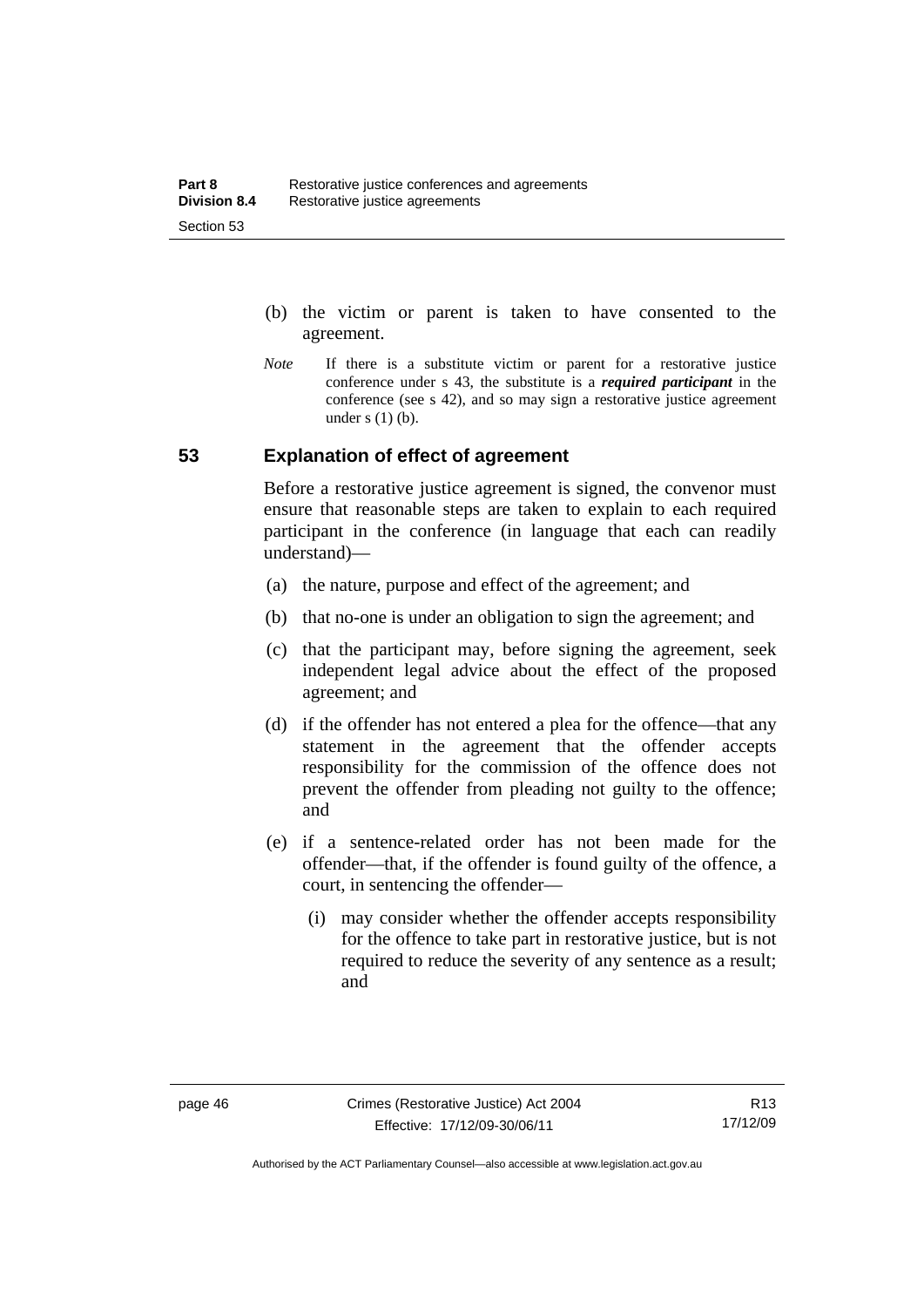(ii) must not consider whether the offender has chosen not to take part, or not to continue to take part, in restorative justice.

## **54 Notice of agreement**

The convenor must give a copy of a restorative justice agreement to—

- (a) each required participant in the conference; and
- (b) the referring entity for the offence.

## **55 Amendment of agreement**

- (1) The convenor may amend a restorative justice agreement on the application of a required participant in the conference, or the convenor's initiative, if the convenor considers that the amendment is necessary or desirable—
	- (a) to respond to a change in the situation of any suitable victim or parent, or the offender; or
	- (b) to correct an error.
- (2) Without limiting subsection (1), the convenor may amend a restorative justice agreement under the subsection in response to a change in the situation of any suitable victim or parent, or the offender—
	- (a) to increase the term of the agreement, including an increase that would provide for the agreement to end more than 6 months after the day it started under section 51 (5); or
	- (b) to reduce the term of the agreement.

#### **Example**

Sam is an offender, and Bella is a victim of Sam's offence. Sam is found guilty of the offence but, under the *Crimes (Sentencing) Act 2005*, section 17 (Non-conviction orders—general), the charge is dismissed and no conviction is recorded. After taking part in a restorative justice conference, Sam and Bella sign

page 47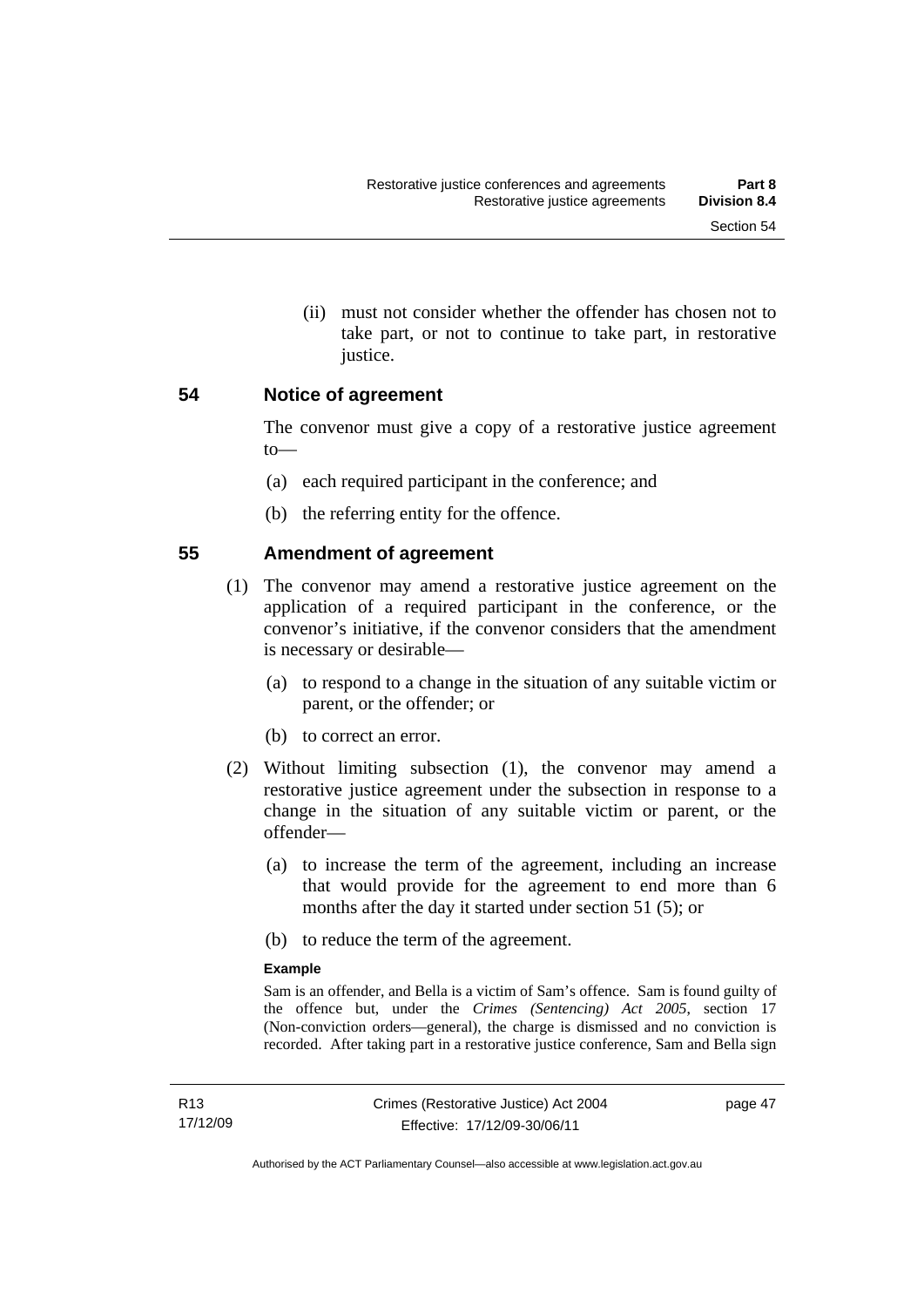a restorative justice agreement under which Sam agrees to work in Bella's garden every Saturday for 6 months.

However, 4 months after the start of the agreement, the company Sam works for moves its head office from Canberra to Brisbane, and Sam is required to move there before the 6 months is over to keep his job. Sam has until then complied fully with the agreement.

The convenor may consider, because of Sam's history of compliance with the agreement, and the change in Sam's situation, there is a change in Sam's situation that would justify an amendment to the agreement to reduce its term so that it will end when Sam has to move to Brisbane.

- *Note 1* See s (5), def *change in the situation*. The definition excludes a change in the offender's, victim's or parent's attitude to compliance with the restorative justice agreement.
- *Note 2* An example is part of the Act, is not exhaustive and may extend, but does not limit, the meaning of the provision in which it appears (see Legislation Act, s 126 and s 132).
- (3) However, any amendment of a restorative justice agreement to respond to a change in the situation of any suitable victim or parent, or the offender, may only be made after the convenor has consulted each required participant in the conference who is a suitable victim or parent, or a substitute participant for a suitable victim or parent.
- (4) If the convenor amends a restorative justice agreement under this section, the convenor must give notice of the amendment and a copy of the agreement, as amended, to—
	- (a) each required participant in the conference; and
	- (b) the referring entity for the offence.
- (5) In this section:

*change in the situation*, of a victim, parent or offender in relation to a restorative justice agreement, does not include a change in the victim's, parent's or offender's attitude to complying with the agreement.

Authorised by the ACT Parliamentary Counsel—also accessible at www.legislation.act.gov.au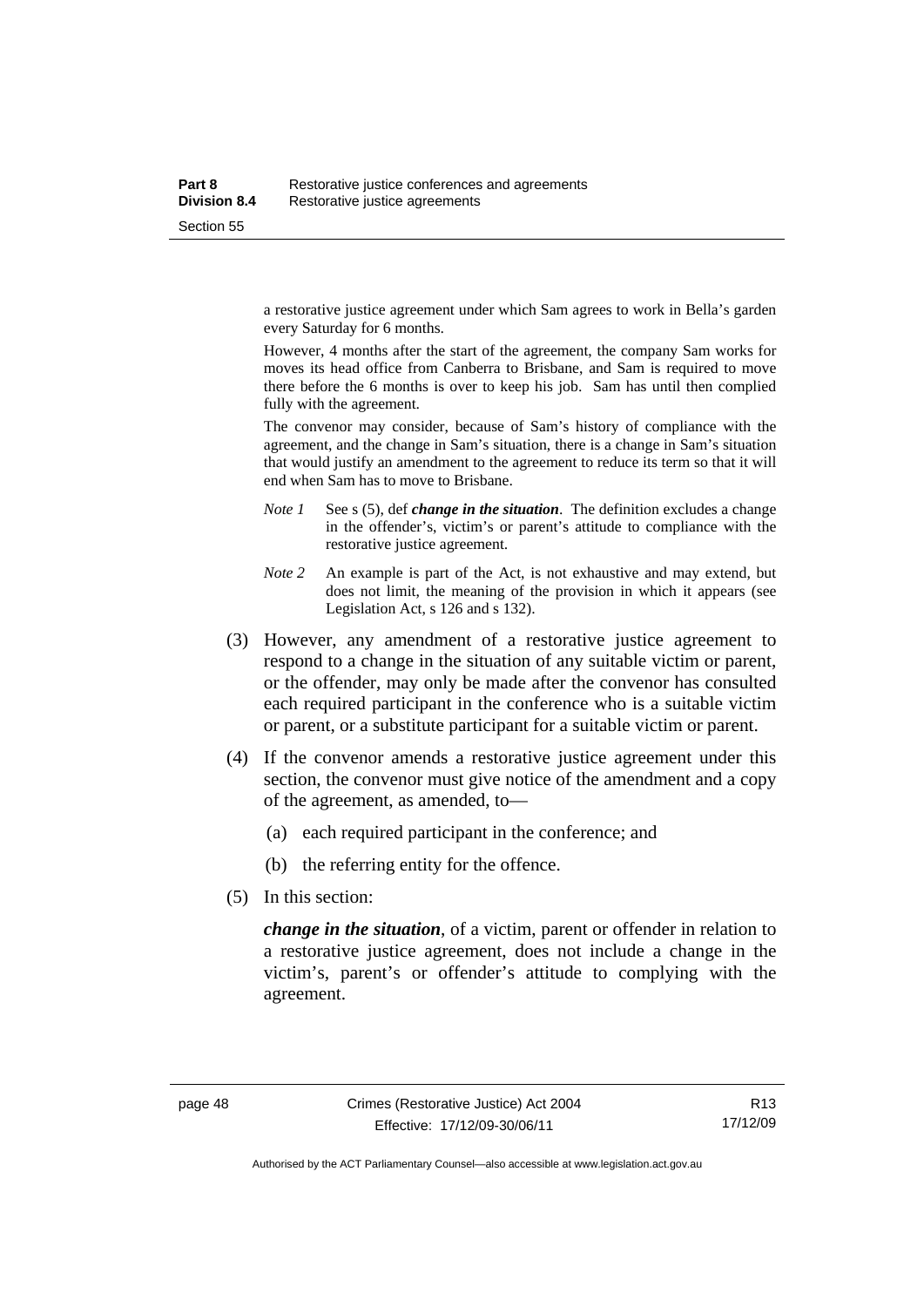## **Division 8.5 Monitoring compliance with restorative justice agreements**

**56 Application—div 8.5** 

This division applies to a restorative justice agreement for an offence that is referred for restorative justice by a referring entity.

## **57 Monitoring compliance—chief executive (restorative justice)**

(1) The chief executive (restorative justice) may do anything reasonable to check whether the restorative justice agreement is being complied with.

### **Example**

Alex has been convicted and sentenced for an offence. As a condition of the sentence, Alex has taken part in restorative justice. After a restorative justice conference, Alex signed a restorative justice agreement with the victim agreeing to perform 50 hours unpaid work for a charity service organisation. The chief executive (restorative justice) may, under this subsection, contact the organisation at reasonable intervals to make sure that Alex performs the work satisfactorily.

- *Note* An example is part of the Act, is not exhaustive and may extend, but does not limit, the meaning of the provision in which it appears (see Legislation Act, s 126 and s 132).
- (2) If the chief executive (restorative justice) is satisfied on reasonable grounds that there has been a significant failure to comply with the restorative justice agreement, the chief executive must report the noncompliance to the referring entity.
- (3) If the chief executive (restorative justice) is satisfied on reasonable grounds that the restorative justice agreement has been substantially or fully complied with, the chief executive must report the compliance to the referring entity.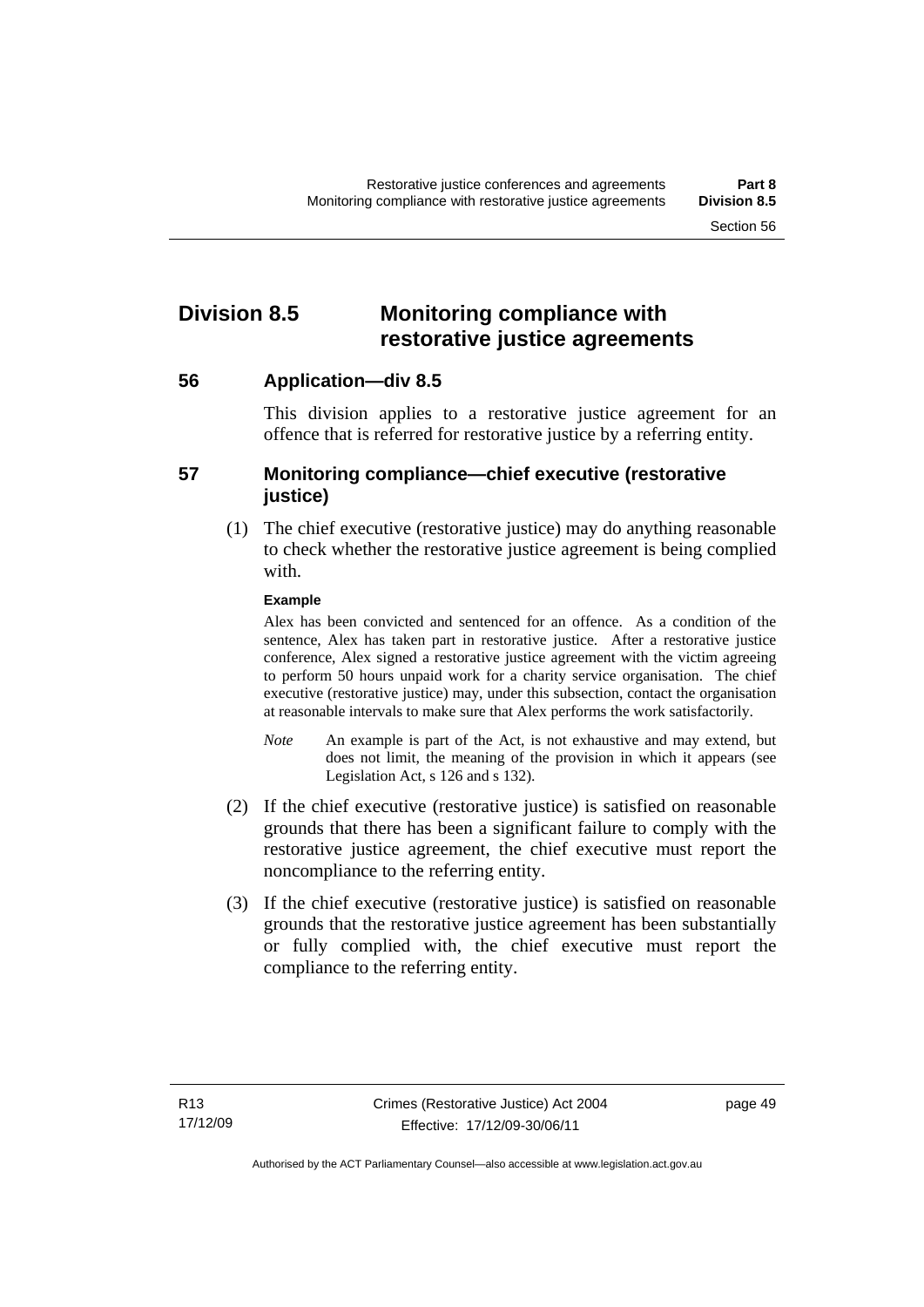- (4) Subsections (2) and (3) do not apply if the referring entity is the chief executive (restorative justice).
	- *Note 1* The referring entity may be the chief executive (restorative justice) under table 22, item 1 or 5.
	- *Note* 2 Section 72 deals with what happens if the referring entity is the same chief executive as the chief executive (restorative justice), but the referring entity is the chief executive in his or her capacity as chief executive (corrections) or chief executive (children and young people).

 That section provides that the chief executive must ensure that appropriate administrative arrangements are made for the report to be given by a delegate of the chief executive as chief executive (restorative justice) to a delegate of the chief executive as chief executive (corrections) or chief executive (children and young people).

### **58 Monitoring compliance—referring entities**

 (1) The referring entity may do anything reasonable to check whether the agreement is being complied with.

#### **Example**

The example for section 57 (1) applies in relation to the checking of compliance by the referring entity.

- *Note* An example is part of the Act, is not exhaustive and may extend, but does not limit, the meaning of the provision in which it appears (see Legislation Act, s 126 and s 132).
- (2) If the referring entity is satisfied on reasonable grounds that there has been a significant failure to comply with the restorative justice agreement, the referring entity must report the noncompliance to the chief executive (restorative justice).
- (3) If the referring entity is satisfied on reasonable grounds that the restorative justice agreement has been substantially or fully complied with, the referring entity must report the compliance to the chief executive (restorative justice).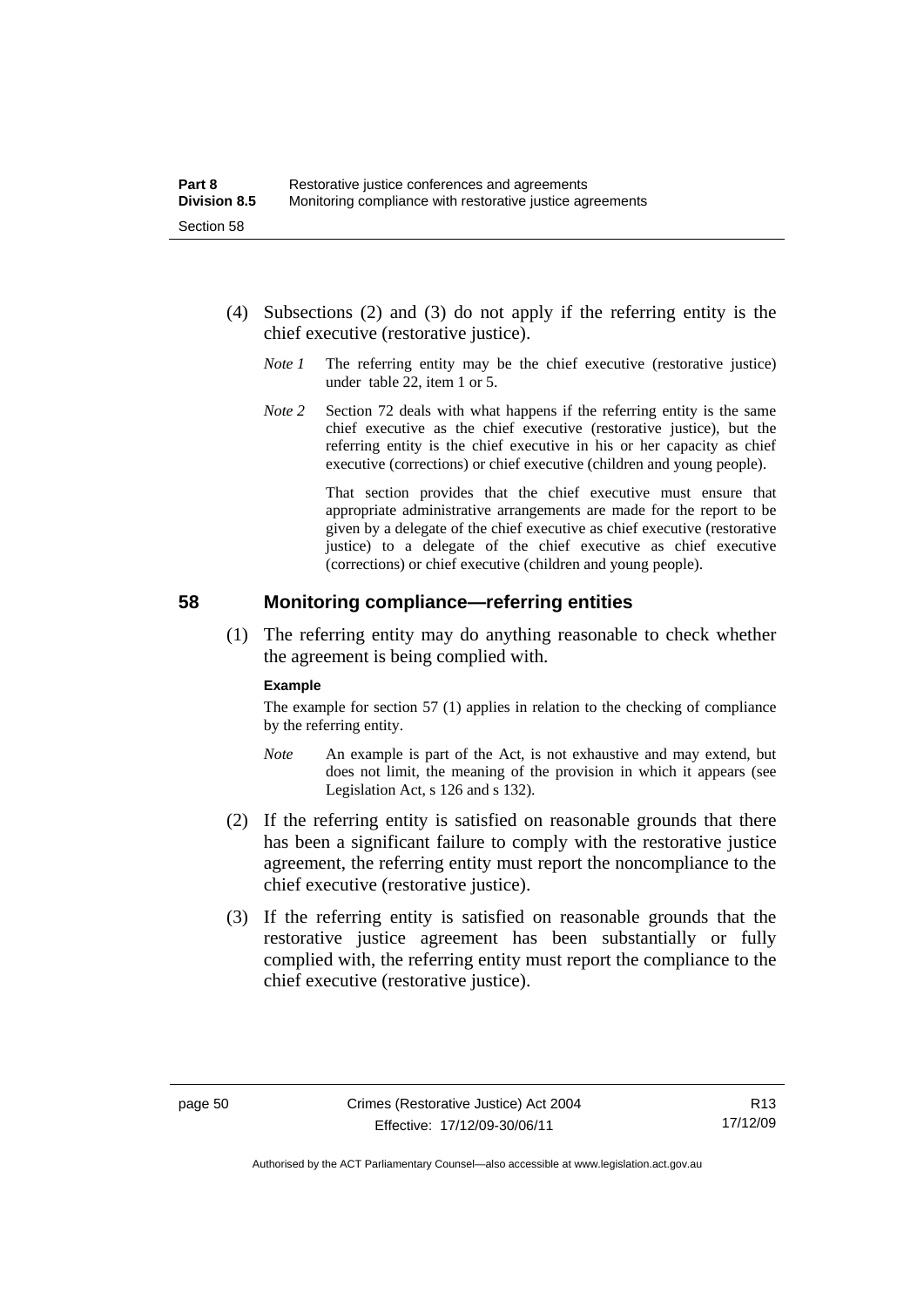- (4) Subsections (2) and (3) do not apply if the referring entity is the chief executive (restorative justice).
	- *Note 1* The referring entity may be the chief executive (restorative justice) under s 22, table 22, item 1 or 5.
	- *Note 2* Section 72 deals with what happens if the referring entity is the same chief executive as the chief executive (restorative justice), but the referring entity is the chief executive in his or her capacity as chief executive (corrections) or chief executive (children and young people).

 That section provides that the chief executive must ensure that appropriate administrative arrangements are made for the report to be given by a delegate of the chief executive as chief executive (corrections) or chief executive (children and young people) to a delegate of the chief executive as chief executive (restorative justice).

## **Division 8.6 Evidence of statements made at conferences**

## **59 Evidence of offences**

- (1) This section applies if a statement is made by an offender (the *conference offender*) during a restorative justice conference, or in a restorative justice agreement, in relation to an offence (the *conference offence*) that has been committed by anyone (including the conference offender).
- (2) Evidence of the statement may not be admitted in court in a proceeding in relation to a less serious offence (including the conference offence, if that is a less serious offence), whether or not the conference offender is accused of the offence.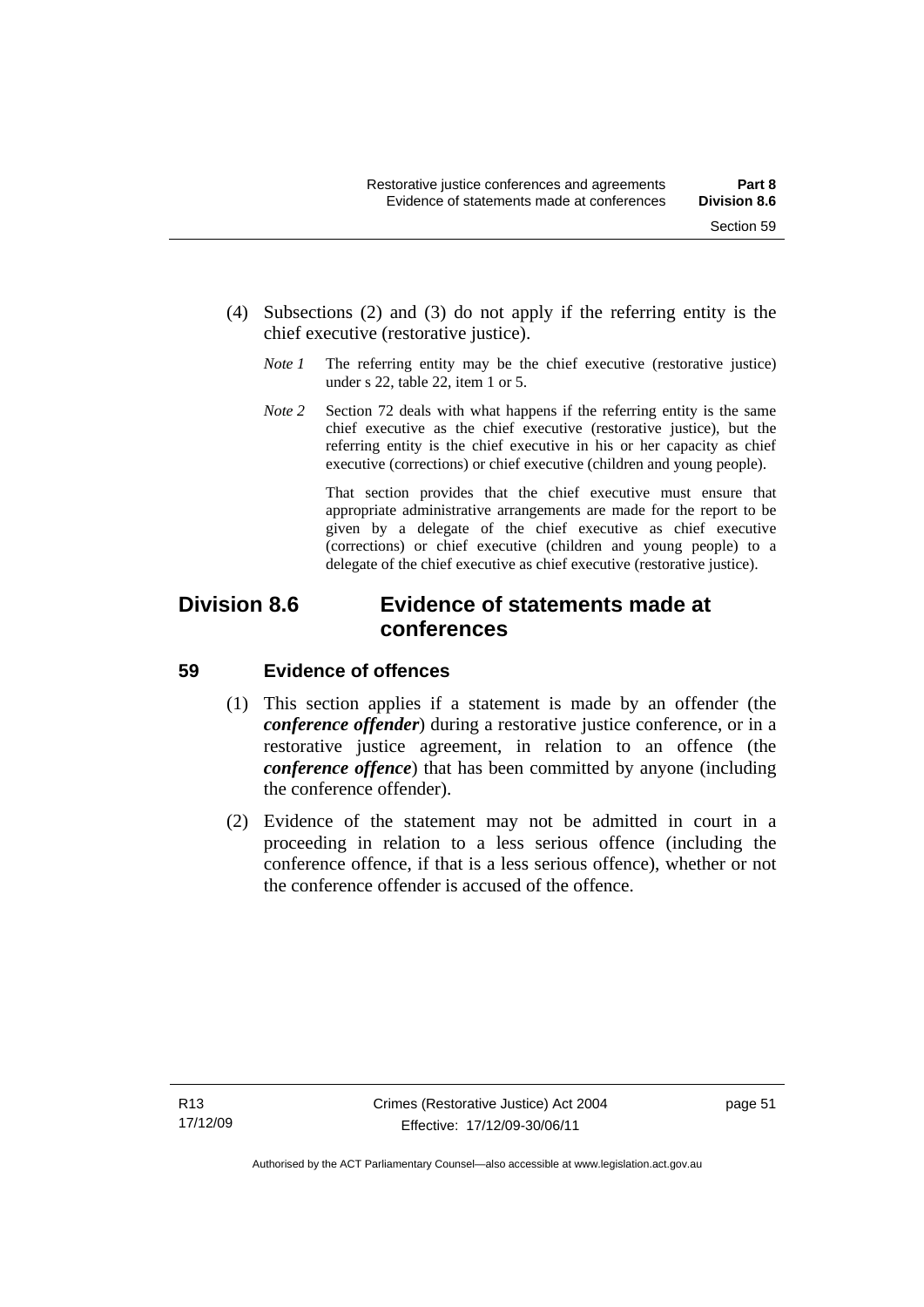- (3) However, subsection (2) does not prevent a court, in sentencing an offender for an offence (whether the offence is a less serious offence or a serious offence), from considering a statement made by the offender during a restorative justice conference, or in a restorative justice agreement, in relation to the offence or any other offence.
	- *Note* There may be circumstances in which evidence of the statement is admissible in court in a proceeding in relation to a serious offence, whether or not the conference offence is a serious offence, or the conference offender is accused of the offence. Territory law that deals generally with the admission of evidence in criminal proceedings would apply.

## **60 Evidence of future offences**

- (1) This section applies if a statement is made by an offender (the *conference offender*) during a restorative justice conference, or in a restorative justice agreement, in relation to an offence (the *conference future offence*) proposed to be committed after the time of the conference or agreement by anyone (including the conference offender).
- (2) This Act does not prevent evidence of the statement being admitted in court in a proceeding in relation to the conference future offence—
	- (a) whether or not the offence is a serious offence; and
	- (b) whether or not the conference offender intends to commit, or is alleged to have committed, the offence.

Authorised by the ACT Parliamentary Counsel—also accessible at www.legislation.act.gov.au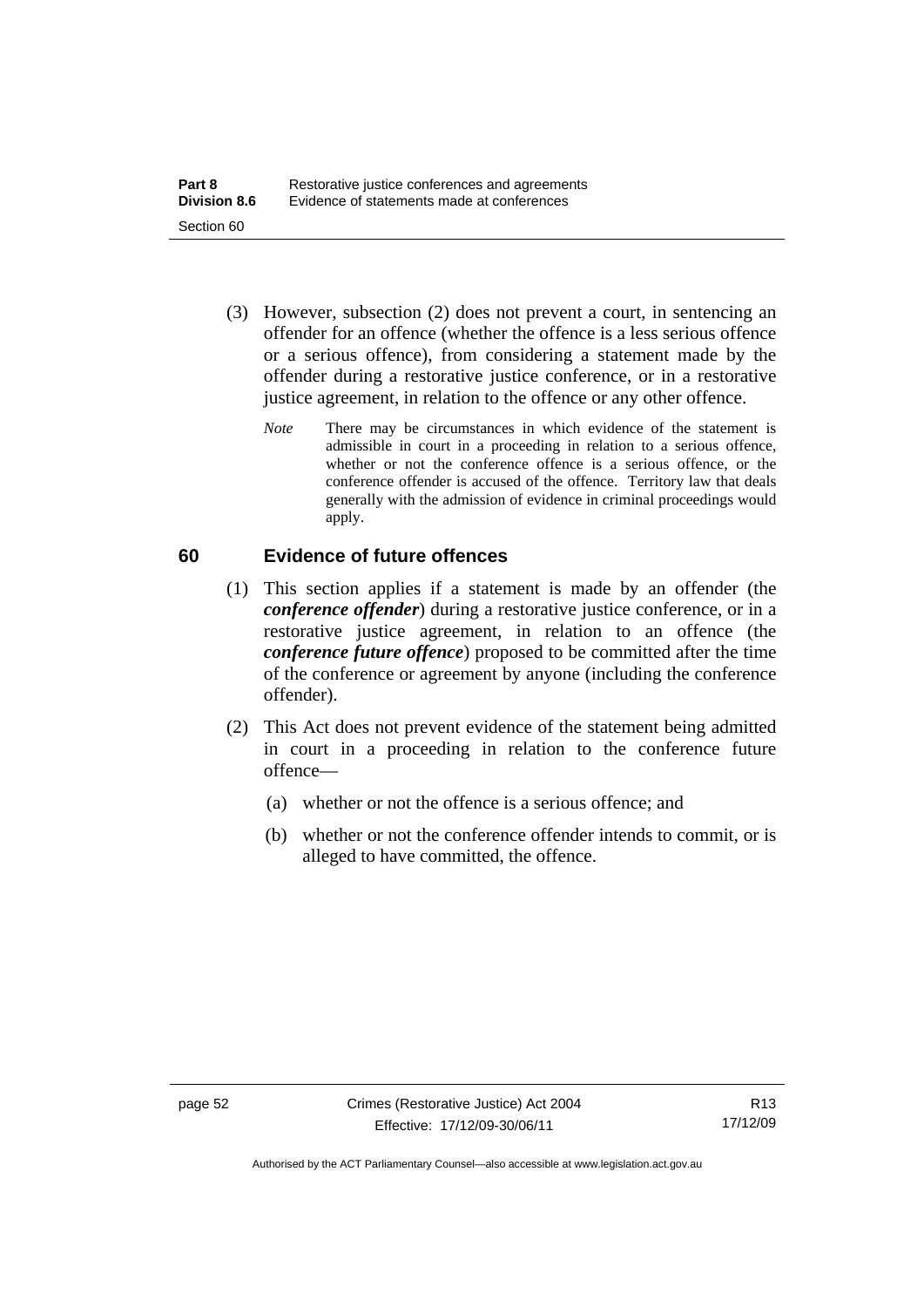## **Part 9 Administration**

## **Division 9.1 General administration**

## **61 Restorative justice guidelines**

- (1) The chief executive may issue guidelines (*restorative justice guidelines*) outlining procedures for the following:
	- (a) the referral of offences for restorative justice, including procedures for making decisions about referrals;
	- (b) the management of restorative justice;
	- (c) the conduct of restorative justice conferences;
	- (d) monitoring the progress of restorative justice;
	- (e) monitoring compliance with restorative justice agreements;
	- (f) any other aspect of the administration of this Act.
- (2) Restorative justice guidelines—
	- (a) may deal with matters also dealt with elsewhere under this Act; but
	- (b) must not be inconsistent with this Act.
- (3) Restorative justice guidelines are disallowable instruments.
	- *Note* A disallowable instrument must be notified, and presented to the Legislative Assembly, under the Legislation Act.
- (4) A referring entity for an offence must comply with the guidelines.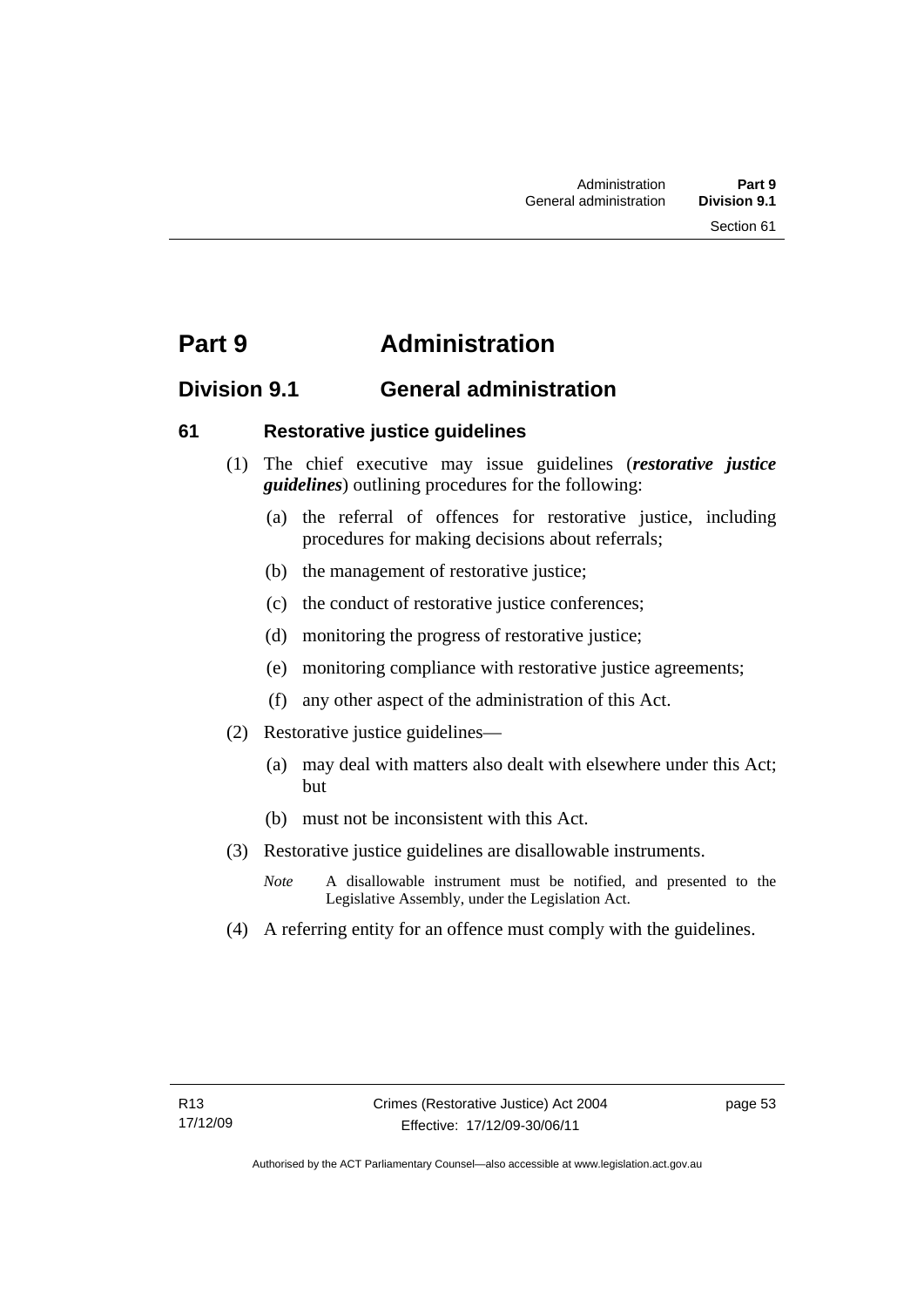## **62 Police participation in restorative justice**

The chief executive may make arrangements with the chief police officer—

- (a) for the participation of police officers in the administration of this Act; and
- (b) for the appointment of police officers to call restorative justice conferences, subject to this Act.

## **63 Information sharing**

- (1) The chief executive may ask a referring entity to give the chief executive information about a victim, the parent of a victim, an offender or anyone else if the information is necessary for the administration of this Act.
- (2) A referring entity must do everything reasonable to comply with a request under subsection (1).

### **64 Secrecy**

(1) In this section:

*secret-keeper* means a person who is exercising, or has exercised, a function under this Act.

#### **Examples**

- 1 a referring entity, or the delegate of a referring entity, if the referring entity or delegate is considering whether to refer an offence for restorative justice
- 2 the chief executive, or a delegate of the chief executive, if the chief executive or delegate is considering whether an offence is suitable for restorative justice, or whether a restorative justice conference for an offence should be called
- 3 the convenor of a restorative justice conference, if the convenor is making preparations for a restorative justice conference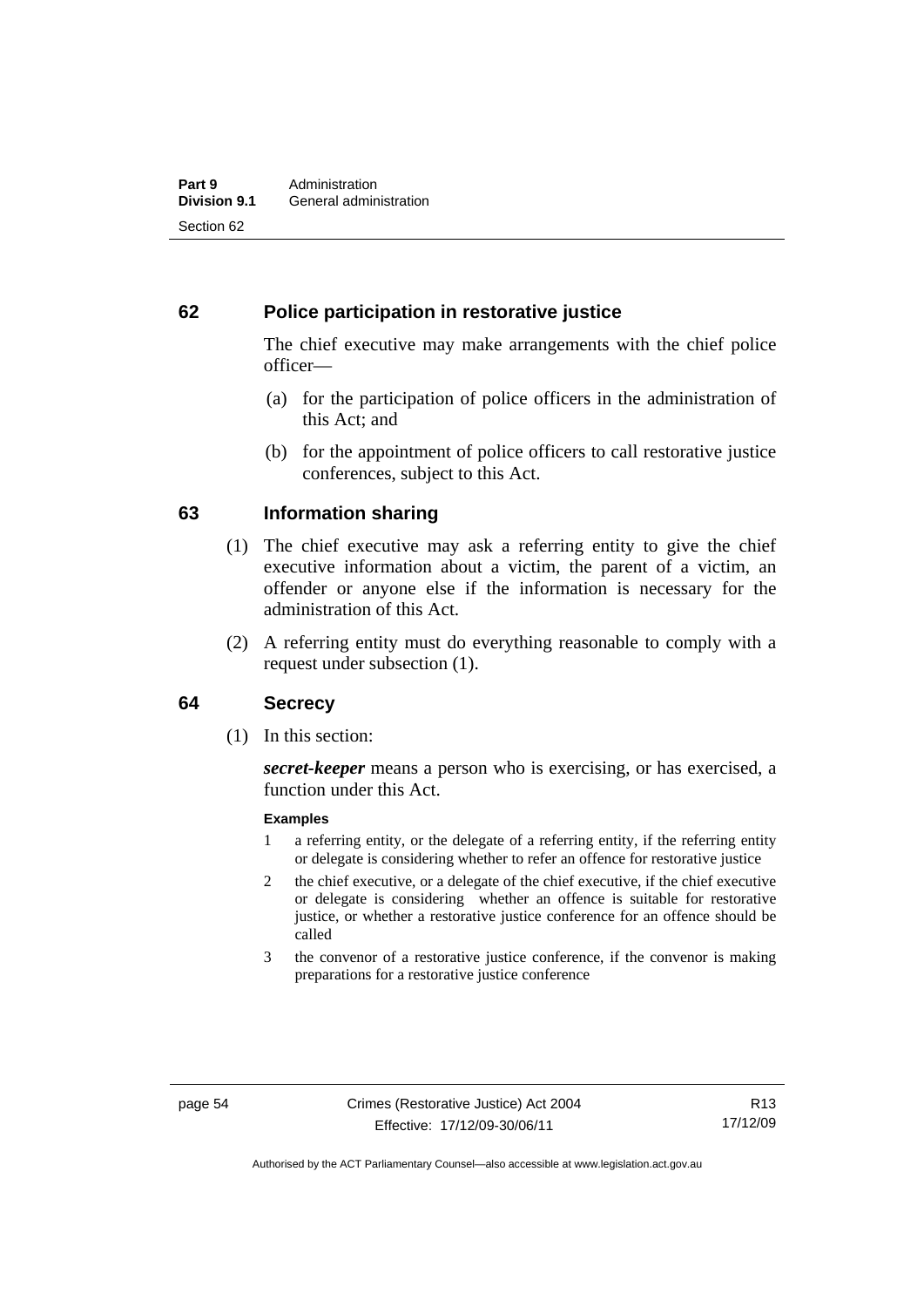- 4 a staff member of an administrative unit, if the staff member is assisting a secret-keeper mentioned in examples 1, 2 or 3 in carrying out the functions mentioned in those examples
- *Note* An example is part of the Act, is not exhaustive and may extend, but does not limit, the meaning of the provision in which it appears (see Legislation Act, s 126 and s 132).

### *protected information*—

- (a) means information about a person that is disclosed to, or obtained by, a secret-keeper because of the exercise of a function by the secret-keeper under this Act; but
- (b) does not include information in a restorative justice agreement or information disclosing who attended a restorative justice conference.

#### **Examples of protected information**

- 1 information obtained by a referring entity or the chief executive in assessing the eligibility of a victim, parent or offender for restorative justice
- 2 information obtained by the convenor of a restorative justice conference in preparing the conference
- 3 a transcript (or other record) of what is said during a restorative justice conference that is kept by the convenor or the chief executive
- (2) A secret-keeper commits an offence if the secret-keeper—
	- (a) makes a record of protected information; or
	- (b) directly or indirectly discloses or communicates protected information about someone to someone else.

Maximum penalty: 50 penalty units, imprisonment for 6 months or both.

- (3) Subsection (2) does not apply if the record is made, or the information is disclosed or communicated—
	- (a) under this or any other Act; or
	- (b) in relation to the exercise of a function, as a secret-keeper, under this or any other Act.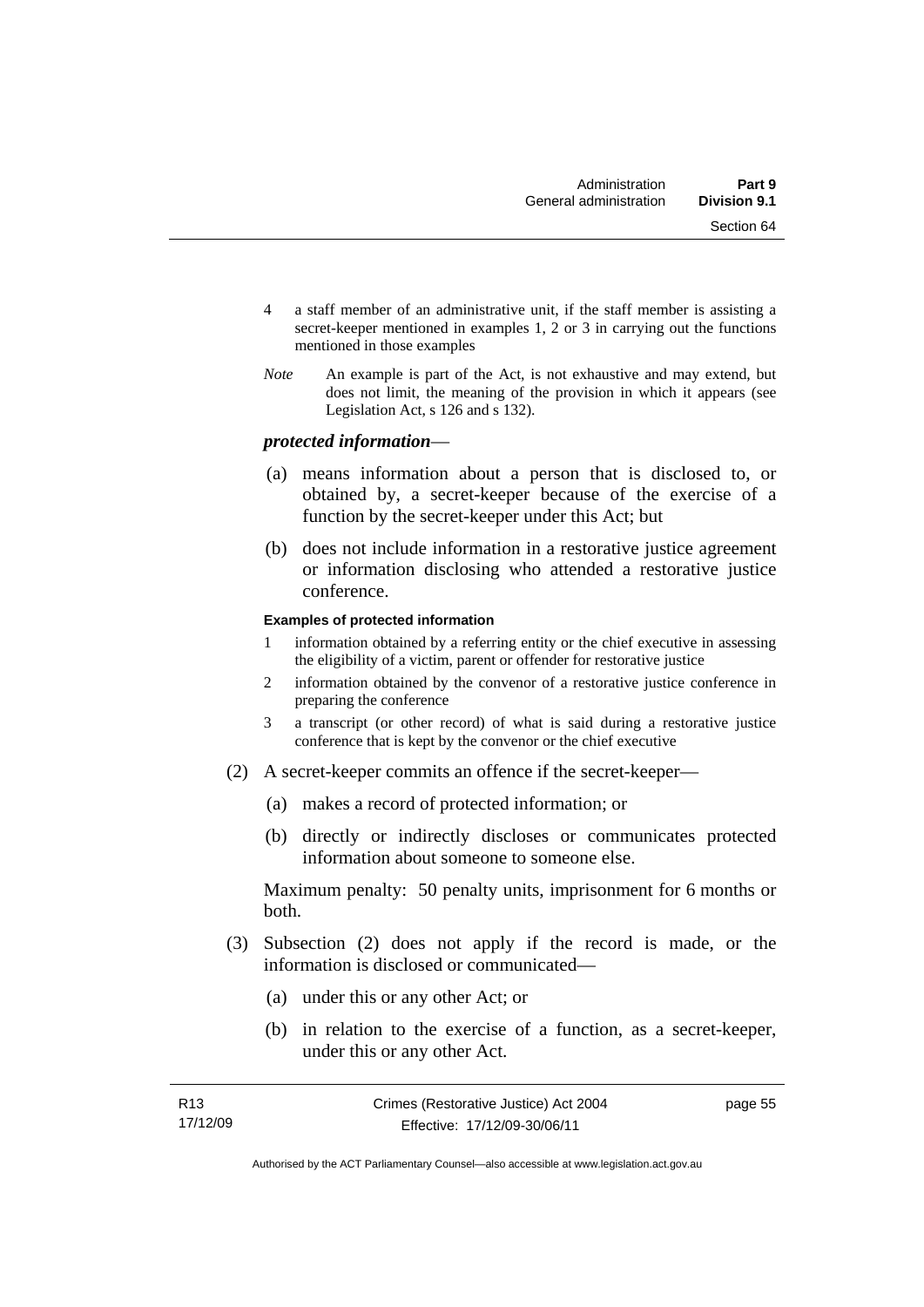- (4) Subsection (2) does not prevent a secret-keeper from divulging or communicating protected information about someone with that person's consent.
- (5) For a civil proceeding, a secret-keeper must not—
	- (a) disclose or communicate protected information to a court; or
	- (b) produce or permit access to a document containing protected information to a court.
- (6) For a criminal proceeding, unless it is necessary to do so to comply with this Act, any other territory law or a law of the Commonwealth, a secret-keeper is not required—
	- (a) to disclose or communicate protected information to a court; or
	- (b) to produce or permit access to a document containing protected information to a court.
	- *Note* The *Freedom of Information Act 1989*, s 38 (Documents to which secrecy provisions of enactments apply) provides that a document is exempt from access requirements under that Act if another Act applies specifically to information of a particular kind in a document and prohibits the disclosure of that information by people mentioned in the other Act. The section is stated to apply whether or not the prohibition is absolute or subject to exceptions or qualification.

## **65 Secrecy about information acquired under other Acts**

- (1) The provisions of another Act imposing restrictions or obligations of secrecy or nondisclosure of information acquired in the administration of that Act apply to a person who, in the exercise of functions under this Act, has access to the information because of the information having been acquired in the administration of the other Act.
- (2) For subsection (1), the person who has access to the information in the exercise of functions under this Act is taken to be a person engaged in the administration of the other Act.

R13 17/12/09

Authorised by the ACT Parliamentary Counsel—also accessible at www.legislation.act.gov.au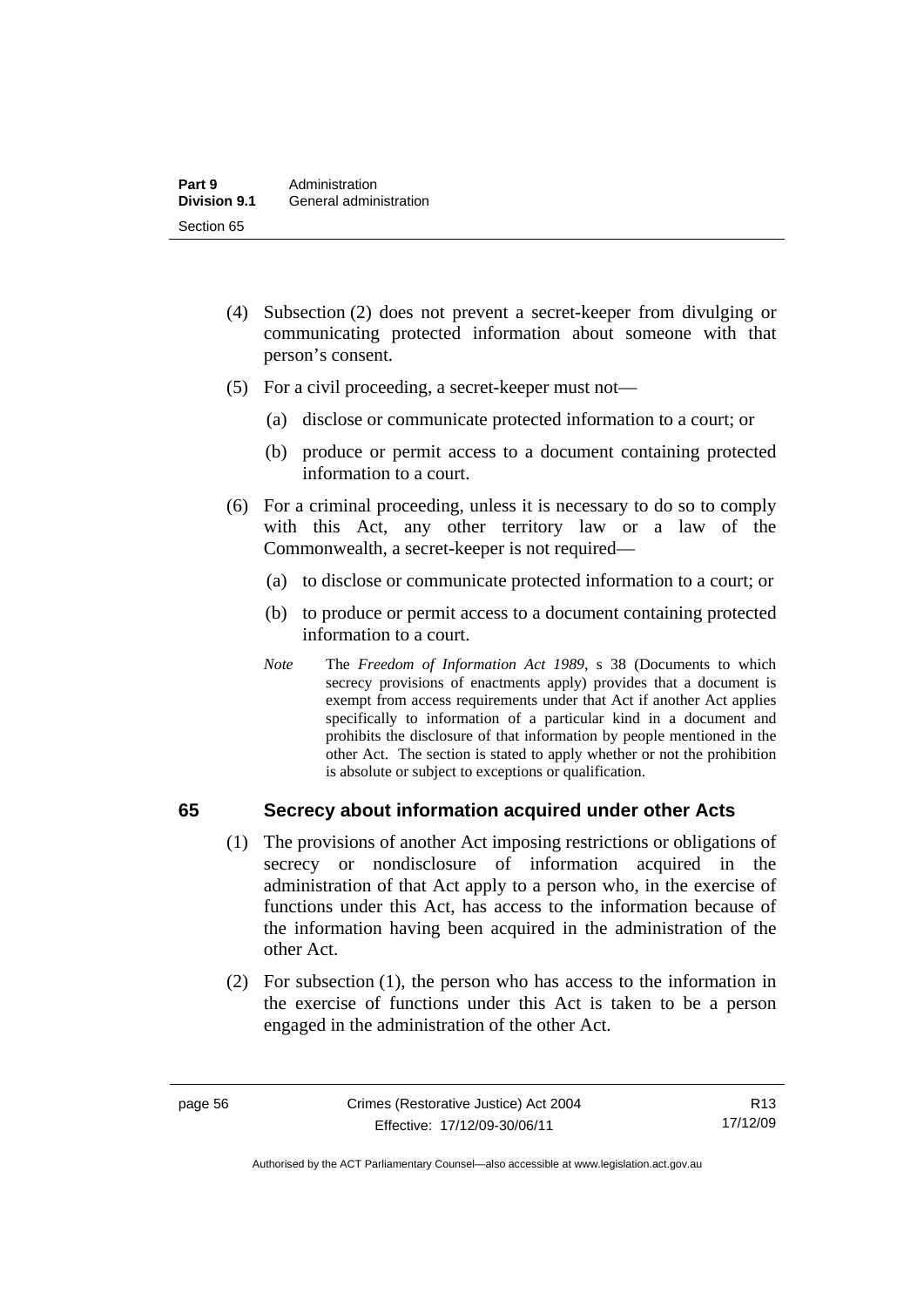- (3) Subsection (1) does not prevent—
	- (a) the giving of access to records under this Act; or
	- (b) the preparation and dissemination of guides and aids to finding information contained in the records.

### **66 Protection from liability**

- (1) A person is not personally liable for anything done or omitted to be done honestly and without negligence—
	- (a) in the exercise of a function under this Act; or
	- (b) in the reasonable belief that the act or omission was in the exercise of a function under this Act.
- (2) Any liability that, apart from subsection (1), would attach to a person attaches instead to the Territory.

## **Division 9.2 Reporting and records**

## **67 Meaning of** *referring entity—***div 9.2**

(1) In this division:

*referring entity*, in relation to an offence—see section 22.

 (2) However, if an offence is referred for restorative justice by a court in making a sentence-related order, *referring entity* means the chief executive (corrections).

## **68 Quarterly reporting by chief executive**

- (1) This section applies in relation to a quarter of a year if—
	- (a) an offence is referred for restorative justice before the start of, or during, the quarter; and
	- (b) restorative justice—
		- (i) has not ended for the offence; or

page 57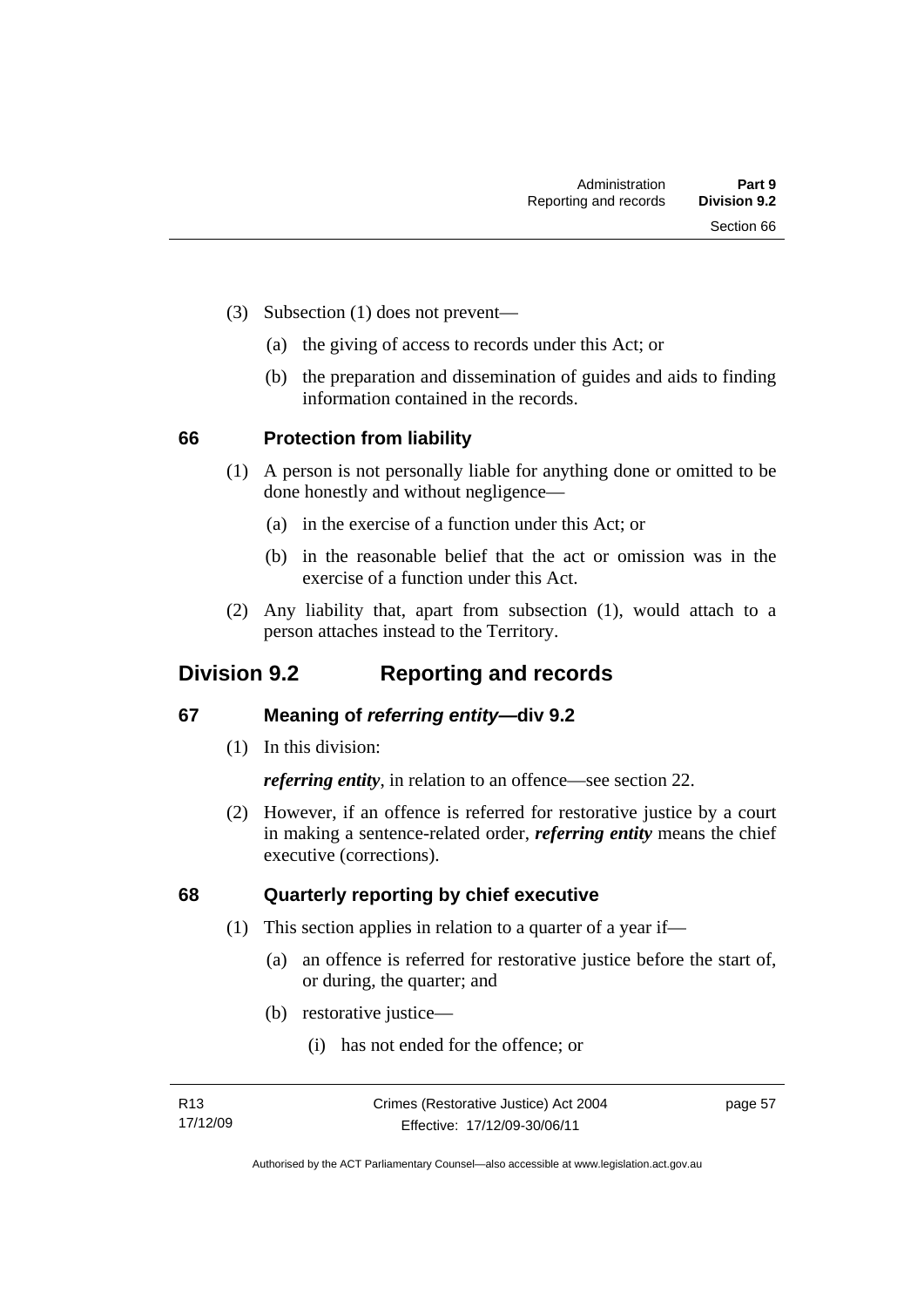- (ii) ended for the offence during the quarter.
- *Note Quarter* is defined in the Legislation Act, dict, pt 1 to mean the 3 months following 1 January, 1 April, 1 July or 1 October in any year.
- (2) Within 7 days after the last day of the quarter, the chief executive (restorative justice) must report to the referring entity on the progress of restorative justice for the offence during the quarter.
	- *Note* Section 72 deals with what happens if the referring entity is the same chief executive as the chief executive (restorative justice), but the referring entity is the chief executive in his or her capacity as chief executive (corrections) or chief executive (children and young people).

 That section provides that the chief executive must ensure that appropriate administrative arrangements are made for the report to be given by a delegate of the chief executive as chief executive (restorative justice) to a delegate of the chief executive as chief executive (corrections) or chief executive (children and young people).

- (3) This section does not apply if the referring entity is the chief executive (restorative justice).
	- *Note* The referring entity may be the chief executive (restorative justice) under table 22, item 1 or 5.
- (4) In this section:

*ends*—restorative justice *ends* for an offence if—

- (a) the chief executive decides that restorative justice is not suitable for the offence; or
- (b) the convenor of a restorative justice conference for the offence discontinues the conference under section 47; or
- (c) a restorative justice conference for the offence is concluded.
- *Note Restorative justice* means the process of restorative justice provided under this Act, including a restorative justice conference (see s 10). Restorative justice, apart from the process provided under this Act that is mentioned in the definition, does not necessarily end as provided in the definition of *ends* for this section.

Authorised by the ACT Parliamentary Counsel—also accessible at www.legislation.act.gov.au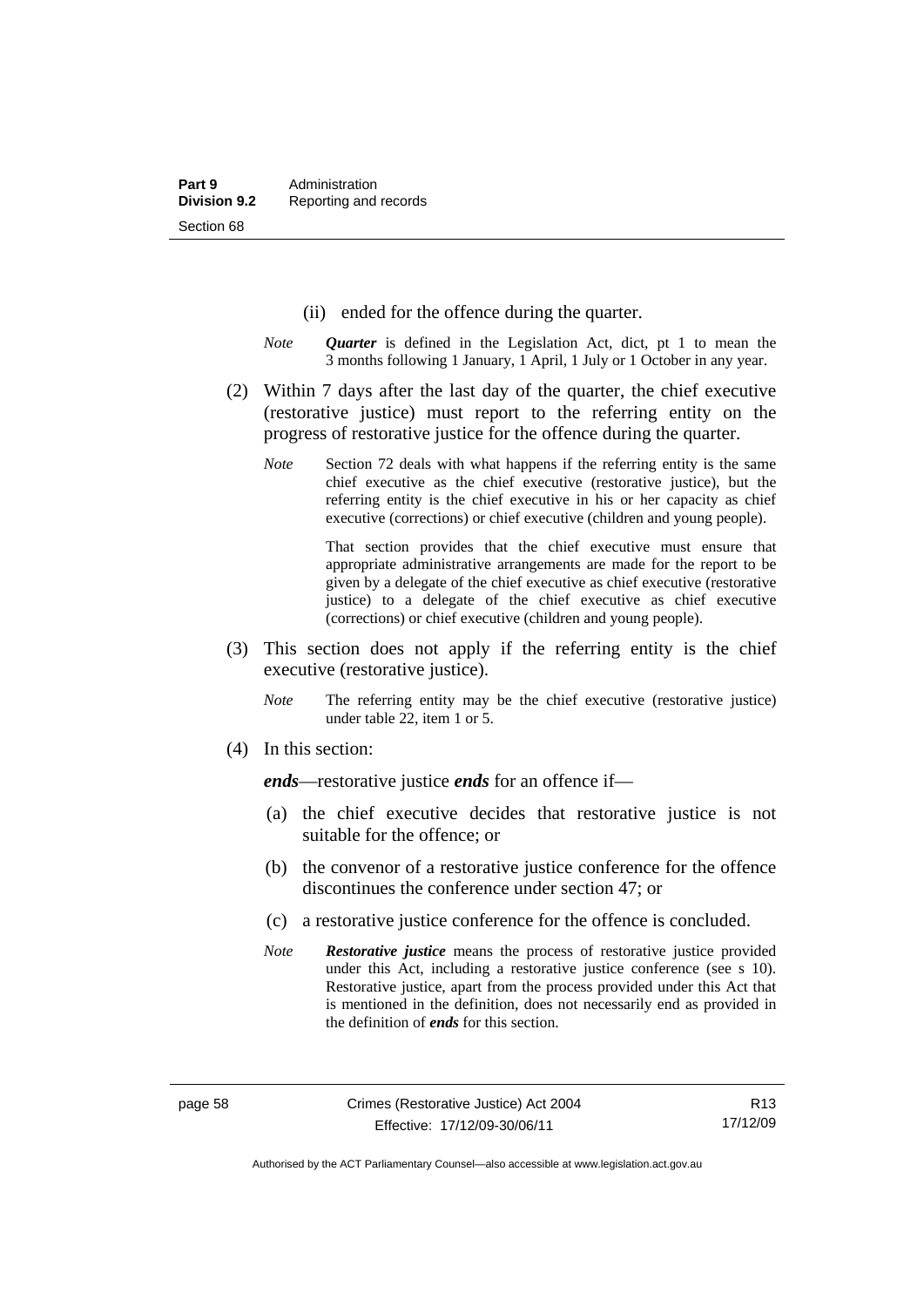## **69 Record-keeping by referring entities**

- (1) If an offence is referred to the chief executive for restorative justice, the referring entity must ensure that appropriate records are kept in relation to—
	- (a) the circumstances in which the referral was made; and
	- (b) the progress of restorative justice for the offence; and
	- (c) the outcome of restorative justice for the offence.
- (2) The referring entity must also ensure that a copy of any restorative justice agreement for the offence (as amended, if at all, under section 55) is kept as part of the records.
- (3) The records mentioned in subsection (1) must be kept as part of the administrative or court records normally kept by the referring entity in relation to the offence.

## **70 Record-keeping by chief executive**

- (1) The chief executive must keep records of—
	- (a) each referral of an offence to the chief executive for restorative justice; and
	- (b) any assessment of suitability for restorative justice under part 7, whether because of a referral of an offence for restorative justice or in other circumstances; and
	- (c) each offence for which a restorative justice conference is called; and
	- (d) each restorative justice conference that is conducted; and
	- (e) each restorative justice conference that is cancelled or discontinued; and
	- (f) each restorative justice agreement that is reached at a conference; and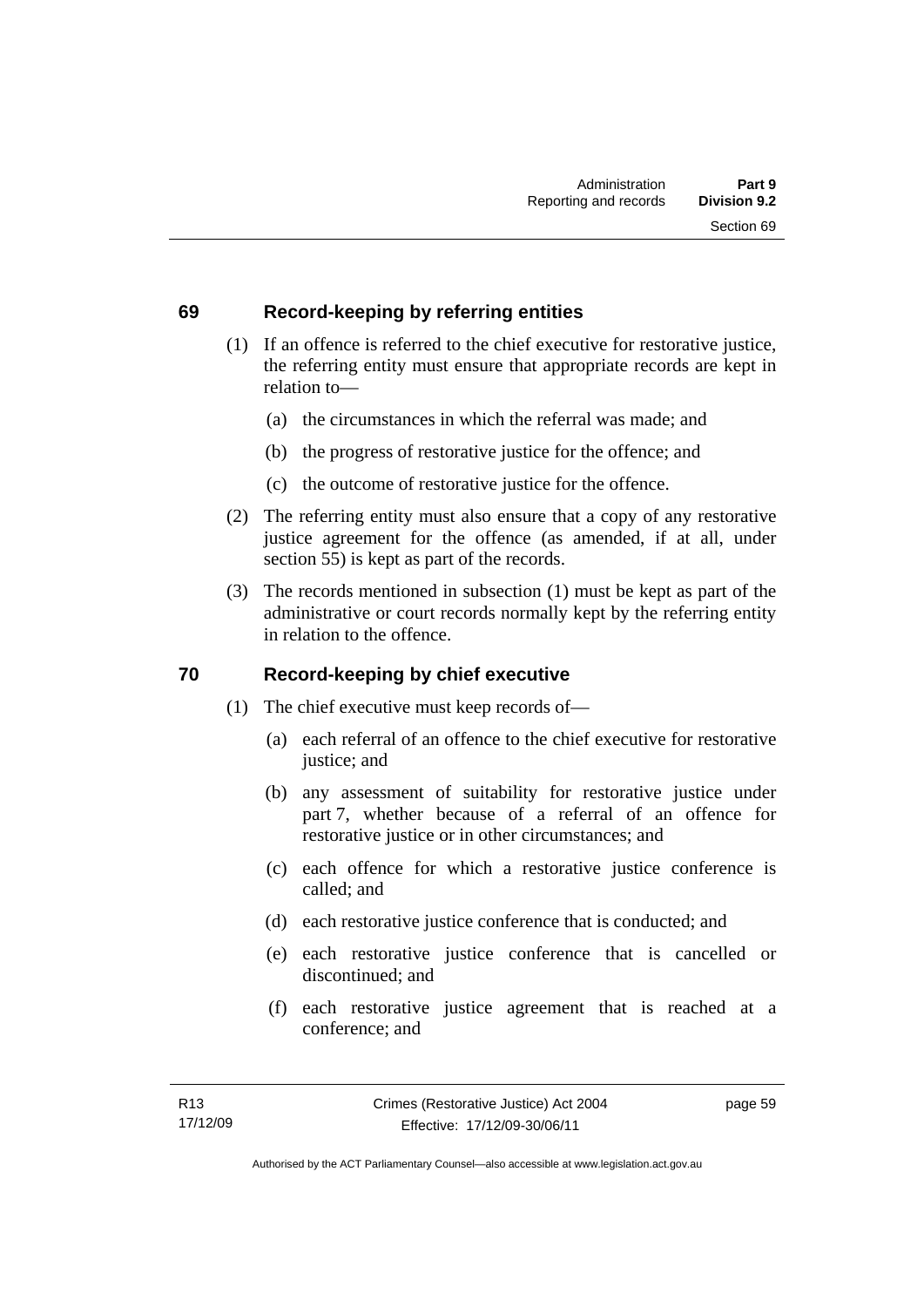- (g) the offender's compliance with each restorative justice agreement.
- (2) The records mentioned in subsection (1) (g) must be kept in consultation with the relevant referring entity.
- (3) A record of an offence for which a restorative justice agreement is reached must include a copy of the restorative justice agreement (as amended, if at all, under section 55).

## **71 Restorative justice database**

- (1) The chief executive must ensure that a database is kept of information in the records required to be kept under section 70 to enable research, analysis and evaluation of restorative justice.
- (2) The database must be kept as required by regulation.
- (3) A regulation made for this section—
	- (a) may allow access to the information in the database by anyone for research, analysis and evaluation of restorative justice; but
	- (b) must not allow access to the information in the database in any form that would allow the identity of anyone taking part in restorative justice to be worked out.

Authorised by the ACT Parliamentary Counsel—also accessible at www.legislation.act.gov.au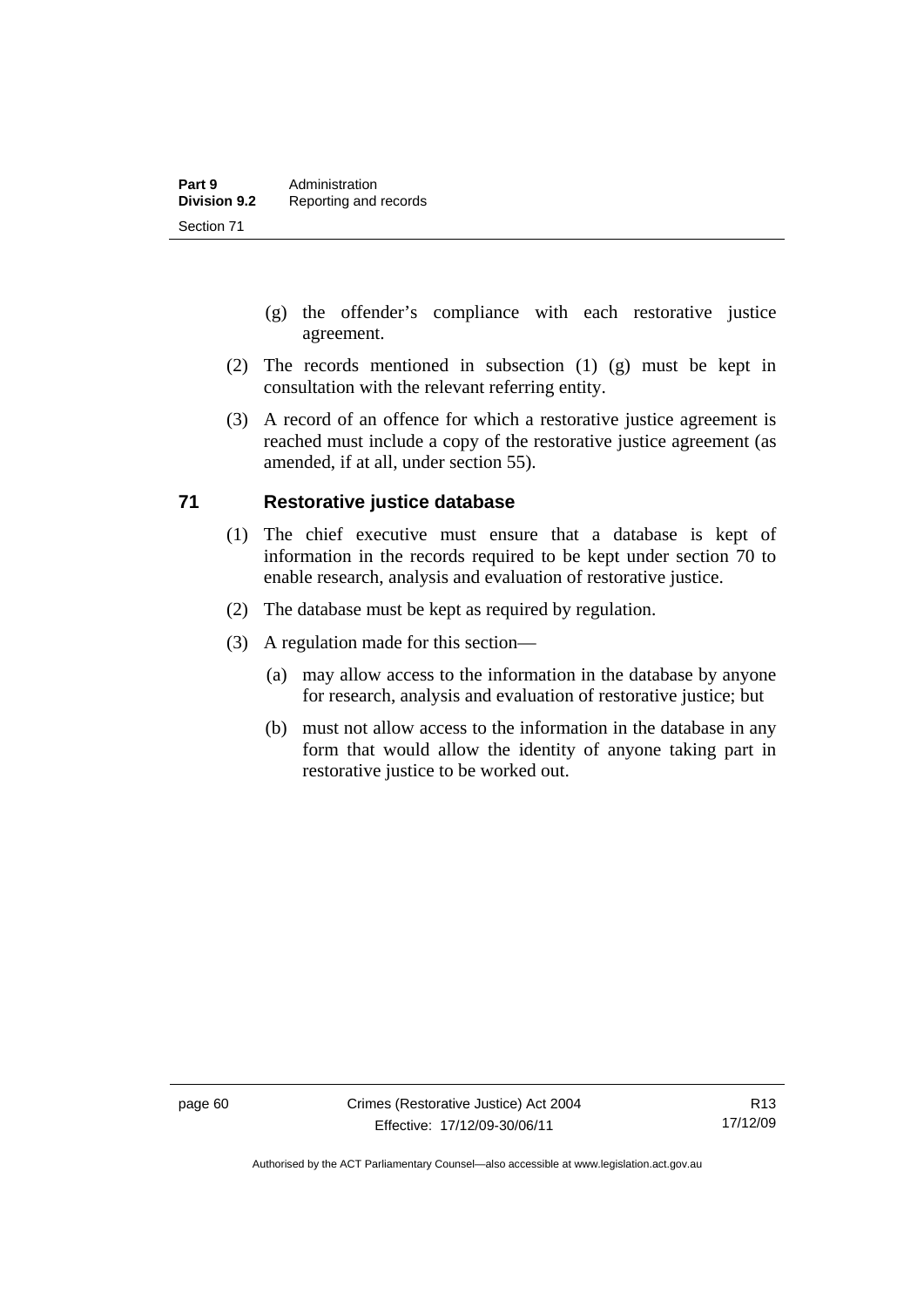## **Part 10 Miscellaneous**

## **72 Exercise of functions by chief executive**

- (1) This section applies if—
	- (a) section 23, section 57, section 58 or section 68 requires a chief executive, in the chief executive's capacity as responsible for a particular matter (the *first capacity*) to give a referral or report to a chief executive, in the chief executive's capacity as responsible for another matter (the *second capacity*); and
	- (b) a single chief executive acts in both the first and second capacities.
- (2) A chief executive mentioned in subsection (1) must ensure that administrative arrangements are made for a delegate of the chief executive in the first capacity to give the referral or report to a delegate of the chief executive in the second capacity who is a different person from the delegate in the first capacity.

#### **Example**

Pat has been found guilty of an offence but, without convicting Pat, the court makes a good behaviour order under the *Crimes (Sentencing) Act 2005*, section 17 (Non-conviction orders—general). The offence is referred for restorative justice by the chief executive (corrections).

After a restorative justice conference, Pat enters into a restorative justice agreement with the victim of the offence. Under the agreement, Pat promises to attend a rehabilitation program on a particular night of the week for 3 months. However, after 2 weeks, Pat breaches the agreement by stopping to attend the program.

The chief executive (restorative justice) becomes aware of the breach of the agreement. Under section 57 (2), the chief executive (restorative justice) must report the breach to the referring entity, the chief executive (corrections). However, the chief executive (restorative justice) is the same person as the chief executive (corrections).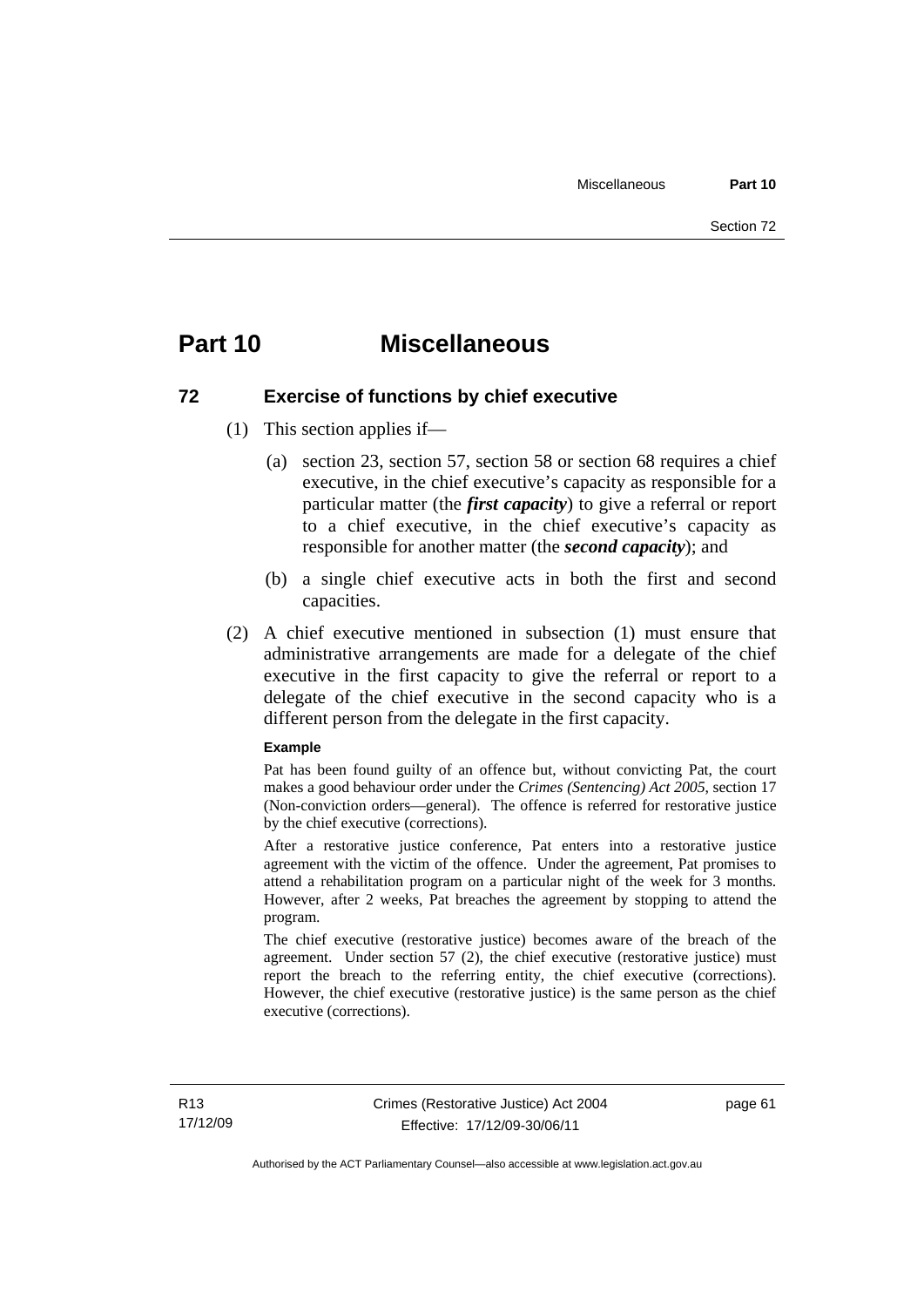#### **Part 10** Miscellaneous

Section 73

This section requires the chief executive to ensure that administrative arrangements are made for the report to be given by a delegate of the chief executive in the chief executive's capacity as administering this Act to someone else who is a delegate of the chief executive in the chief executive's capacity as administering sentence-related orders such as the order for Pat.

*Note* An example is part of the Act, is not exhaustive and may extend, but does not limit, the meaning of the provision in which it appears (see Legislation Act, s 126 and s 132).

## **73 Approved forms**

- (1) The Minister may, in writing, approve forms for this Act.
- (2) If the Minister approves a form for a particular purpose, the form must be used for that purpose.
	- *Note* For other provisions about forms, see the Legislation Act, s 255.
- (3) An approved form is a notifiable instrument.

*Note* A notifiable instrument must be notified under the Legislation Act.

### **74 Regulation-making power**

- (1) The Executive may make regulations for this Act.
	- *Note* A regulation must be notified, and presented to the Legislative Assembly, under the Legislation Act.
- (2) Without limiting subsection (1), a regulation may make provision in relation to the following:
	- (a) referring entities for table 22, item 6;
	- (b) the qualifications and experience of convenors, for section 40 (2) (a);
	- (c) the functions of convenors, for section 41 (1) (k);
	- (d) the keeping of a database of restorative justice information, for section 71.

R13 17/12/09

Authorised by the ACT Parliamentary Counsel—also accessible at www.legislation.act.gov.au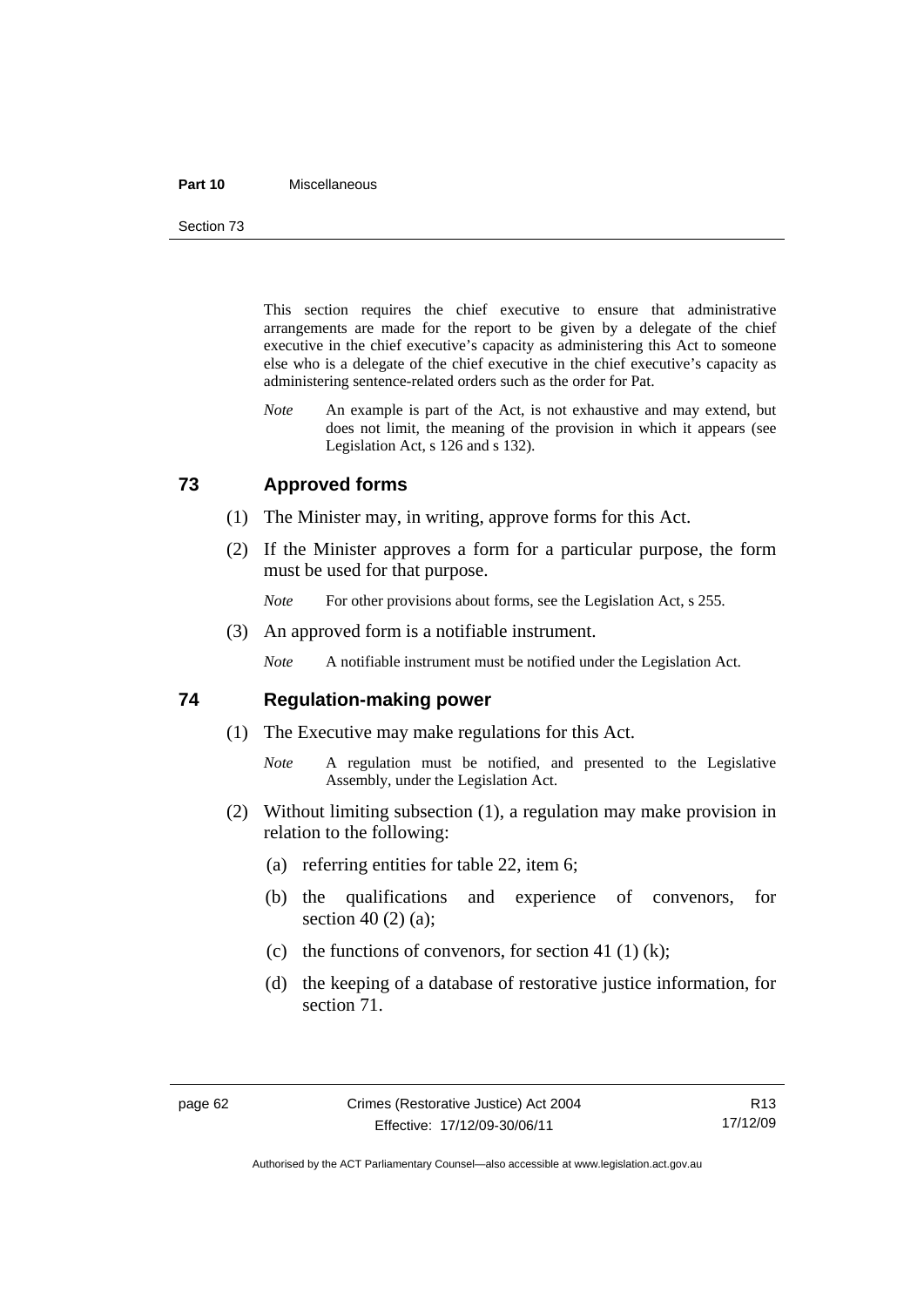# **Dictionary**

(see s 3)

*Note 1* The Legislation Act contains definitions and other provisions relevant to this Act.

*Note 2* For example, the Legislation Act, dict, pt 1 defines the following terms:

- $\bullet$  ACT
- adult
- amend
- chief executive (see s 163)
- chief police officer
- child
- Childrens Court
- director of public prosecutions (or DPP)
- domestic partner (see s 169 (1))
- found guilty (of an offence)
- Legislative Assembly
- Magistrates Court
- property
- quarter
- sentence administration board
- sitting day
- Supreme Court
- the Territory.

*adult offender*—see section 12.

*chief executive (children and young people)*—see section 22 (2).

*chief executive (corrections)*—see section 22 (2).

*chief executive (restorative justice)*—see section 22 (2).

*Note* If this Act refers simply to *the chief executive*, this is a reference to the chief executive of the administrative unit responsible for the administration of this Act (see Legislation Act, s 163).

| R <sub>13</sub> | Crimes (Restorative Justice) Act 2004 | page 63 |
|-----------------|---------------------------------------|---------|
| 17/12/09        | Effective: 17/12/09-30/06/11          |         |

Authorised by the ACT Parliamentary Counsel—also accessible at www.legislation.act.gov.au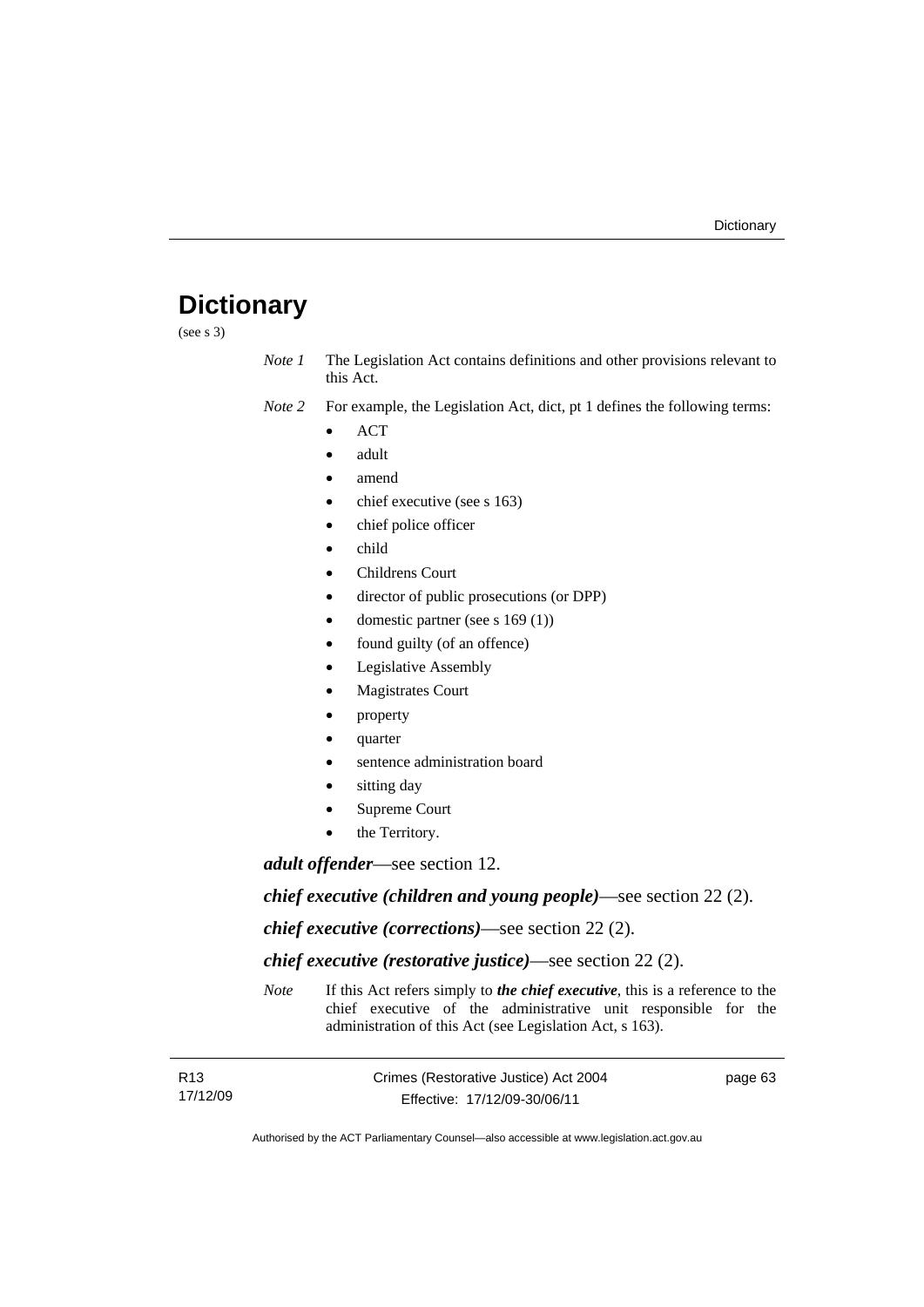*child victim*—see section 11.

*commission*, of an offence that is alleged to have been committed see section 12.

*convenor* means a person appointed as a convenor for part 8 (Restorative justice conferences and agreements) under section 40.

*court referral order*—see section 27 (2) (Referral during court proceeding).

*domestic violence offence*—see section 12.

*eligible offender*—see section 19.

*eligible parent*—see section 18.

*eligible victim*—see section 17.

*less serious offence*— see section 12.

*objects*, of this Act—see section 6.

*offence*—see section 12.

*offender*—see section 12.

*parent*—see section 11.

*personal characteristics*, of a victim, parent of a victim, or offender, for part 7 (Suitability for restorative justice)—see section 29.

*referred*—see section 10.

*referring entity*—

- (a) see section 22; but
- (b) for part 8 (Restorative justice conferences and agreements) see section 38; and
- (c) for division 9.2 (Reporting and records)—see section 67.

*required participant*, in a restorative justice conference, for part 8 (Restorative justice conferences and agreements)—see section 42.

R13 17/12/09

Authorised by the ACT Parliamentary Counsel—also accessible at www.legislation.act.gov.au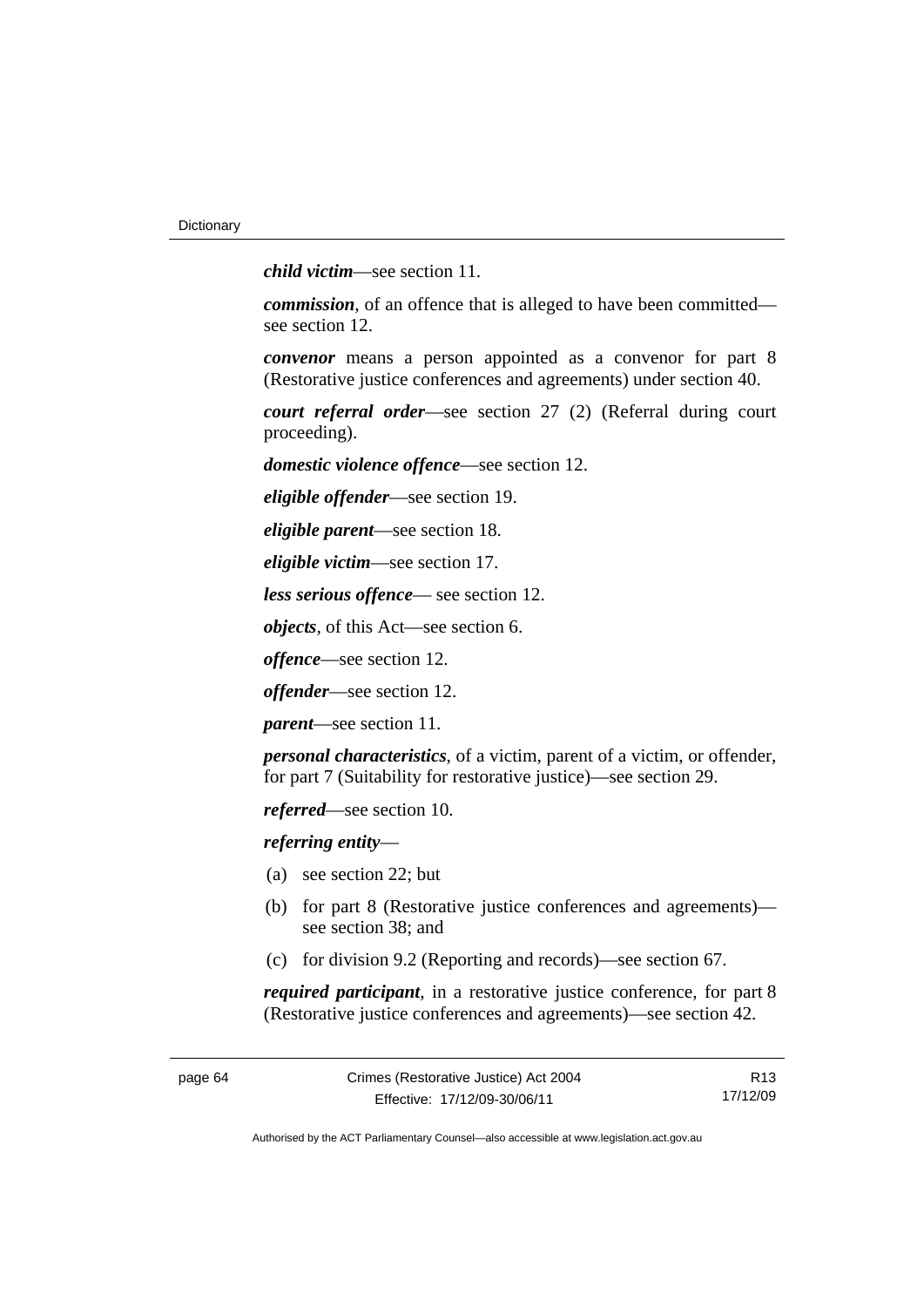*restorative justice*—see section 10.

*restorative justice agreement*—see section 50 (Agreement as object of conference).

*restorative justice conference* means a conference called for part 8 (Restorative justice conferences and agreements).

*restorative justice guidelines*—see section 61.

*section 24 referral conditions*—see section 24 (Referral power).

*sentence-related order*, for an offender who is found guilty of an offence—see section 13.

*serious offence*—see section 12.

*substitute participant*, for part 8 (Restorative justice conferences and agreements)—see section 43.

*suitable*—section 10.

*suitable parent*—see section 35.

*suitable victim*—see section 34.

*victim*—see section 11.

*young offender*—see section 12.

page 65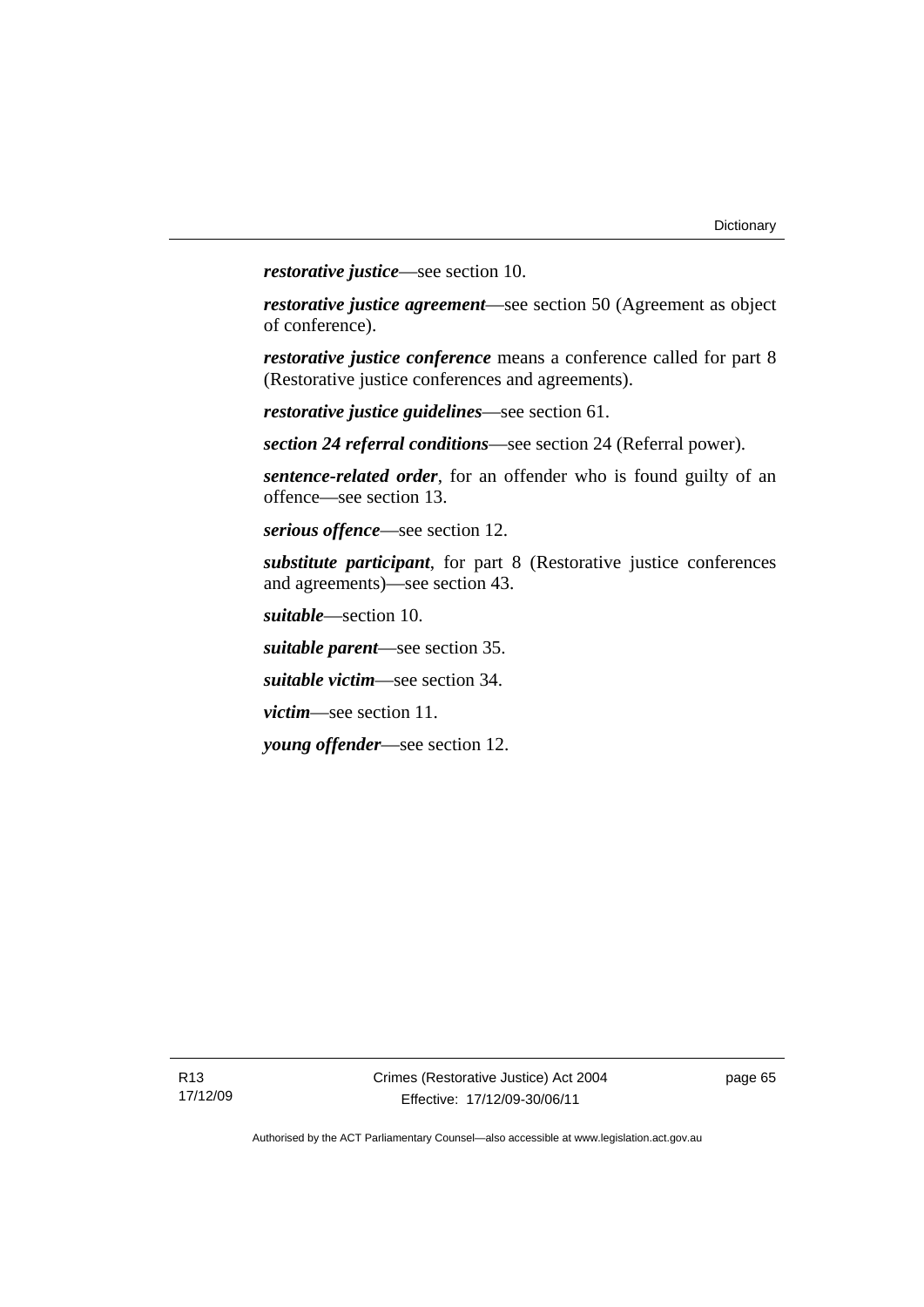1 About the endnotes

# **Endnotes**

# **1 About the endnotes**

Amending and modifying laws are annotated in the legislation history and the amendment history. Current modifications are not included in the republished law but are set out in the endnotes.

Not all editorial amendments made under the *Legislation Act 2001*, part 11.3 are annotated in the amendment history. Full details of any amendments can be obtained from the Parliamentary Counsel's Office.

Uncommenced amending laws and expiries are listed in the legislation history and the amendment history. These details are underlined. Uncommenced provisions and amendments are not included in the republished law but are set out in the last endnote.

If all the provisions of the law have been renumbered, a table of renumbered provisions gives details of previous and current numbering.

The endnotes also include a table of earlier republications.

| $am = amended$                               | $ord = ordinance$                         |  |  |
|----------------------------------------------|-------------------------------------------|--|--|
| $amdt = amendment$                           | orig = original                           |  |  |
| $ch = chapter$                               | $par = paragraph/subparagraph$            |  |  |
| $def = definition$                           | $pres = present$                          |  |  |
| $dict = dictionary$                          | $prev = previous$                         |  |  |
| disallowed = disallowed by the Legislative   | $(\text{prev}) = \text{previously}$       |  |  |
| Assembly                                     | $pt = part$                               |  |  |
| $div = division$                             | $r = rule/subrule$                        |  |  |
| $exp = expires/expired$                      | $remum = renumbered$                      |  |  |
| $Gaz = gazette$                              | $reloc = relocated$                       |  |  |
| $hdg =$ heading                              | $R[X]$ = Republication No                 |  |  |
| $IA = Interpretation Act 1967$               | $RI = reissue$                            |  |  |
| $ins = inserted/added$                       | $s = section/subsection$                  |  |  |
| $LA =$ Legislation Act 2001                  | $sch = schedule$                          |  |  |
| $LR =$ legislation register                  | $sdiv = subdivision$                      |  |  |
| $LRA =$ Legislation (Republication) Act 1996 | $sub =$ substituted                       |  |  |
| $mod = modified/modification$                | SL = Subordinate Law                      |  |  |
| $o = order$                                  | underlining = whole or part not commenced |  |  |
| $om = omitted/repealed$                      | or to be expired                          |  |  |
|                                              |                                           |  |  |

# **2 Abbreviation key**

page 66 Crimes (Restorative Justice) Act 2004 Effective: 17/12/09-30/06/11

R13 17/12/09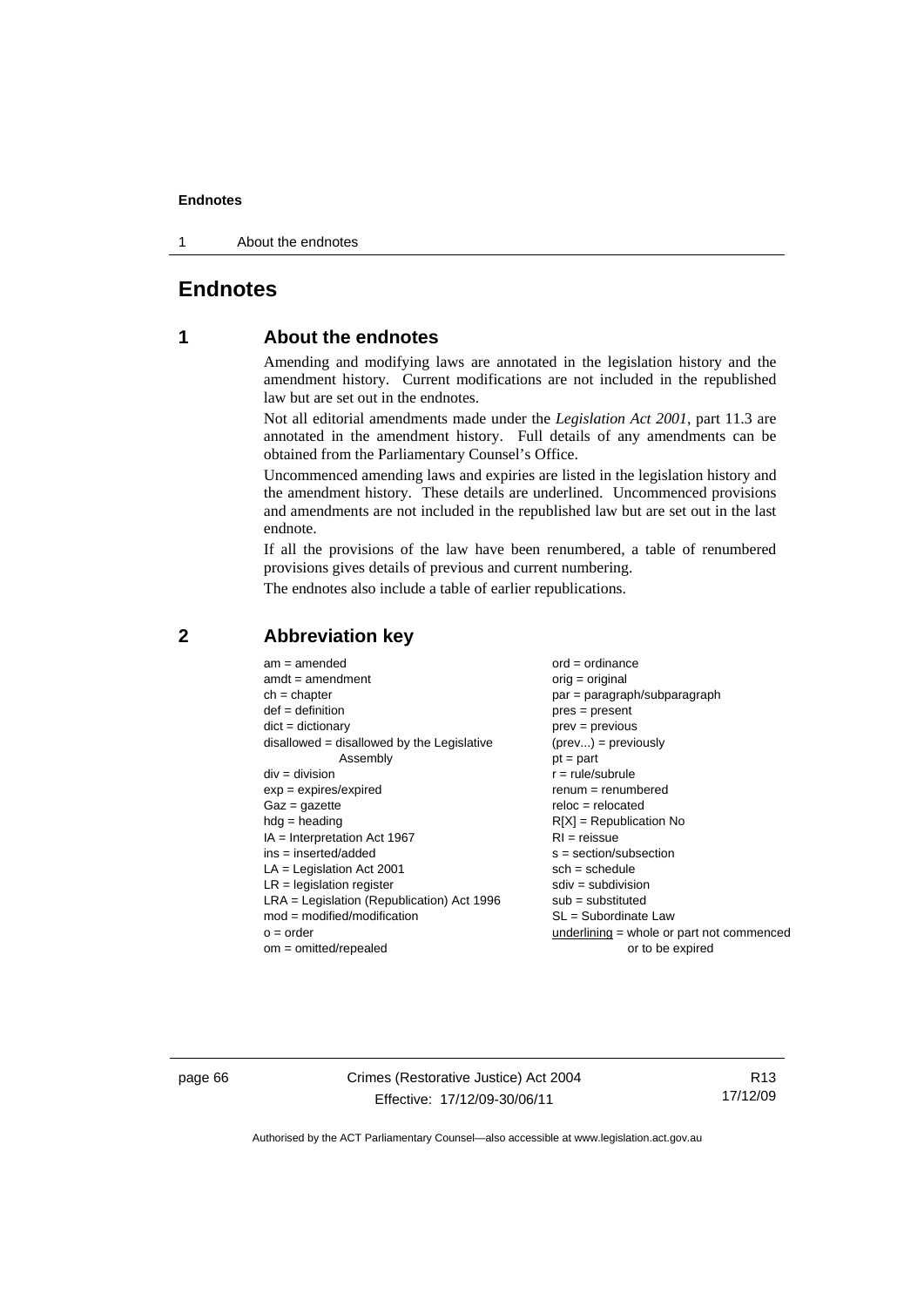# **3 Legislation history**

### **Crimes (Restorative Justice) Act 2004 A2004-65**

notified LR 6 September 2004

s 1, s 2 commenced 6 September 2004 (LA s 75 (1))

remainder commenced 31 January 2005 (s 2 and CN2004-28)

as amended by

## **Domestic Violence and Protection Orders Amendment Act 2005 A2005-13 sch 1 pt 1.5**

notified LR 24 March 2005 s 1, s 2 commenced 24 March 2005 (LA s 75 (1)) sch 1 pt 1.5 commenced 25 March 2005 (s 2)

## **Justice and Community Safety Legislation Amendment Act 2005 (No 4) A2005-60 sch 1 pt 1.12**

notified LR 1 December 2005

s 1, s 2 taken to have commenced 23 November 2005 (LA s 75 (2)) sch 1 pt 1.12 commenced 22 December 2005 (s 2 (4))

### **Civil Unions Act 2006 A2006-22 sch 1 pt 1.8**

notified LR 19 May 2006 s 1, s 2 commenced 19 May 2006 (LA s 75 (1)) sch 1 pt 1.8 never commenced

*Note* Act repealed by disallowance 14 June 2006 (see Cwlth Gaz 2006 No S93)

## **Sentencing Legislation Amendment Act 2006 A2006-23 sch 1 pt 1.10**  notified LR 18 May 2006

s 1, s 2 commenced 18 May 2006 (LA s 75 (1)) sch 1 pt 1.10 commenced 2 June 2006 (s 2 (1) and see Crimes (Sentence Administration) Act 2005 A2005-59 s 2, Crimes (Sentencing) Act 2005 A2005-58, s 2 and LA s 79)

## **Statute Law Amendment Act 2007 A2007-3 sch 3 pt 3.26**  notified LR 22 March 2007

s 1, s 2 taken to have commenced 1 July 2006 (LA s 75 (2)) sch 3 pt 3.26 commenced 12 April 2007 (s 2 (1))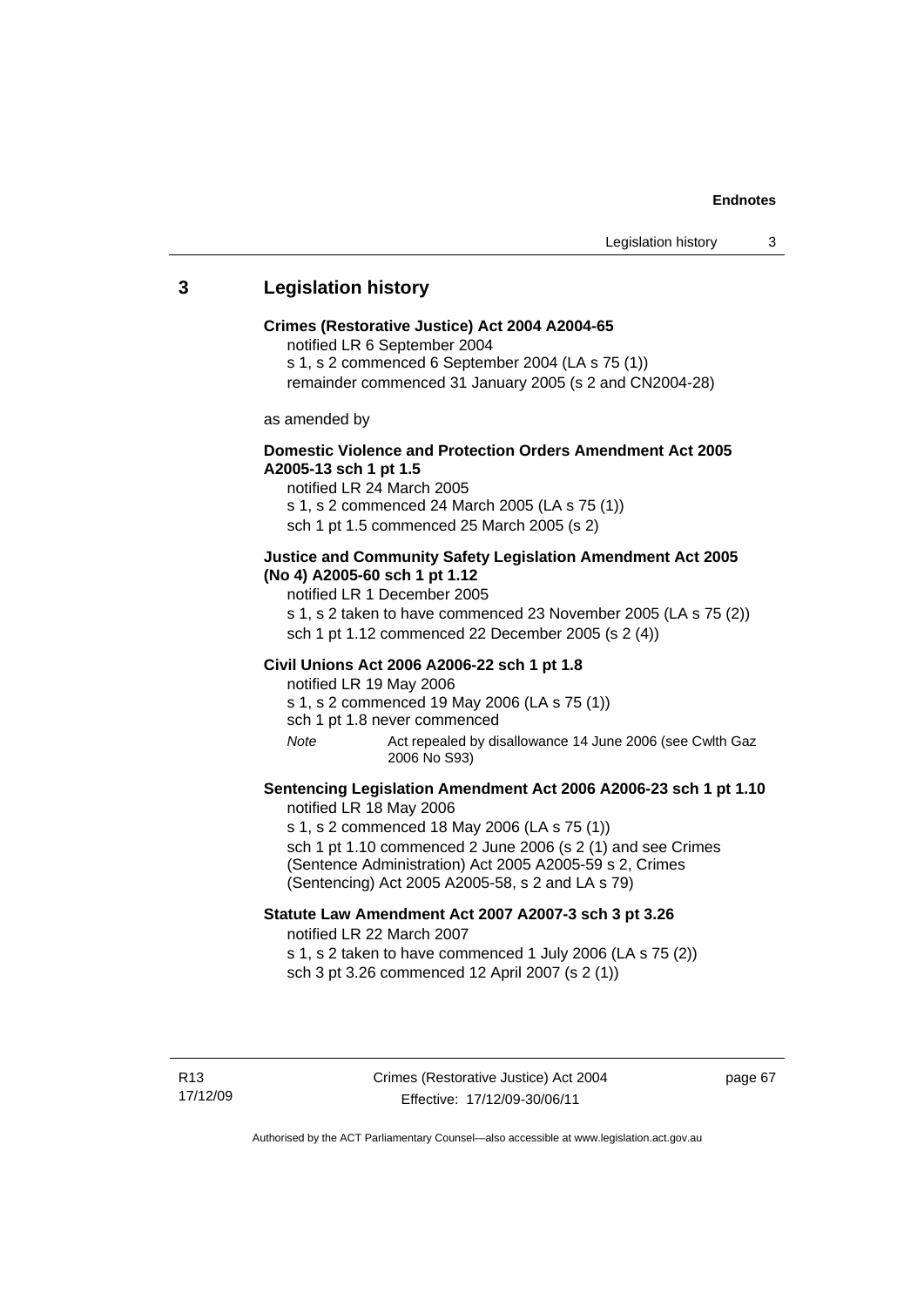4 Amendment history

# **Children and Young People (Consequential Amendments) Act 2008 A2008-20 sch 3 pt 3.8, sch 4 pt 4.10**

notified LR 17 July 2008

s 1, s 2 commenced 17 July 2008 (LA s 75 (1))

s 3 commenced 18 July 2008 (s 2 (1))

sch 3 pt 3.8 commenced 27 October 2008 (s 2 (4) and see Children and Young People Act 2008 A2008-19, s 2 and CN2008-13) sch 4 pt 4.10 commenced 27 February 2009 (s 2 (5) and see Children and Young People Act 2008 A2008-19, s 2 and CN2008-17 (and see CN2008-13))

## **Justice and Community Safety Legislation Amendment Act 2008 (No 2) A2008-22 sch 1 pt 1.3**

notified LR 8 July 2008

s 1, s 2 commenced 8 July 2008 (LA s 75 (1)) sch 1 pt 1.3 commenced 29 July 2008 (s 2)

## **Justice and Community Safety Legislation Amendment Act 2008 (No 3) A2008-29 sch 1 pt 1.6**

notified LR 13 August 2008

s 1, s 2 commenced 13 August 2008 (LA s 75 (1)) sch 1 pt 1.6 commenced 27 August 2008 (s 2)

## **Court Legislation Amendment Act 2008 A2008-42 pt 2**

notified LR 8 September 2008

s 1, s 2 commenced 8 September 2008 (LA s 75 (1))

pt 2 commenced 8 March 2009 (s 2 and LA s 79)

## **Domestic Violence and Protection Orders Act 2008 A2008-46 sch 3 pt 3.5**

notified LR 10 September 2008 s 1, s 2 commenced 10 September 2008 (LA s 75 (1)) sch 3 pt 3.5 commenced 30 March 2009 (s 2)

## **Statute Law Amendment Act 2009 (No 2) A2009-49 sch 3 pt 3.16**  notified LR 26 November 2009

s 1, s 2 commenced 26 November 2009 (LA s 75 (1)) sch 3 pt 3.16 commenced 17 December 2009 (s 2)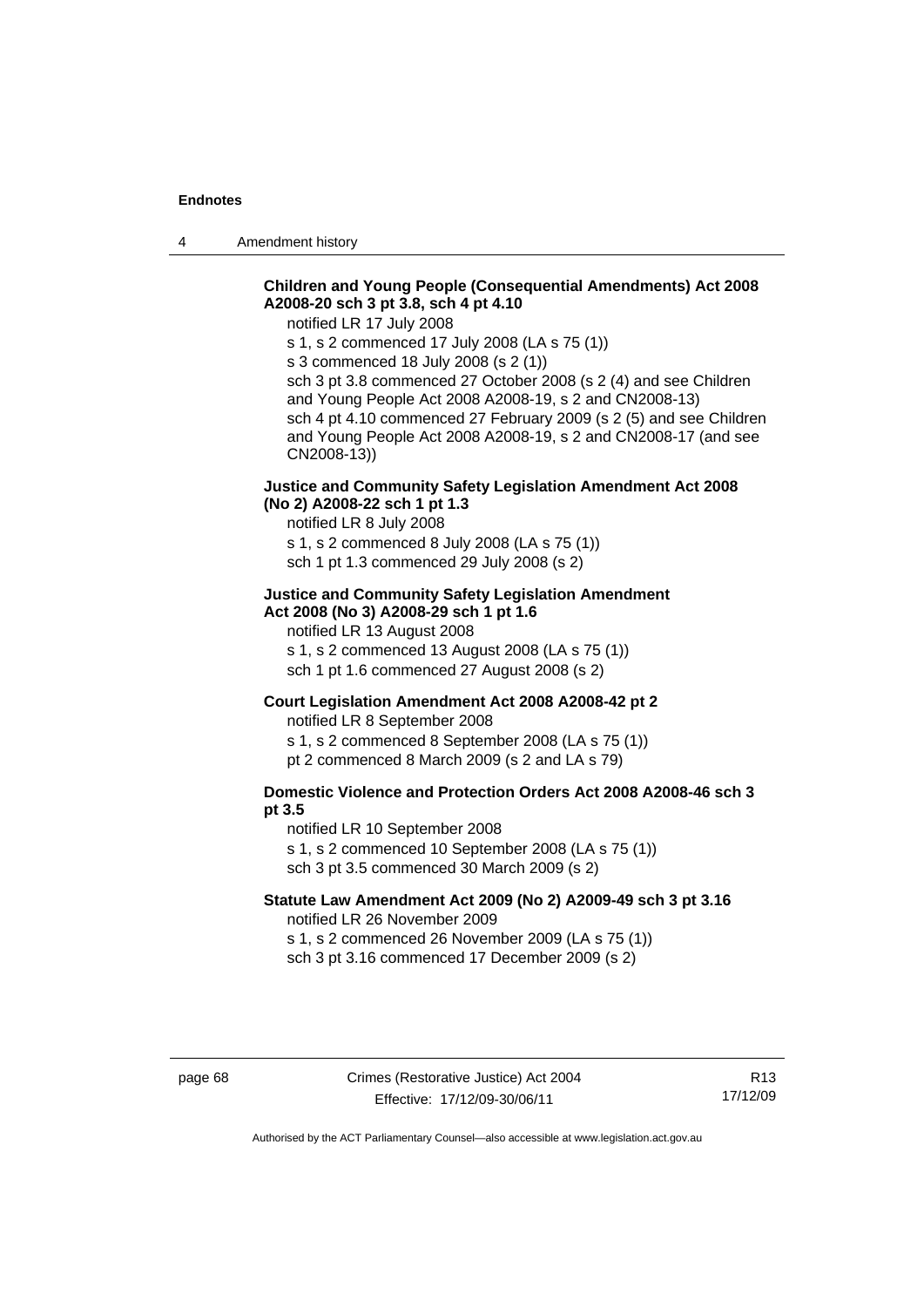### **4 Amendment history**

**Commencement**  s 2 om LA s 89 (4) **Definitions—***child victim***,** *parent* **and** *victim* s 11 def *parent* am A2008-20 amdt 3.17 **Definitions—offences and offenders**  s 12 def *commission* am A2009-49 amdt 3.35 def *domestic violence offence* am A2005-13 amdt 1.28; A2008-46 amdt 3.14 **Definition—***sentence-related order*  s 13 sub A2006-23 amdt 1.100; A2008-20 amdt 4.30 **Application of Act—young offenders and less serious offences**  s 14  $(2)-(6)$  exp on the **phase 2 application day** (s 14 (4)) **Application of Act—generally**  s 15 (4)-(9) exp on the *phase 2 application day* (s 15 (8)) **Application of Act—domestic violence offences**  s 16 (4)-(9) exp on the *phase 2 application day* (s 16 (7)) **Accepting responsibility for offences**  s 20 am A2006-23 amdt 1.101 **Referring entities**  s 22 am A2005-60 amdt 1.53; A2008-22 amdt 1.17; A2008-20 amdt 4.31, amdt 4.32; A2008-42 s 4 **Referral power**  s 24 am A2008-29 amdt 1.14 **Explanation of restorative justice**  s 25 am A2008-29 amdt 1.15, amdt 1.16; A2009-49 amdt 3.36 **Referral by DPP—domestic violence offences committed by young offenders**  s 26 (3)-(8) exp on the *phase 2 application day* (s 26 (6)) **Referral during court proceeding**  s 27 am A2008-29 amdt 1.17 (5)-(10) exp on the *phase 2 application day* (s 27 (8)) **Court referral orders—reports**  s 28 am A2008-29 amdt 1.18 **Suitability—decision**  s 32 am A2008-29 amdt 1.19 **Explanation of restorative justice––before consent**  s 32A ins A2008-29 amdt 1.20

R13 17/12/09 Crimes (Restorative Justice) Act 2004 Effective: 17/12/09-30/06/11

page 69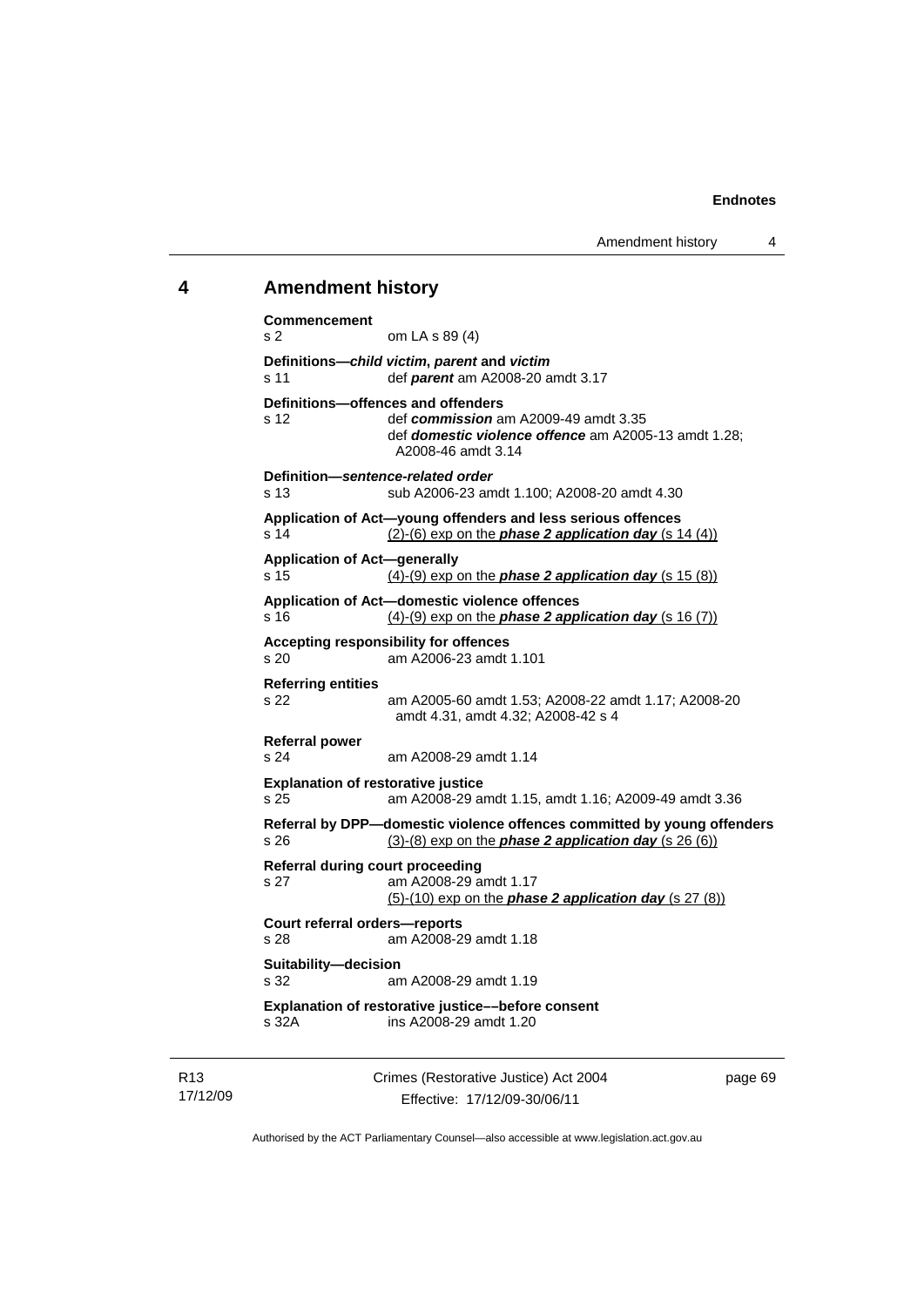4 Amendment history

```
Suitability—general considerations 
s 33 (3)-(8) exp on the phase 2 application day (s 33 (6))
Definitions—pt 8 
s 37 def referring entity ins A2008-22 amdt 1.18 
Decision to call conference 
                am A2008-22 amdt 1.19
Appointment of convenors 
s 40 am A2008-22 amdt 1.20, amdt 1.21; A2008-29 amdt 1.21 
Invited participants 
                am A2006-22 amdt 1.28, amdt 1.29 (A2006-22 rep before
                 commenced by disallowance (see Cwlth Gaz 2006 No S93)); 
                 A2007-3 amdt 3.135 
Amendment of agreement 
s 55 am A2006-23 amdt 1.102 
Exercise of functions by chief executive 
s 72 am A2006-23 amdt 1.103 
Ministerial reviews 
s 75 exp 1 July 2008 (s 75 (4) (LA s 88 declaration applies)) 
Administrative Decisions (Judicial Review) Act 1989, schedule 1, new 
clause 9 
s 76 om LA s 89 (3) 
Crimes Act 1900, section 342 (1) (u) 
s 77 om LA s 89 (3) 
Crimes Act 1900, section 344 (1) (f) 
s 78 om LA s 89 (3) 
Crimes Act 1900, section 364 (1) (k) 
s 79 om LA s 89 (3)
```
page 70 Crimes (Restorative Justice) Act 2004 Effective: 17/12/09-30/06/11

R13 17/12/09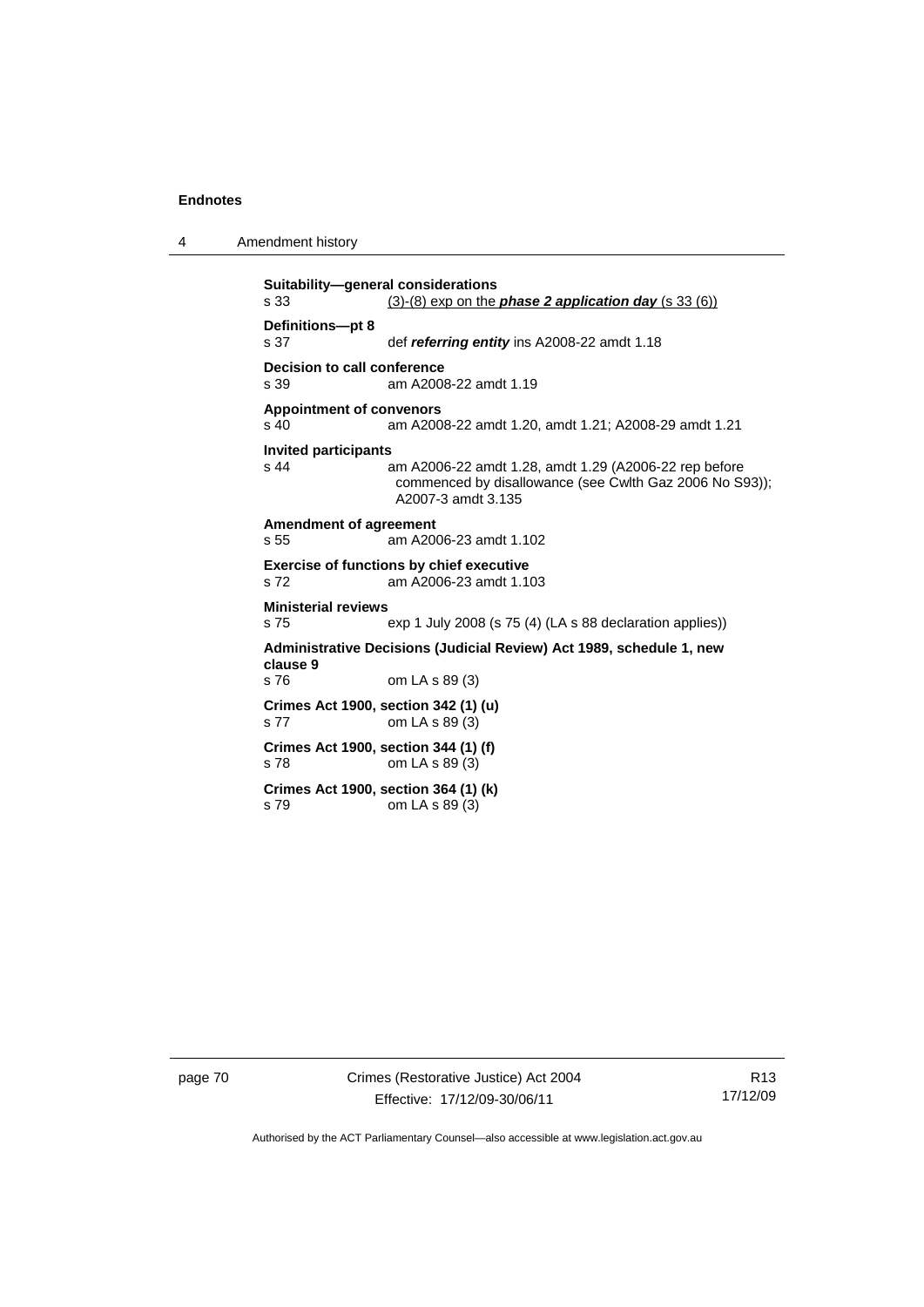# **5 Earlier republications**

Some earlier republications were not numbered. The number in column 1 refers to the publication order.

Since 12 September 2001 every authorised republication has been published in electronic pdf format on the ACT legislation register. A selection of authorised republications have also been published in printed format. These republications are marked with an asterisk (\*) in column 1. Electronic and printed versions of an authorised republication are identical.

| <b>Republication</b><br>No and date | <b>Effective</b>             | Last<br>amendment<br>made by | <b>Republication</b><br>for |
|-------------------------------------|------------------------------|------------------------------|-----------------------------|
| R <sub>1</sub><br>31 Jan 2005       | 31 Jan 2005-<br>24 Mar 2005  | not amended                  | new Act                     |
| R <sub>2</sub>                      | 25 Mar 2005-                 | A2005-13                     | amendments by               |
| 25 Mar 2005                         | 21 Dec 2005                  |                              | A2005-13                    |
| R <sub>3</sub>                      | 22 Dec 2005-                 | A2005-60                     | amendments by               |
| 22 Dec 2005                         | 1 June 2006                  |                              | A2005-60                    |
| R <sub>4</sub>                      | 2 June 2006-                 | A2006-23                     | amendments by               |
| 2 June 2006                         | 11 Apr 2007                  |                              | A2006-23                    |
| R <sub>5</sub>                      | 12 Apr 2007-                 | A2007-3                      | amendments by               |
| 12 Apr 2007                         | 1 July 2008                  |                              | A2007-3                     |
| R <sub>6</sub><br>2 July 2008       | 2 July 2008-<br>28 July 2008 | A2007-3                      | commenced expiry            |
| R7                                  | 29 July 2008-                | A2008-22                     | amendments by               |
| 29 July 2008                        | 26 Aug 2008                  |                              | A2008-22                    |
| R <sub>8</sub>                      | 27 Aug 2008-                 | A2008-29                     | amendments by               |
| 27 Aug 2008                         | 26 Oct 2008                  |                              | A2008-29                    |
| R <sub>9</sub>                      | 27 Oct 2008-                 | A2008-46                     | amendments by               |
| 27 Oct 2008                         | 26 Feb 2009                  |                              | A2008-20                    |
| R <sub>10</sub>                     | 27 Feb 2009-                 | A2008-46                     | amendments by               |
| 27 Feb 2009                         | 7 Mar 2009                   |                              | A2008-20                    |
| R <sub>11</sub>                     | 8 Mar 2009-                  | A2008-46                     | amendments by               |
| 8 Mar 2009                          | 29 Mar 2009                  |                              | A2008-42                    |

## R13 17/12/09

Crimes (Restorative Justice) Act 2004 Effective: 17/12/09-30/06/11

page 71